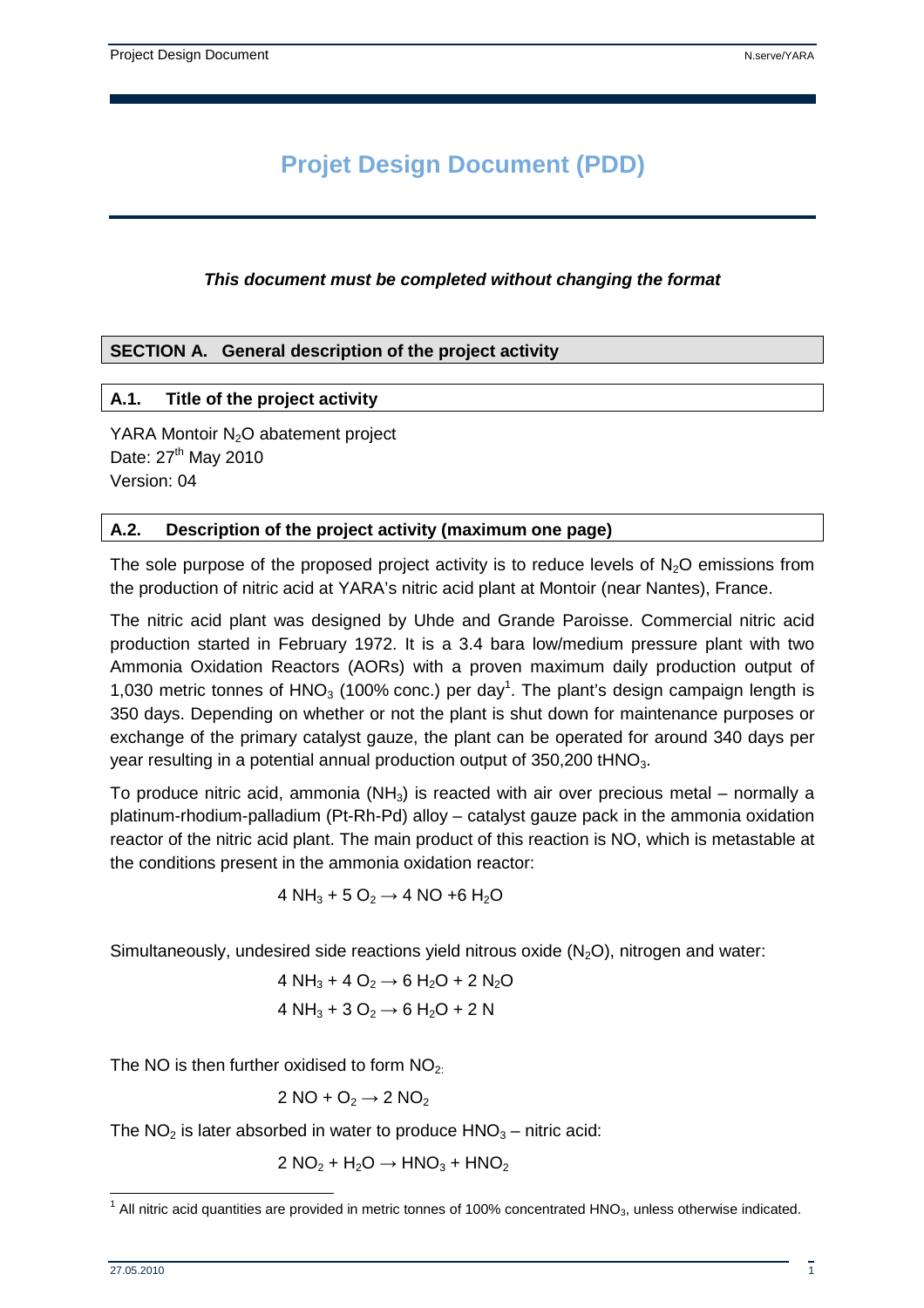Project Design Document N.serve/YARA

$$
3HNO_2 \rightarrow HNO_3 + NO + H_2O
$$

 $N_2O$  is a potent greenhouse gas with a Global Warming Potential (GWP) of 310<sup>2</sup>. Without any N<sub>2</sub>O abatement technology, the plant would emit an average of 5.7 kgN<sub>2</sub>O / tHNO<sub>3</sub> which means that the operation of the plant without any  $N_2O$  abatement technology installed would entail the emission of around 618,803 tCO<sub>2</sub>e annually<sup>3</sup>.

The project activity involves the installation of two full new batches of  $N<sub>2</sub>O$  abatement technology: a pelleted catalyst that will be installed inside the ammonia oxidation reactors, underneath the precious metal gauzes. It is expected that this catalyst will reduce around 88% of current  $N_2O$  emissions on average over its lifetime. The first version of the PDD made an extremely conservative preliminary estimation of the abatement efficiency, based on the minimum guaranteed abatement performance of the catalyst supplier. However, since a QAL-2 tested Automated Monitoring System (AMS) has been installed, the plant has been recording accurate measurements of its project N2O emissions. The QAL-2 uncertainty percentage has been added to the average ppm concentration for the sake of achieving a more conservative figure. The resulting average N2O concentration (calculated as daily average values over a period of 8 months) is around 0.63 kgN<sub>2</sub>O / tHNO<sub>3</sub>, which confirms that the abatement efficiency is currently higher than 88%. This data has been checked by the responsible AIE.

The N<sub>2</sub>O abatement catalyst applied to the proposed project has been developed by YARA. Industrial trial runs for research and development of this catalyst have been taking place at YARA Montoir over the last four years. By now, the technology has been proven as an effective method of reducing  $N<sub>2</sub>O$  emissions and is now installed in many plants around the world in Clean Development Mechanism (CDM) and Joint Implementation (JI) projects. The research and development phase is therefore considered complete and the catalyst would either a) simply be removed or b) just enough catalyst would be installed in order to comply with any national or local regulatory  $N_2O$  limits. The project specific options will be discussed in sections A.4.2, B.4 and B.5.

For monitoring the N<sub>2</sub>O emission levels, YARA Montoir will install and operate an Automated Monitoring System in accordance with EU standards<sup>4</sup>.

YARA Montoir adheres to ISO9001-2000 and ISO14001 management standards<sup>5</sup> and will implement procedures for monitoring, regular calibrations and QA/QC in line with the requirements of these standards.

 2 IPCC Second Assessment Report (1995); applicable according to UNFCCC-decision 2/CP.3, paragraph 3.

<sup>&</sup>lt;sup>3</sup> Monthly average measurements of N<sub>2</sub>O concentration in the stack in the year before installation of secondary catalyst show an average concentration equal to approximately 5.7  $kgN<sub>2</sub>O/HNO<sub>3</sub>$ . This statement is based on the assumption of a yearly production of  $350,200$  tHNO<sub>3</sub> (1,030 t/day for 340 days / year).

<sup>&</sup>lt;sup>4</sup> See sections B.7.2 and Annex 3 for detailed information.

<sup>&</sup>lt;sup>5</sup> All quality management documents are stored on the internal Montoir database and will be made available to the AIEs upon request.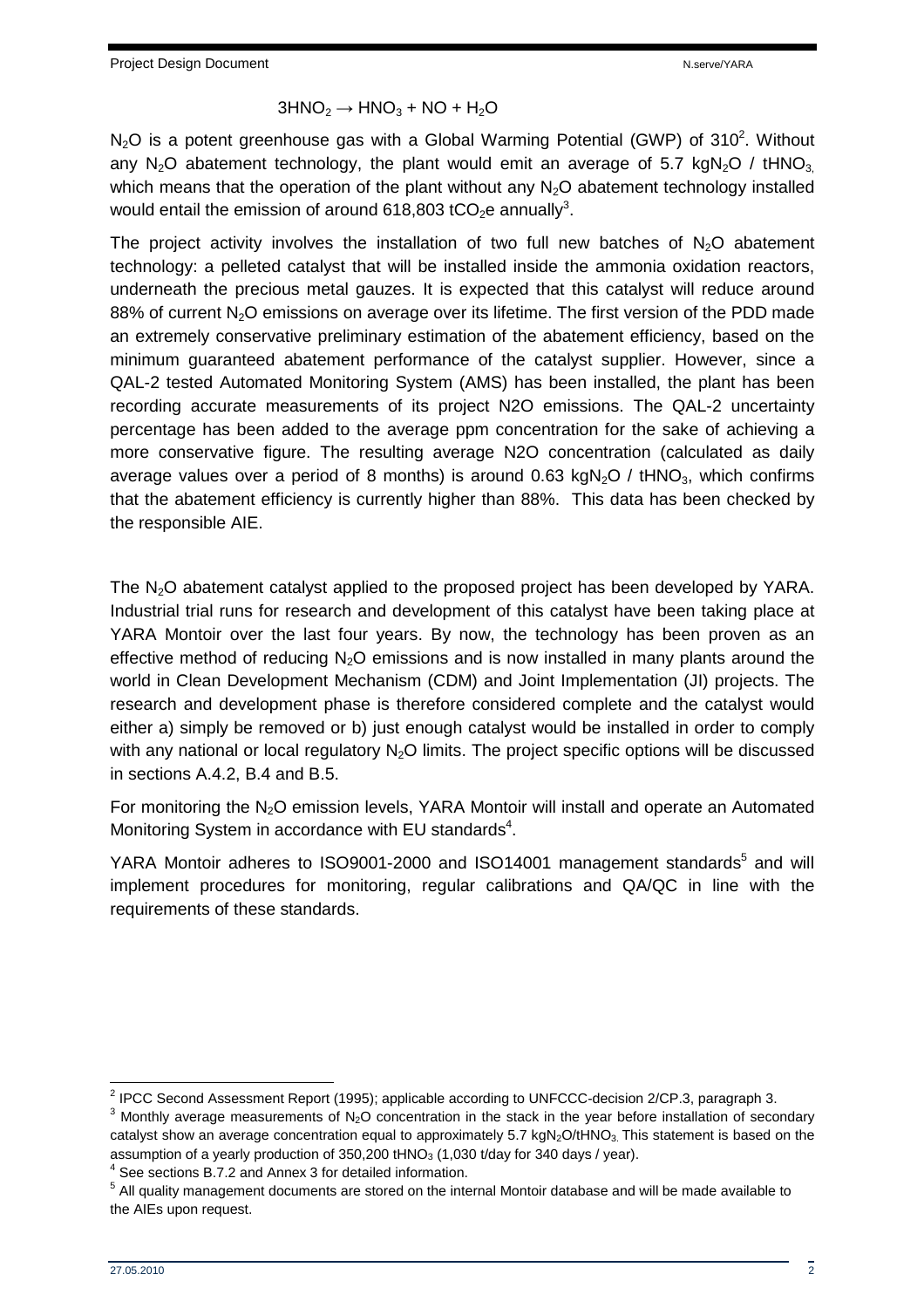# **A.3. Project participants**

| Name of Party involved (*)<br>indicates a host<br>$($ (host)<br>Party) | Private and/or public entity(ies)<br>project participants (*)<br>(as applicable) | Kindly indicate if<br>the Party involved<br>wishes to be<br>considered as<br>project participant |
|------------------------------------------------------------------------|----------------------------------------------------------------------------------|--------------------------------------------------------------------------------------------------|
|                                                                        |                                                                                  | (Yes/No)                                                                                         |
| France (host)                                                          | YARA France                                                                      | <b>No</b>                                                                                        |
| Norway                                                                 | International ASA,<br>YARA<br>Oslo<br>(Norway)                                   | <b>No</b>                                                                                        |
| Germany                                                                | Environmental<br>N.serve<br><b>Services</b><br>GmbH (Germany)                    | No.                                                                                              |

This JI Project (Projet Domestique) will be developed as a party-verified activity in accordance with UNFCCC decision 9/CMP.1, paragraph 23 by the host country France.

#### **A.4. Technical description of the project activity**

A.4.1. Location of project activity

>>

A.4.1.1. Host party (ies)

France

A.4.1.2. Region

Region: North West, Department: Loire-Atlantique

A.4.1.3. Commune

>>

Montoir-de-Bretagne (near Nantes)

 A.4.1.4. Detail of physical location, including information allowing the unique identification of this project activity (one page maximum)

>>

The picture below illustrates the location of the plant: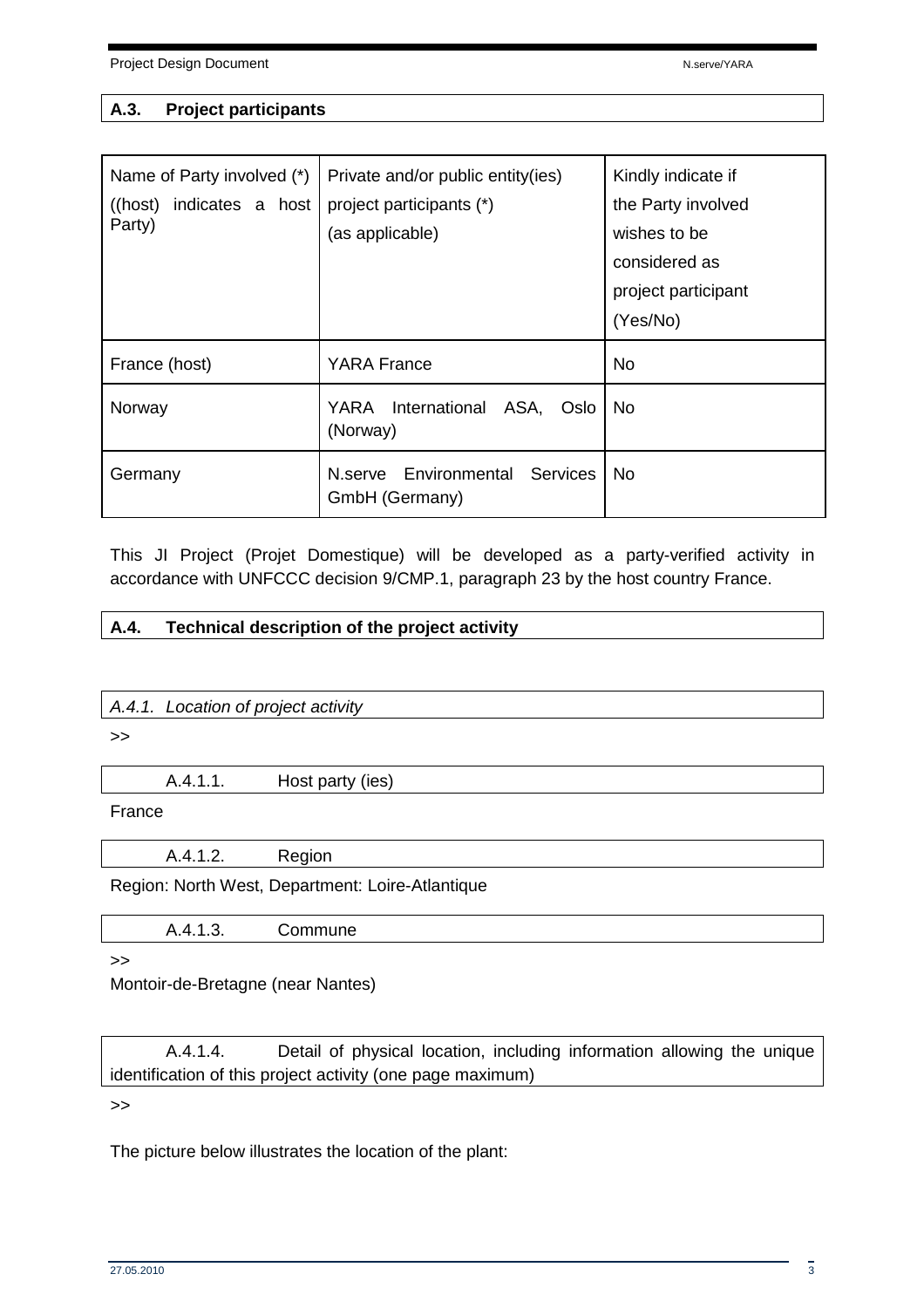#### Project Design Document National According to the National According National According National According National According National According National According National According National According National According N

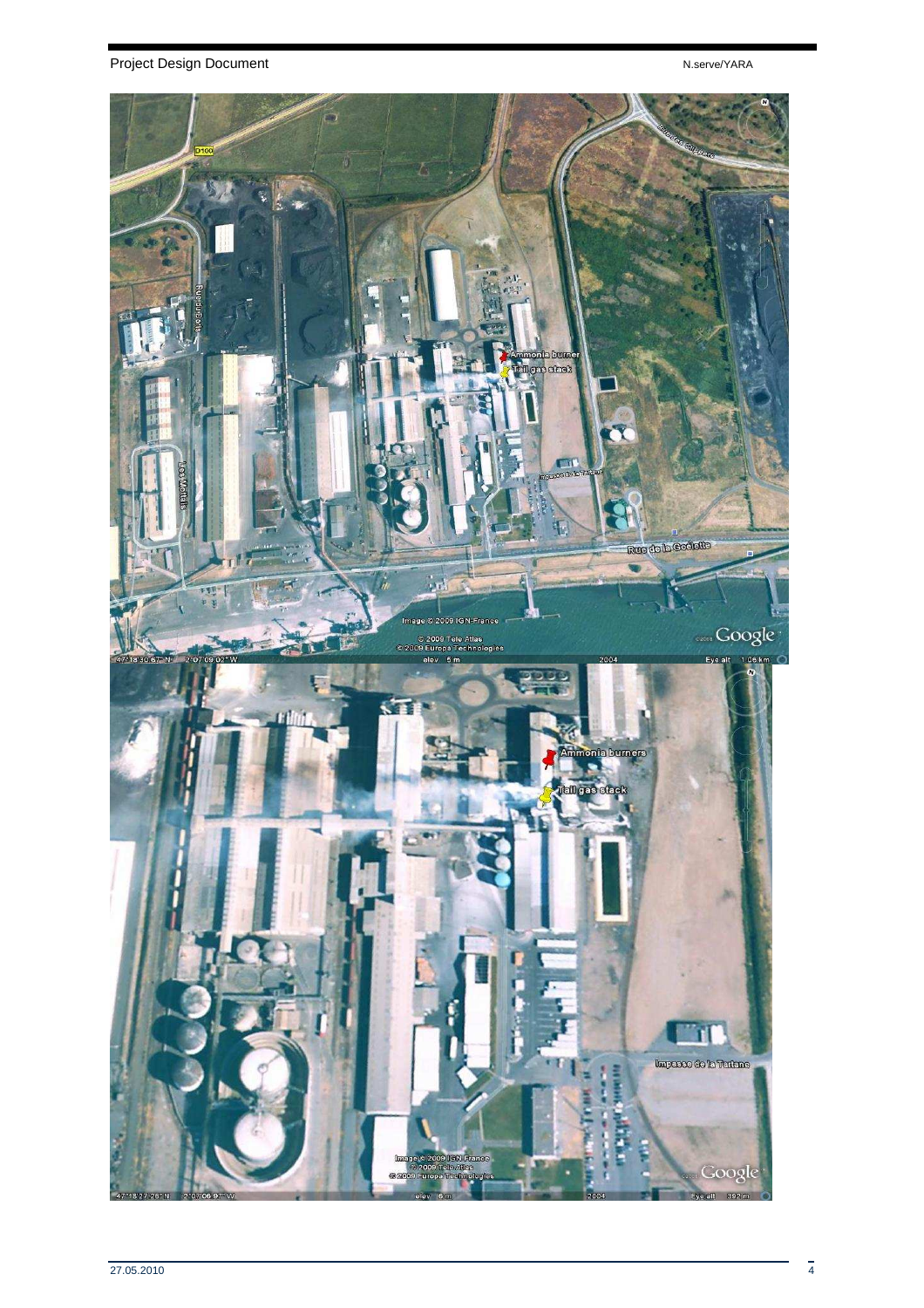Figure 1: Aerial views of YARA Montoir plant

Plant absorption tower and tail gas stack: 47°18'3 0.85"N, 2° 7'4.50"W (yellow) Ammonia burner: 47°18'30.67"N, 2° 7'9.02"W (red)



Figure 2: Close-up image of Montoir plant

A.4.2. Technology (ies) to be employed, mesures, operations or actions to be undertaken within the framework of the project activity

>>

The main parts of the plant as currently set up are the two ammonia burners inside which the ammonia oxidation reaction takes place, the two absorption towers where the gas mix from the burner is led through water in order to form nitric acid and the stack through which the off-gasses are vented into the atmosphere.

The precious metal gauze packs i.e. the primary catalyst required for the formation of NO – have been manufactured by K.A Rasmussen AS located in Norway for a number of years. The packs will be changed simultaneously in both burners throughout the duration of the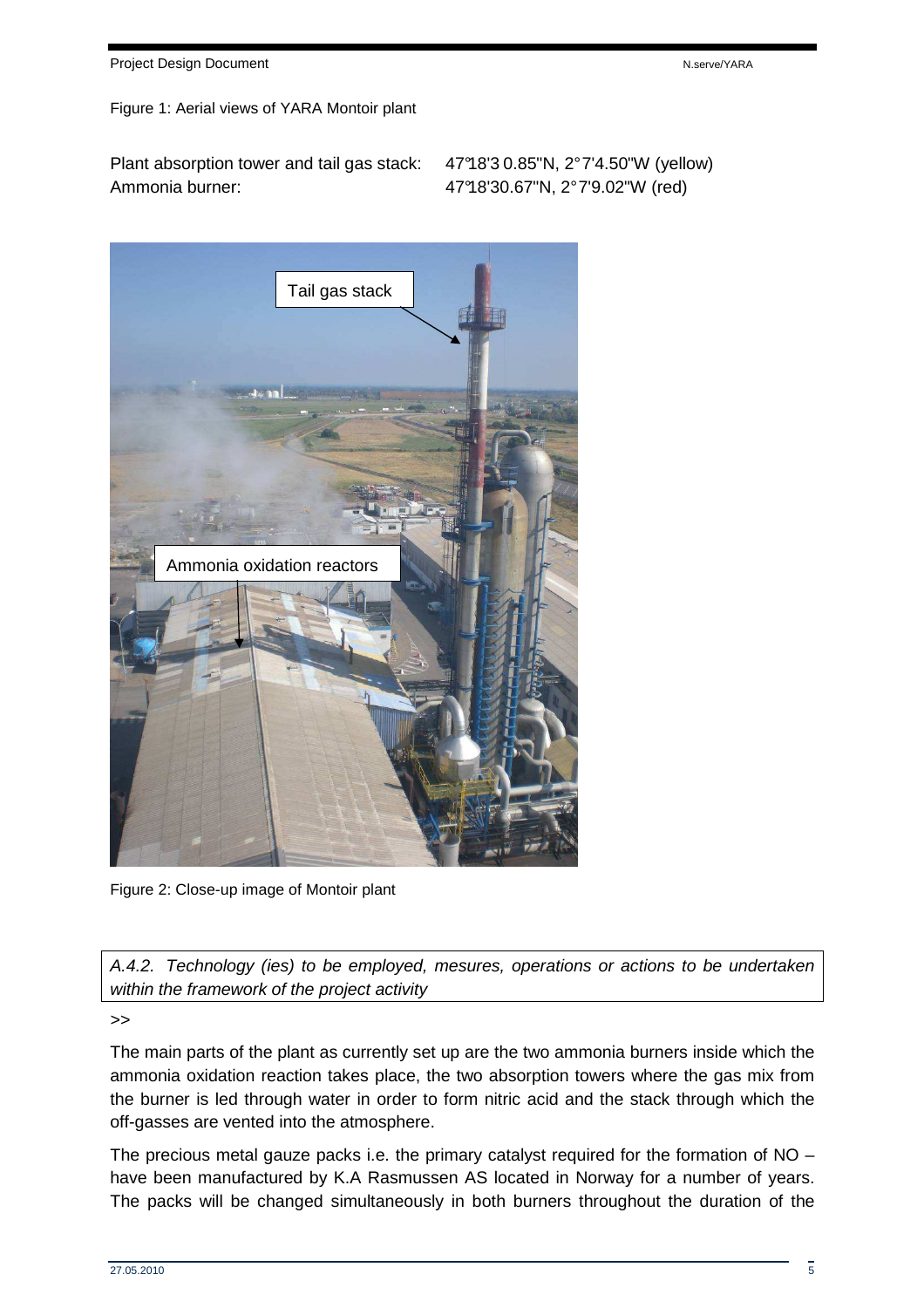project activity. There is no plan to change the present gauze specifications for the duration of the project activity.

The project activity entails the installation of:

 $N<sub>2</sub>O$  abatement technology, which has until recently been installed in Montoir only on an industrial trial level. The baskets underneath the primary catalyst in the ammonia oxidation reactors have been filled to their maximum capacity with full batches of new catalyst. An extra 2,073kg of catalyst is required for the project activity; and

Specialised monitoring equipment installed at the tail gas stack (detailed information on the AMS is contained in section B.7.2 and Annex 3).

# **Catalyst Technology**

A number of  $N<sub>2</sub>O$  abatement technologies have become commercially available in the past 3 years after several years of research, development and industrial testing. Since end of 2005, several CDM project activities employing various kinds of  $N<sub>2</sub>O$  abatement catalysts have been registered with the CDM Executive Board, but these activities are limited to plants located in developing nations.

The only national regulation limiting  $N_2O$  emissions in France is a compulsory limit applying to nitric acid production on French territory of  $7kgN<sub>2</sub>O/tHNO<sub>3</sub>$  for all plants commissioned after February 1998<sup>6</sup>. However, due to lack of incentives for voluntary reductions before 2008<sup>7</sup> and the general absence of more ambitious legal limits on industrial N<sub>2</sub>O emissions in nearly all the European Union member states, the vast majority of EU based plant operators have so far not invested in  $N_2O$  abatement devices.

For the purpose of developing and testing its own catalyst system YARA58 Y 1 ®, YARA International ASA has been conducting industrial trial runs of the catalyst in various plants in France since 2005.

The plant operated by YARA Montoir has been part of the catalyst industrial trial programme. However, these trial runs are now considered complete and are no longer necessary.

In addition, due to potential operational problems associated with installing abatement catalyst, the YARA management decided not to fill the catalyst containment systems to their maximum capacity during the research and testing phase and as such, the abatement efficiency of the catalyst was not optimised. The greater the bed depth of catalyst installed inside the burners, the more likely it will be that the plant encounters problems associated with pressure drop. This may affect the gas flow through the burners, potentially lowering nitric acid production yields. Additionally, the heavier the loads of catalyst, the stronger must be their supporting containment structures and the more technical modifications will be needed to accommodate the increased load.

However, participation in the Projet Domestique offers a real incentive to continue operating the secondary catalyst after the industrial trials have come to an end and to try and achieve

 6 See Section II « Pollution de l'air », article 30, sub-section 6 of the « Arrêté Ministériel du 02/02/98 relatif aux prélèvements et à la consommation d'eau ainsi qu'aux émissions de toute nature des installations classées pour la protection de l'environnement » http://www.ineris.fr/aida/?q=consult\_doc/consultation/2.250.190.28.8.2269

<sup>&</sup>lt;sup>7</sup> See decision 9/CMP.1, paragraph 5: "ERUs shall only be awarded for a Crediting Period after the beginning of 2008."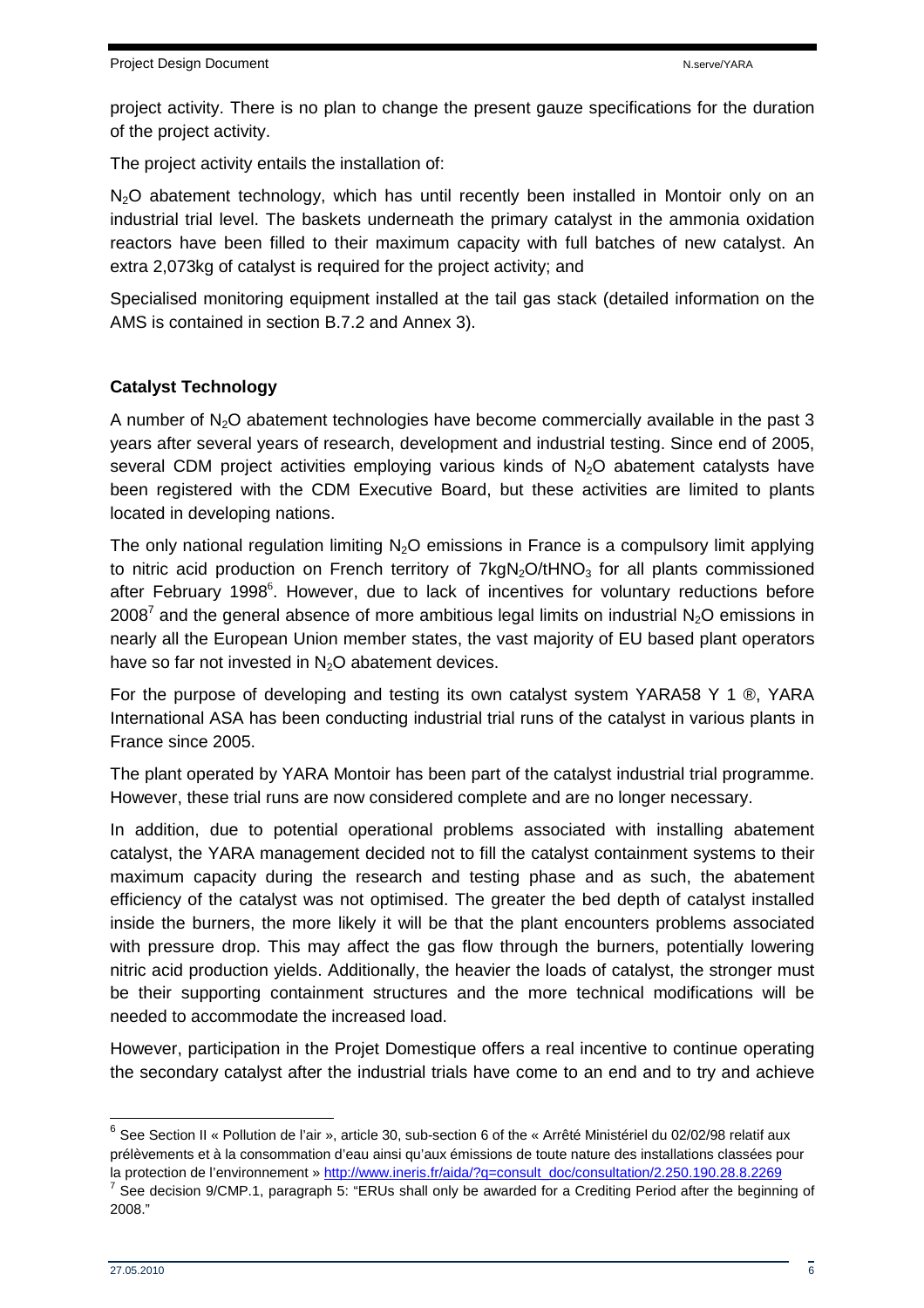#### Project Design Document N.serve/YARA

the maximum emissions reductions possible from this catalyst. The baskets were therefore filled to maximum capacity with new batches of catalyst (4,160kg) from the beginning of the production campaign that followed the receipt of a Letter of Endorsement for the project from the French government. The plant started operating with the new catalyst installed on the  $2^{nd}$ May 2009.



Figure 2: Installation of secondary catalyst in North burner

YARA Montoir has installed the YARA 58 Y 1® catalyst system consisting of an additional base metal catalyst that is positioned below the standard precious metal gauze packs in the ammonia burners. Operation with the full batches of catalyst installed started at the beginning of May 2009.

A secondary catalyst reduces  $N<sub>2</sub>O$  levels in the gas mix resulting from the primary ammonia oxidation reaction. A wide range of metals (e.g. Cu, Fe, Mn, Co and Ni) have shown to be of varied efficiency in  $N_2O$  abatement catalysts. The YARA 58 Y 1® abatement catalyst is made of cylindrical pellets containing cobalt as an active ingredient. The abatement efficiency has been shown to be more than 90% in the following reaction:

 $2 N<sub>2</sub>O \rightarrow 2N<sub>2</sub> + O<sub>2</sub>$ 

If operated properly, the secondary catalyst system may significantly reduce  $N<sub>2</sub>O$  emissions for up to three years before the catalyst material needs to be replaced.

The YARA 58 Y 1® abatement catalyst has been proven by industrial testing not to affect plant production levels<sup>8</sup>. Also, it does not contaminate the nitric acid produced in any way,

 <sup>8</sup> See the European IPPC Bureau publication "Integrated Pollution Prevention and Control; Reference Document on Best Available Techniques for the Manufacture of Large Volume Inorganic Chemicals – Ammonia, Acids and Fertilizers (August 2007), page 124 therein. This source states that NO yields for the ammonia oxidation reaction remain largely unchanged when operating secondary N<sub>2</sub>O abatement catalysts.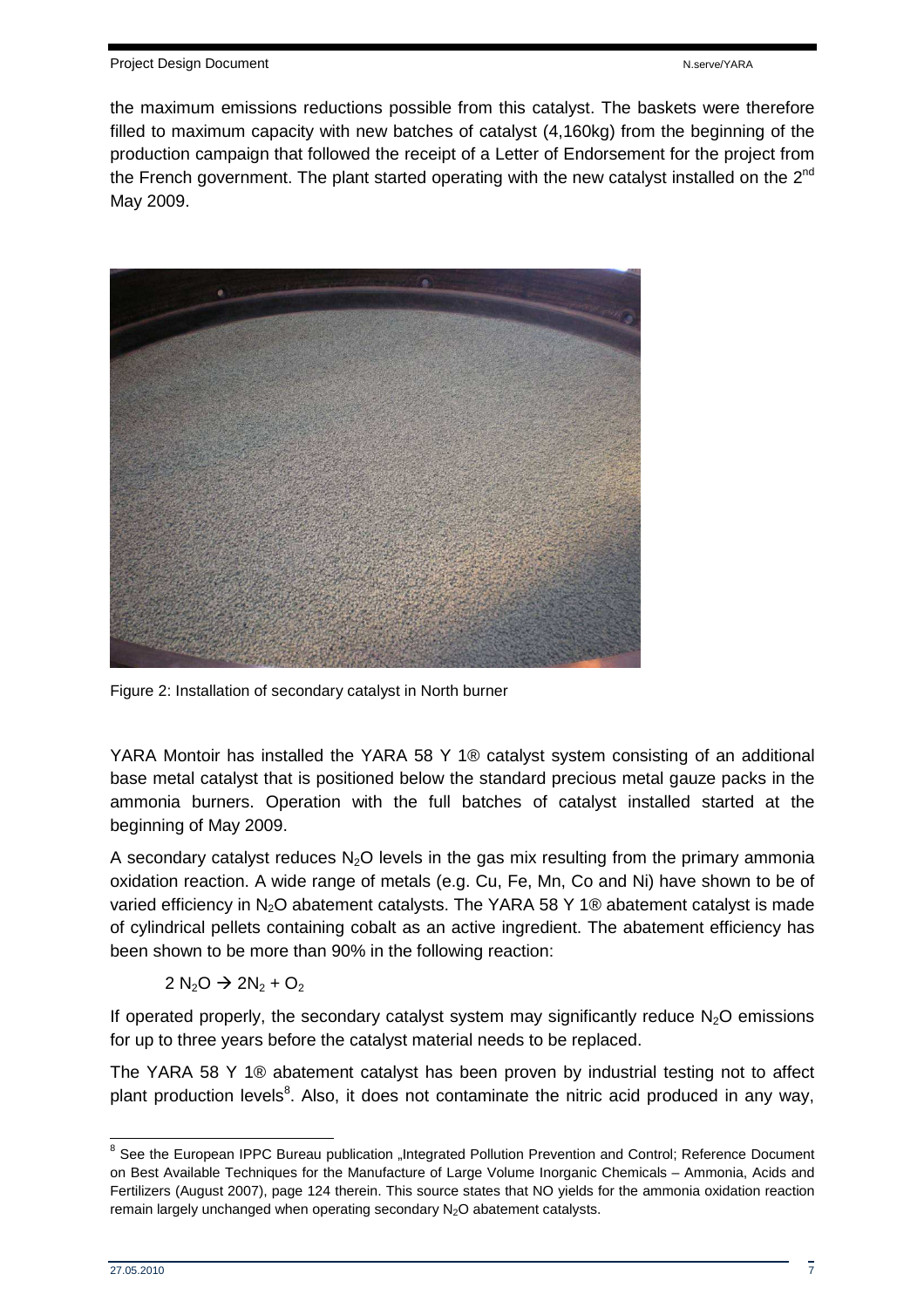neither with cobalt nor with any of the other catalyst materials<sup>9</sup>. No additional heat or other energy input is required, because the temperature levels present inside the ammonia oxidation reactor suffice to ensure the catalyst's optimum abatement efficiency. There are no additional greenhouse gases or other emissions generated by the reactions at the  $N_2O$ abatement catalyst.

### **Basket modifications and Heat Shield design**

Most nitric acid plants have some sort of basket structure that gives structural support to the precious metal gauzes. The ammonia oxidation reactors in the YARA Montoir nitric acid plant normally operate at temperatures around 880ºC, which causes the basket assembly to expand compared to when the plant is not operational (i.e. during installation of the catalyst).

This effect increases the basket diameter by 1 - 1.5%. The ammonia oxidation reactor of the Montoir plant has a diameter of 4372 mm that therefore would expand by around 40 - 65 mm when in operation. To counter this occurrence, the baskets which support the catalysts and the gauze packs have had to be modified<sup>10</sup> to provide containment of the pelleted beds in a manner that prevents preferential gas flow at the circumferences and to optimise the  $N_2O$ abatement efficiency of the catalysts.

# **N2O abatement catalyst installation**

The secondary catalyst itself is installed during a routine plant shut-down and gauze change. The pellets are poured into the support basket arrangements and levelled. The gauze packs are then installed above the levelled catalyst pellets.

After the end of its useful life, the catalyst will be refined, recycled or disposed of according to EU regulations, thus fulfilling sustainability standards. See section D.1 for more information.

The YARA Montoir nitric acid plant operates at a pressure of 3.4 bars inside the ammonia oxidation reactors. Through the introduction of the full batches of secondary catalyst into the ammonia reactors, a slight additional pressure drop (∆P) is expected to occur. This ∆P may lead to a slight reduction in ammonia conversion efficiency and hence a very small reduction in nitric acid output. In practice however, this loss of production is unlikely to be significant.

# **Technology operation and safety issues**

As mentioned before, the secondary abatement technology has been tested in several industrial trials and has proven to be a reliable and environmentally safe method of reducing  $N<sub>2</sub>O$ .

 $\overline{\phantom{a}}$  $9$  This has been proven in industrial testing. The underlying information is commercially sensitive and will be made available to the AIE mandated with the determination procedure upon request. General information on this question is contained in the European IPPC Bureau publication ..Integrated Pollution Prevention and Control; Reference Document on Best Available Techniques for the Manufacture of Large Volume Inorganic Chemicals – Ammonia, Acids and Fertilizers (August 2007), page 124 therein (available for downloading under http://eippcb.jrc.ec.europa.eu/pages/FActivities.htm)

 $10$  The modifications required to prevent preferential gas flow are of commercially sensitive nature. The AIE representative will be allowed to verify this information during the on-site visit.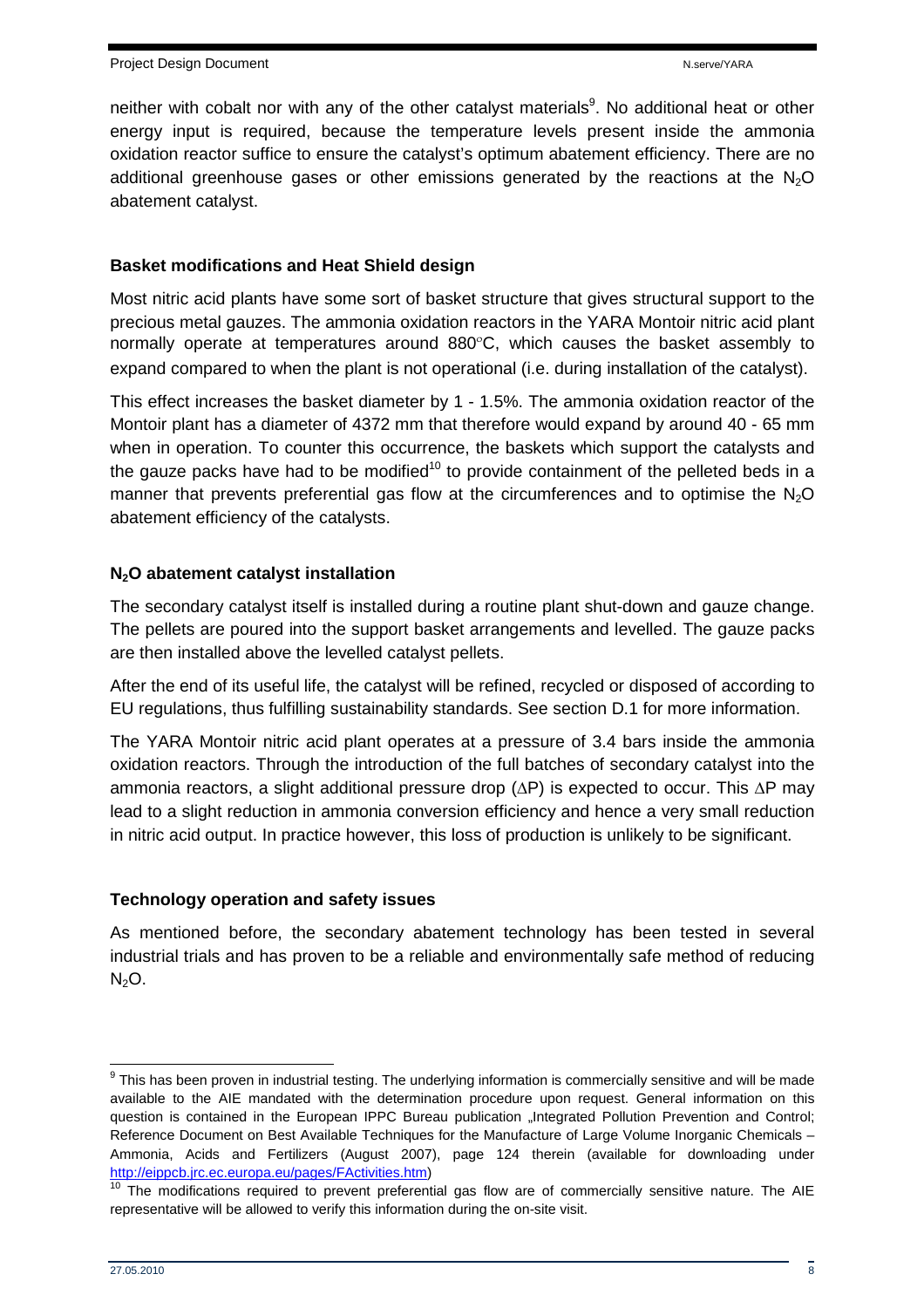The catalyst and the Automated Monitoring System (AMS) will be operated, maintained and supervised by the employees of YARA Montoir according to European industry standards $^{11}$ . Due to the long-term catalyst development phase, there is expert know-how readily available within the YARA group. Therefore, YARA Montoir is very confident that the effective operation of the catalyst technology, the operation of the monitoring system and the data collection, storage and processing can be managed in accordance with the Projet Domestique requirements. Adherence to the applicable standards will be ensured by thorough and regularly repeated training sessions for the YARA employees involved.

### A.4.3. Estimated quantity of emissions reductions during the crediting period

>>

Table 1. Estimation of the emissions reductions to be issued to the project activity (calculated in section B), taking into account the Benchmark emissions factor and any applicable national or local  $N_2O$  regulations:

| Year                                                                                         | <b>Estimation of annual emissions reductions in</b><br>tonnes of $CO2e$ |
|----------------------------------------------------------------------------------------------|-------------------------------------------------------------------------|
| 2010 (Sep to Dec)                                                                            | 16,796                                                                  |
| 2011                                                                                         | 50,387                                                                  |
| 2012                                                                                         | 50,387                                                                  |
| Estimation of total emissions reductions over<br>the crediting period<br>(tonnes of $CO2e$ ) | 117,571                                                                 |

\* Due to the likely inclusion of N<sub>2</sub>O emissions emanating from nitric acid production into the EU ETS from 1<sup>st</sup> January 2013 onwards, the project may not be eligible to earn ERUs after that time or continuing the project under the JI may not be economically viable.

The French Designated Focal Point (Le Ministère de l'Écologie, de l'Énergie, du Développement Durable et de l'Aménagement du Territoire (MEEDDAT)) has ruled that a universal 'benchmark emissions factor' ( $EF<sub>BM</sub>$ ) should be applied for all nitric acid plants eligible to undertake Projets Domestiques, regardless of their size, their technical characteristics and their past and present emissions levels.

A benchmark value of 2.5 kgN<sub>2</sub>O/tHNO<sub>3</sub> for the period until 31<sup>st</sup> December 2011 will be applied, followed by a value of 1.85 kgN<sub>2</sub>O/tHNO<sub>3</sub> for the period until 31<sup>st</sup> December 2012. This benchmark value has been taken into account in the summary table above, but the detail and its implications on the project's operation will be dealt with in section B. below.

# **A.5. Approval of the project by the relevant parties**

>>

The Project Participants had submitted a Project Idea Note (PIN) with basic project details and applied for a Letter of Endorsement from the French DFP on  $17<sup>th</sup>$  March 2009. The MEEDDAT issued a written statement in the week commencing  $13<sup>th</sup>$  April 2009.

 <sup>11</sup> See section B.7.2 below.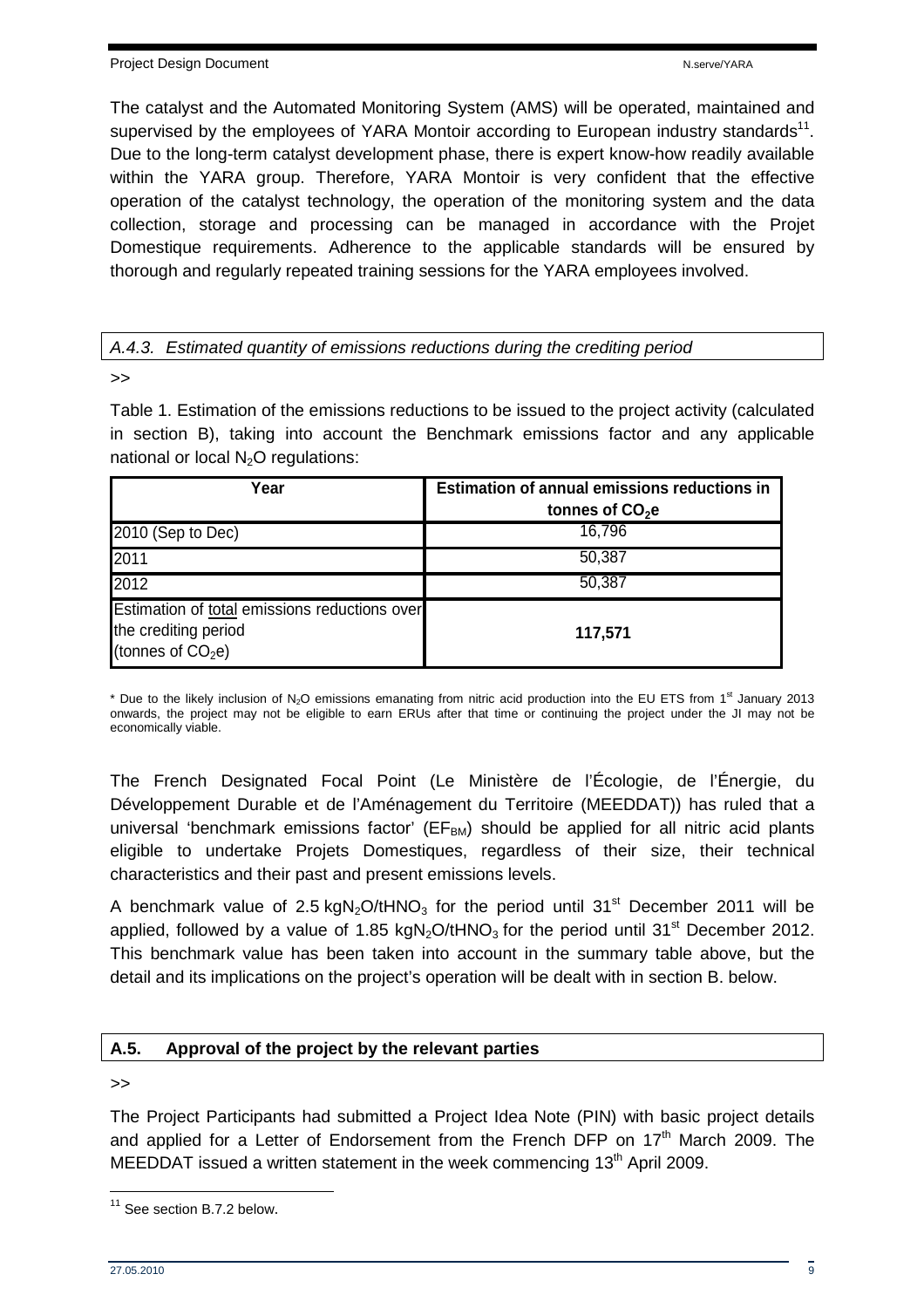This initial Letter of Endorsement issued by the MEEDAT in principle expressed full support and encouragement for the proposed project. However, this statement of the MEEDDAT is not binding. A final decision regarding approval of the Projet Domestique will be taken at the end of the official project approval procedures that will be initiated upon the submission of the full project dossier.

The reference case benchmark emissions factors were specified following an official meeting between representatives of the French nitric acid industry and the French government on the  $10<sup>th</sup>$  April 2009 and are to be applied as follows:

| 2009              | 2010  | 2011  | 2012             |
|-------------------|-------|-------|------------------|
| 2.5 <sub>kq</sub> | 2.5kg | 2.5kg | R5k <sub>0</sub> |

Table 2: Applicable projet domestique benchmark emission factors (kg  $N_2O/tHNO_3$ )

If any of the above values are subsequently revised during the course of the project activity, the project proponents explicitly reserve the right to apply such new benchmark values for the respective project periods.

However, the applicable methodology 'Catalytic reduction of  $N<sub>2</sub>O$  in nitric acid plants' also states: "in the case where a regulatory national or local N<sub>2</sub>O limit is in force (for example, an arrêté préfectoral) and where this specific regulatory emissions factor is lower than the benchmark reference value, the specific regulatory emissions factor will serve as the basis for calculating the generated ERUs". The practical implications of this rule are dicsussed in sections B.4 and B.6 of the PDD.

| SECTION B. Reference case scenario and monitoring methodology |  |  |
|---------------------------------------------------------------|--|--|
|                                                               |  |  |

**B.1. Title of the reference case and monitoring methodology to be applied to the project activity** 

« Methodology for Projet Domestiques : Catalytic reduction of  $N_2O$  at nitric acid plants »

### **B.2. Justification of the choice of methodology and reasons for which it is applicable to the project activity**

>>

### **Regulatory framework**

The regulatory framework for implementing JI projects in France is influenced by several acts of law. The fundamental framework is provided by the Kyoto Protocol to the United Nations' Framework Convention on Climate Change ("UNFCCC") and subsequent decisions by UNFCCC-entities, most importantly the decisions of the Conference of the UNFCCC Parties serving as the Meeting of Parties to the Kyoto Protocol ("CMP") and the Joint Implementation Supervisory Committee ("JI SC").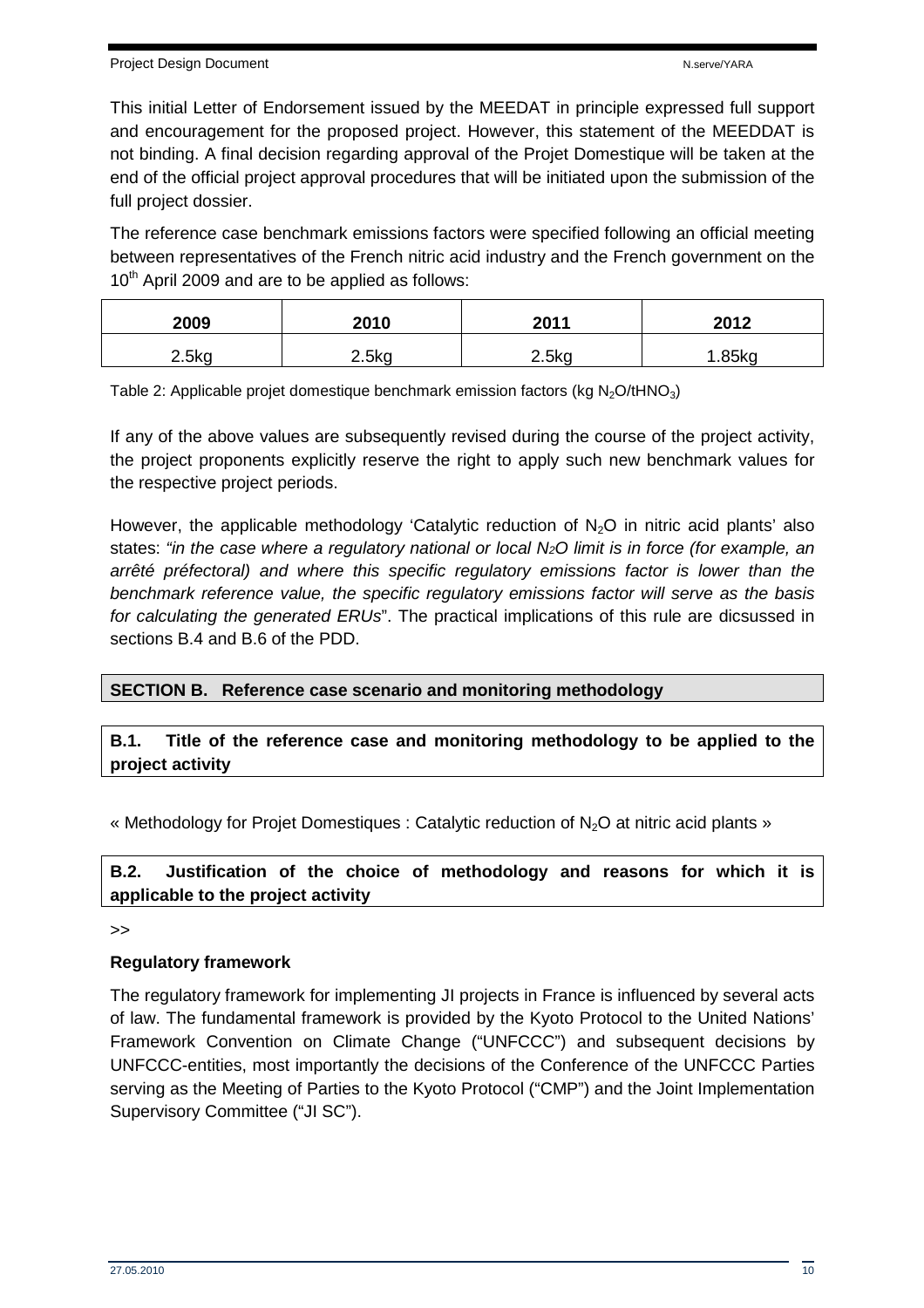In addition, there is the European Union legislation adapting the Kyoto JI framework for application in its member states such as the Emissions Trading Directive<sup>12</sup>, the Linking Directive<sup>13</sup> and various JI relevant decisions by EU bodies<sup>14</sup>. Besides acts of law of direct relevance, there also are Directives that have an indirect influence on JI implementation such as the IPPC Directive<sup>15</sup>.

EU Directives do not entail direct consequences on private entities located in the EU member states. In order to be enforceable on member state level, they generally have to be transformed into national legislation by the respective member state. These national transformation acts, as well as other national legislation, are the third layer of the regulatory framework relevant for JI project implementation. In France, the most relevant pieces of legislation are the 'Décret n° 2006-622 du 29 mai 2 006'<sup>16</sup> for the application of articles L. 229-20 to L. 229-24 of the 'code de l'environnement', and the 'Arrêté du 2 mars 2007'<sup>17</sup> of the 'Ministère de l'écologie et du développement durable'.



Illustration: Three layers of jurisdiction relevant for the implementation and subsequent operation of  $N_2O$  nitric acid JI projects in France

# **Applicability of Methodology « Catalytic reduction of N2O at nitric acid plants»**

The methodology for the reduction of  $N<sub>2</sub>O$  emissions at nitric acid plants in France ("Catalytic reduction of  $N_2O$  at nitric acid plants") was approved by the MEEDDAT in July 2009 and is applicable to project activities aiming to install either secondary or tertiary  $N<sub>2</sub>O$  abatement technology. The Montoir plant consists of two ammonia burners feeding into two absorption towers, the off-gasses of which are emitted through one stack. Two full new batches of the secondary  $N<sub>2</sub>O$  catalyst system were inserted into the ammonia reactors during the shutdown for the exchange of primary gauzes at the end of April/beginning of May 2009. The

http://ec.europa.eu/environment/climat/emission/implementation\_en.htm 2004/101/EC, published on the internet under

 $14$  Such as the Double Counting decision 2006/780/EC, published on the internet under http://ec.europa.eu/environment/climat/emission/pdf/l\_31620061116en00120017.pdf

<sup>15</sup> 2008/1/EC, published on the internet under http://ec.europa.eu/environment/air/pollutants/stationary/ippc/index.htm <sup>16</sup> Published on the internet under

http://www.legifrance.gouv.fr/affichTexteArticle.do;jsessionid=85B1492FA603258E5FA3B94465CA21C1.tpdjo07v \_2?cidTexte=JORFTEXT000000268218&idArticle=LEGIARTI000006251745&dateTexte=20060530&categorieLie  $n = \frac{1}{17}$ 

<sup>&</sup>lt;sup>12</sup> 2003/87/EC, published on the internet under

http://ec.europa.eu/environment/climat/emission/implementation\_en.htm

Published on the internet under

http://www.legifrance.gouv.fr/affichTexte.do?cidTexte=JORFTEXT000000430873&dateTexte=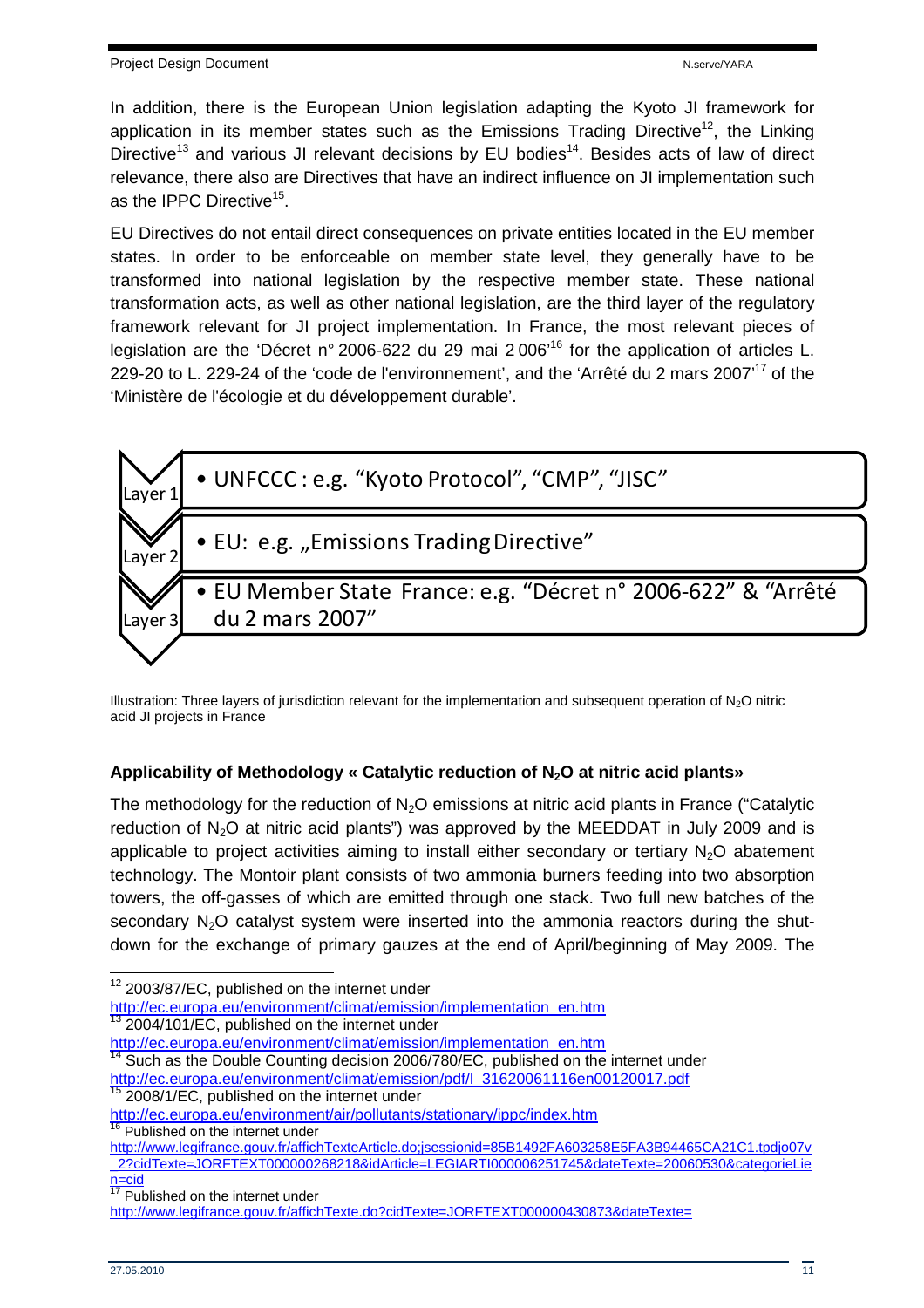abatement systems were installed underneath the primary catalyst gauzes. This corresponds to the defined scope of the methodology.

Also, the project activity does not lead to the shut-down of any  $N<sub>2</sub>O$  abatement devices already installed.

Moreover, the project activity will not increase  $NO<sub>x</sub>$  emissions. The secondary catalyst technology installed has no effect on  $NO<sub>x</sub>$  emission levels. This has been scrutinised in industrial testing over extended industrial process application<sup>18</sup>. In addition, the regular and compulsory  $NO<sub>x</sub>$  tests conducted by YARA under the supervision of the responsible local environmental authority would reveal any changes in  $NO<sub>x</sub>$  emission levels.

# **B.3. Description of GHG sources included in the project boundary**

>>

The project boundary entails all parts of the nitric acid plant in so far as they are needed for the nitric acid production process itself. With regard to the process sequence, the project boundary begins at the inlets to the ammonia burners and ends at the tail gas stack. Any form of  $NO<sub>X</sub>$ -abatement device shall also be regarded as being within the project boundary.

The flow chart below provides an overview on the plant's process design:

<sup>&</sup>lt;sup>18</sup> See the European IPPC Bureau publication "Integrated Pollution Prevention and Control; Reference Document on Best Available Techniques for the Manufacture of Large Volume Inorganic Chemicals – Ammonia, Acids and Fertilizers (August 2007), page 124 f. therein. This source states that NO yields for the ammonia oxidation reaction remain unchanged when operating secondary N<sub>2</sub>O abatement catalysts.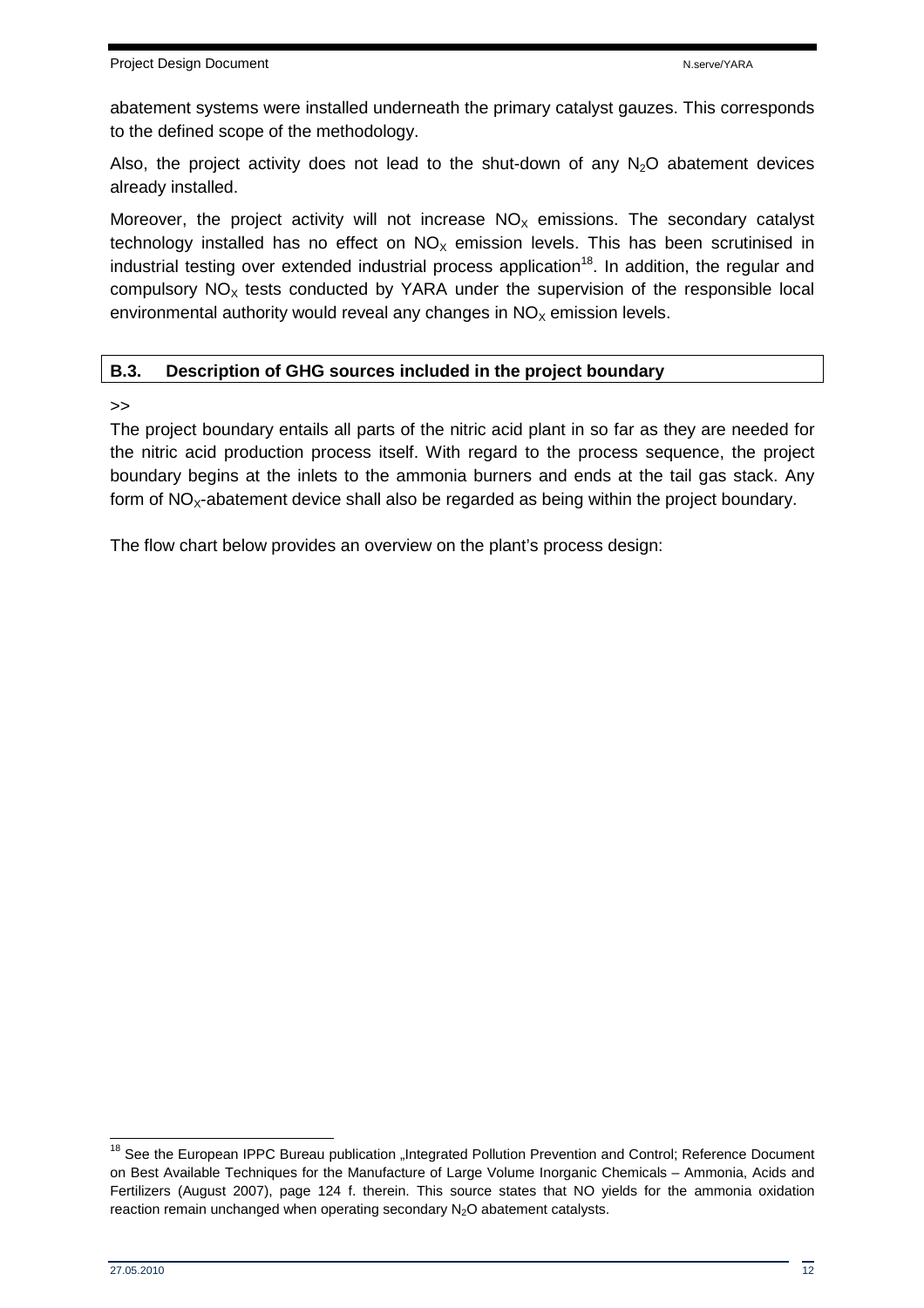

Illustration: Flow chart for the YARA Montoir nitric acid plant.

- 1 = Ammonia Oxidation Reactors
- 2 = Absorption Columns
- 3 = SCR De-NOx reactor
- 4 = Tail gas expander turbine
- $5 =$ Tail gas stack

The Selective Catalytic Reduction (SCR) unit at YARA Montoir shall be regarded as being within the project boundary. This is because SCR technology does not reduce  $N_2O$  emission levels and thus the applicable benchmark value shall be unaffected.

|                   | <b>Source</b>       | Gas             | Included/Excluded | Justification /<br>explication                                                     |
|-------------------|---------------------|-----------------|-------------------|------------------------------------------------------------------------------------|
| Reference<br>Case | <b>Benchmark</b>    | CO <sub>2</sub> | Excluded          | project<br>does<br>The<br>lead to<br>any<br>not<br>emissions of CO <sub>2</sub>    |
|                   | emissions<br>factor | CH <sub>4</sub> | Excluded          | project<br>does<br>The<br>to<br>lead<br>any<br>not<br>emissions of CH <sub>4</sub> |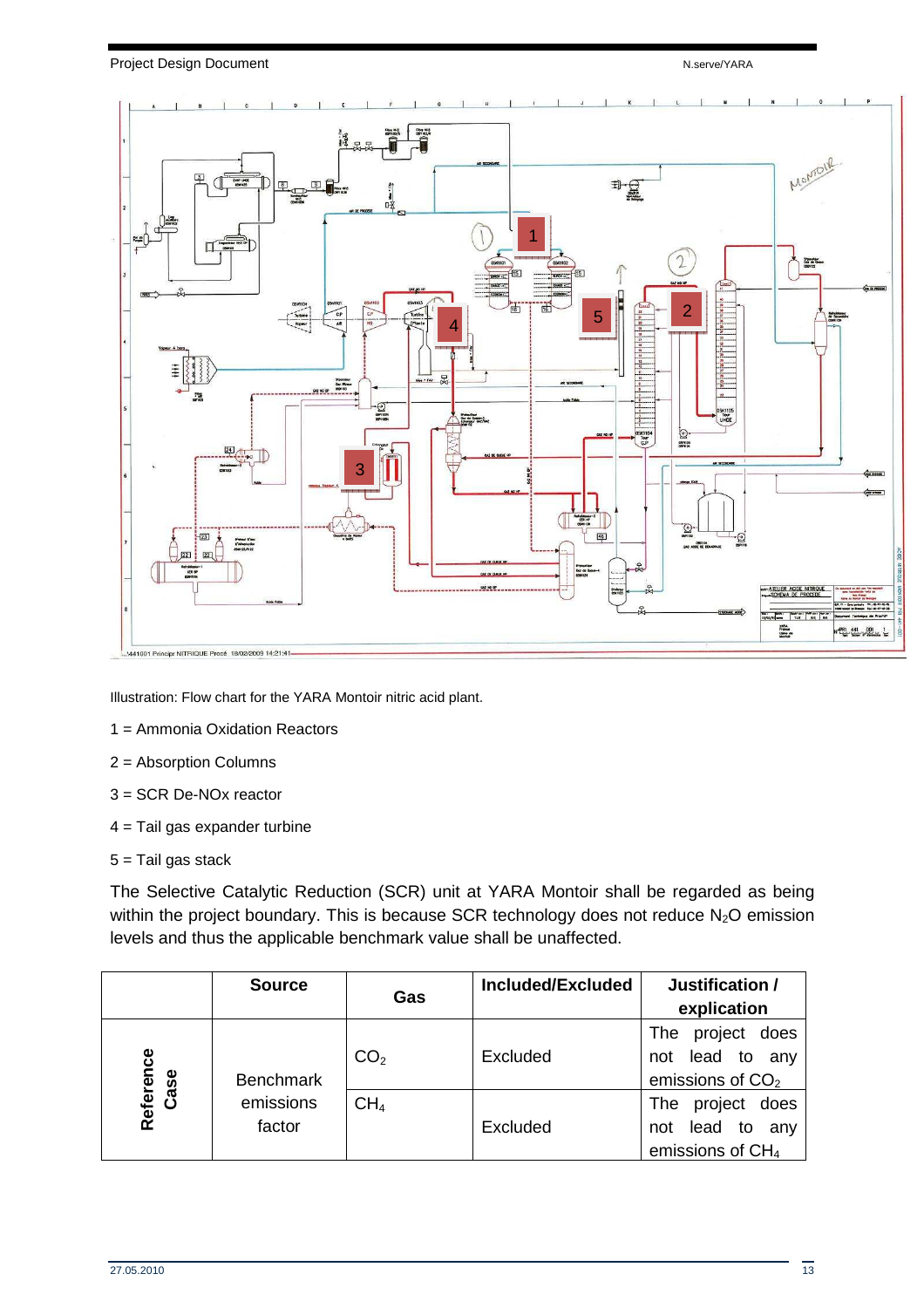| The project does<br>not lead to any<br>emissions of $CO2$ |
|-----------------------------------------------------------|
| The project does<br>not lead to any<br>emissions of $CH4$ |
|                                                           |
|                                                           |

Table 3. Sources and gases included in the project boundary

### **B.4. Identification and description of the reference case scenario (Business as usual scenario)**

#### >>

The selection of the business as usual scenario involves the identification of all possible reference case scenarios and the elimination of those that are not viable.

This analysis is carried out in three steps :

#### **Step 1. Identify the reference case scenarios that are technically feasible within the framework of the project activity:**

The reference scenario alternatives should include all possible options that are technically feasible to handle  $N_2O$  emissions. The principally debatable options defined by the methodology are:

- a) Continuation of the Status Quo. The continuation of the current situation, where:
	- i. there is no  $N<sub>2</sub>O$  destruction technology installed
	- $ii.$  an N<sub>2</sub>O abatement catalyst has already been partially installed for industrial trials, but the catalyst would be removed at the end of these trials
	- iii. only sufficient catalyst is installed to ensure compliance with any applicable legal  $N_2O$  regulations.
- b) Alternative uses of  $N_2O$ , such as:
	- Recycling of  $N_2O$  for feedstock
	- External use of  $N<sub>2</sub>O$
- c) Installation of a Non-Selective Catalytic Reduction unit (NSCR)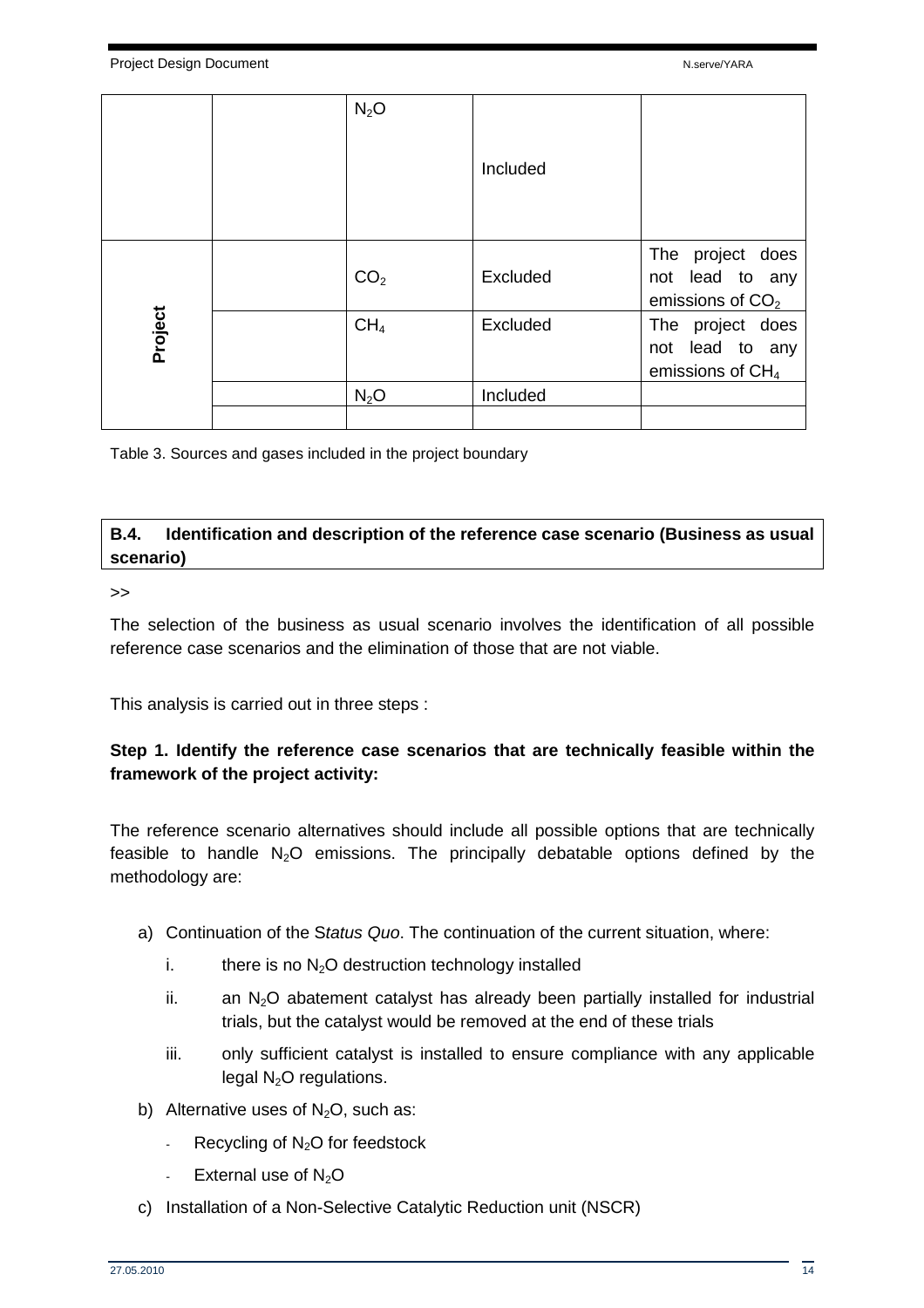d) Implementation of a primary, secondary or tertiary  $N_2O$  destruction technology in the absence of a 'Projet Domestique'

The analysis must include the implementation of the destruction technology in the absence of the registration of the project activity as a Projet Domestique.

### **Assessment of the present situation, the "Status Quo"**

A certain amount of  $N_2O$  abatement catalyst has been installed in YARA Montoir for the past several years as part of an industrial research and development programme. However, since the catalyst is now already installed in many plants around the world in projects implemented under the CDM and JI and its performance has been adequately proven, this industrial testing is now considered complete and is no longer necessary.

Theoretically therefore, in the absence of any regulation limiting  $N<sub>2</sub>O$  emissions at its plant, Yara Montoir could simply have removed the installed  $N_2O$  abatement catalyst at the end of the research and development phase. However, the Préfet de la Loire-Atlantique imposed an 'arrêté préféctoral' on the 31<sup>st</sup> July 2003, which limits N<sub>2</sub>O emissions at the Montoir plant to 1.2kg  $N_2O/tHNO_3$  from the 1st September 2005<sup>19</sup>.

 The present situation, the "Status Quo" is therefore to install just enough catalyst material to achieve compliance with the compulsory legal limit on  $N<sub>2</sub>O$  emissions.

### **Alternative uses of N2O**

The use of  $N_2O$  as a feedstock for the production of nitric acid is technically not feasible, because it is not possible to produce nitric acid from  $N<sub>2</sub>O$  at the quantities emitted during nitric acid production.

The use of  $N<sub>2</sub>O$  for external purposes is not practised anywhere in the world, as it is technically and economically unfeasible. The quantity of gas to be used as a source is enormous compared to the amount of nitrous oxide that could be recovered. The average  $N<sub>2</sub>O$  concentration in the tail gas of the Montoir plant during standard operation without any abatement catalyst would be around  $930$  ppm $v^{20}$ , which is considered far too low to economically recover and separate  $N<sub>2</sub>O$  from the tail gas.

Therefore, the baseline scenarios under b) are excluded from further assessment.

### **Step 2. Eliminate the reference scenario alternatives that do not comply with national or local regulations :**

The Préfet de la Loire-Atlantique introduced an 'arrêté préféctoral', which limits  $N_2O$ emissions at the Montoir plant to 1.2kg  $N_2O/tHNO_3$  from the 1st September 2005.

 $19$  Article 39, section 2.2 - annex to the arrêté préféctoral dated 31 $\mathrm{st}$  July 2003

<sup>&</sup>lt;sup>20</sup> This value is derived from the average monthly N<sub>2</sub>O emissions readings taken at Montoir in the year prior to catalyst installation.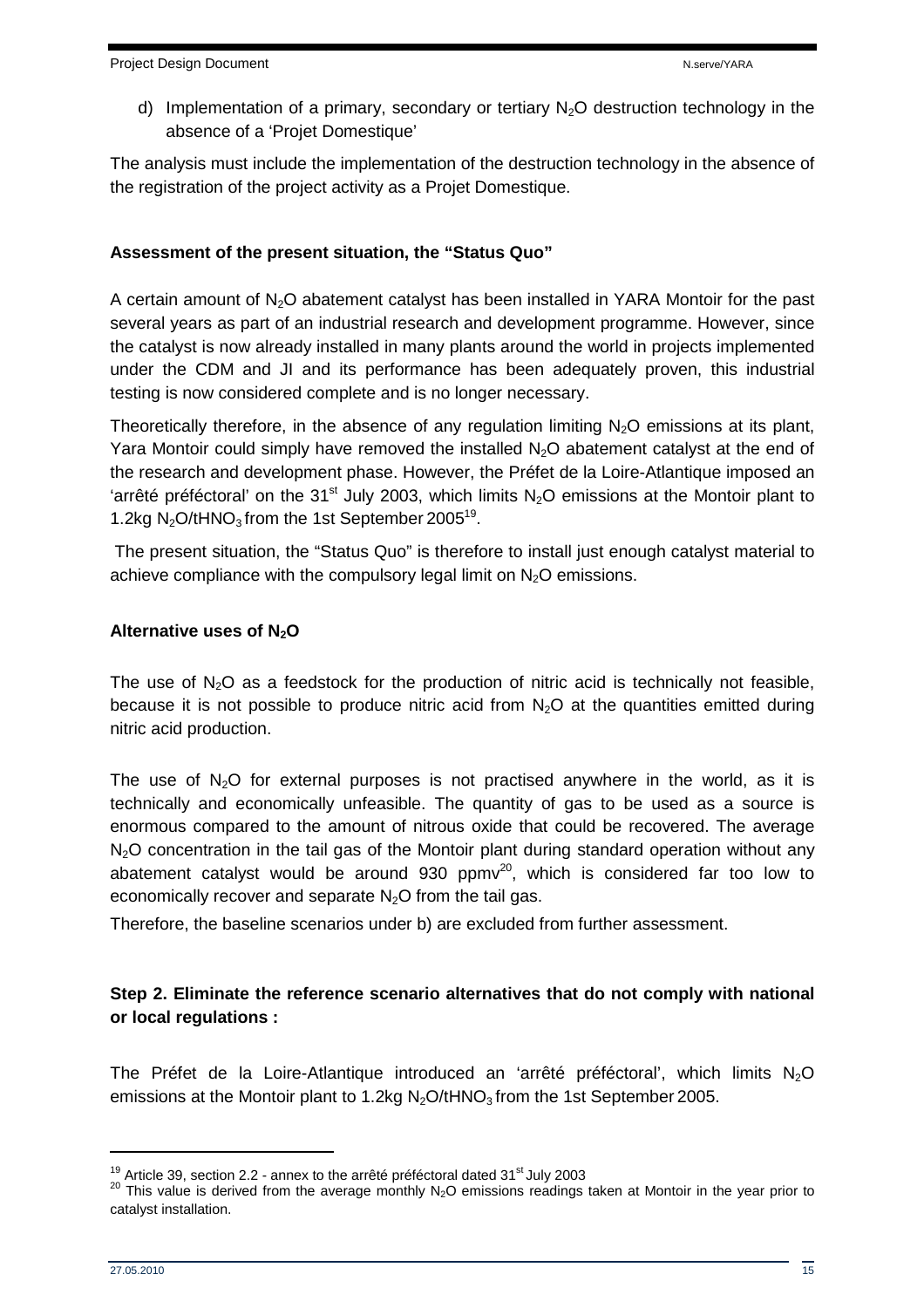Although this value is the lowest regulatory limit applied to any nitric acid plant in France, it does not quite represent the maximum  $N<sub>2</sub>O$  reduction achievable. Using secondary catalyst technology,  $N_2O$  emissions could theoretically be reduced to a level below the regulatory value. However, to minimise the costs and potential impact on nitric acid production (as detailed above in step B.4), the reference case scenario would be for Yara to install only as much volume/weight of  $N_2O$  abatement catalyst as is necessary to ensure compliance with the applicable 'arrêté préféctoral'.

 $NO<sub>x</sub>$ -emissions are regulated by an 'arrêté préféctoral' issued by the local DRIRE for the YARA plant. Currently, the permitted level is  $0.85kg$  NOx/tHNO<sub>3</sub>. The plant is in compliance with these requirements, since its average NOx emissions in the past year have been around 0.42 $kg$  NOx/tHNO $_3^{21}$ 

YARA Montoir's  $NO<sub>x</sub>$  emissions will remain constant and in compliance with the regulatory limit also after the installation of the additional secondary catalyst. This is safeguarded by the fact that  $NO<sub>x</sub>$  emissions are regularly reported to the responsible local environmental authority<sup>22</sup>.

Accordingly, the NSCR scenario alternative could be triggered by  $NO<sub>x</sub>$  regulation. From this perspective, YARA Montoir could be forced to reduce  $N_2O$  in a reference scenario if  $NO_x$ regulation forced the plant operators to install NSCR technology.

Presently, there is no need to further reduce  $NO<sub>x</sub>$  emission levels, because – as explained above, YARA already is in compliance with the  $NO<sub>x</sub>$  regulations.

In case the limits were further reduced, YARA could arguably consider the installation of NSCR technology. However, the installation of a NSCR de-NO<sub>x</sub> catalyst unit is uneconomic, because YARA Montoir is already in compliance with the prevailing  $NO<sub>x</sub>$  regulations, thanks to its existing SCR unit. Also, NSCR units require additional natural gas or ammonia to achieve sufficient tail gas temperatures and thereby the right reducing environment inside the catalyst, leading to comparably high operational costs. The gas mix led through the absorption tower has been cooled down to a temperature level below that required for NSCR abatement catalysts to function $^{23}$ . Because of this, an NSCR abatement system would only work if the stack gas mix is re-heated.

If even lower  $NO<sub>x</sub>$  levels were to be introduced, the most economical option would be to upgrade the existing  $SCR NO<sub>x</sub>$  abatement unit already installed at the plant. However, YARA Montoir is currently achieving  $NO_x$ -emission levels below the applicable limit<sup>24</sup> so that such a scenario would be extremely unlikely.

As the SCR de-NO<sub>x</sub> catalyst device is already very efficient, there would be no point in also installing NSCR, even if this technology were to be considered an alternative option<sup>25</sup>.

 $\overline{a}$  $21$  Average NOx emissions from January to December 2008, based on monthly averages, were 67ppm  $(0.419$ kg/t $HNO<sub>3</sub>)$ 

 $22$  DRIRE: Directions Régionales de l'Industrie de la Recherche et de l'Environnement

 $^{23}$  NSCR abatement catalysts require a minimum gas mix temperature of at least 550°C in order to operate effectively; see the booklet no. 2 of the European Fertilizer Manufacturers Association (EFMA), published in the internet under

http://www.efma.org/EPUB/easnet.dll/ExecReq/Page?eas:template\_im=000BC2&eas:dat\_im=000EAE (page 17 therein) for further information.

<sup>&</sup>lt;sup>24</sup> See footnote 21

<sup>&</sup>lt;sup>25</sup> For other disadvantages of NSCR technology see an EFMA-booklet published in the internet under http://www.efma.org/EPUB/easnet.dll/ExecReq/Page?eas:template\_im=000BC2&eas:dat\_im=000EAE (page 18 therein).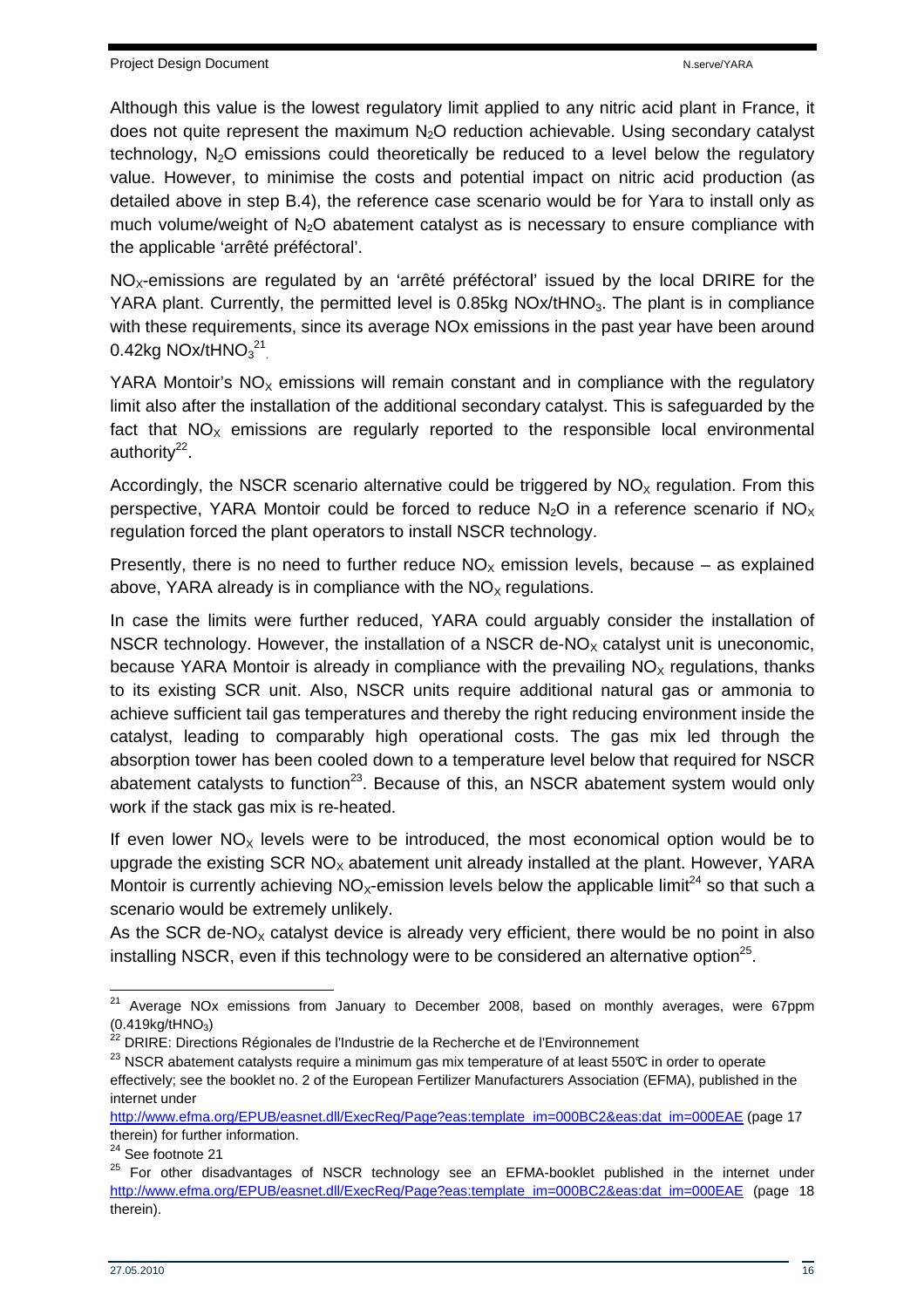In consequence, all but two of the above scenarios, a) i and a) ii, are in compliance with all applicable laws and regulatory requirements. Therefore scenarios a) i and a) ii will be eliminated from further assessment since they would not comply with mandatory regulations on  $N_2O$  limits.

# **Step 3. Eliminate the reference scenario alternatives that would face prohibitive barriers (barrier analysis):**

On the basis of the remaining technically feasible alternatives that comply with local and national regulations, the project proponent must establish a complete list of the barriers that would prevent the implementation of the various alternatives in the absence of the Projet Domestique.

The identified barriers are:

- a) Investment barriers;
- b) Technological barriers, including :
	- Technical and operational risks of the alternative scenarios;
	- Technical efficiency of the alternatives (i.e. destruction of  $N_2O$ , abatement efficiency);
	- Lack of qualified personnel;
	- Lack of infrastructure for implementing the technology;
- c) Common practice barriers, including :
	- Technology with which project developers are not familiar;
	- There is no other similar project in operation in the relevant geographical area;

#### **Investment barriers**

The investment barrier analysis asks which of the remaining scenario alternatives is likely to be prevented by the costs associated with it becoming reality. The assumption is that these scenarios would be unlikely to be the Business as Usual scenario.

None of the  $N_2O$  destruction technology options (including NSCR) are expected to generate any significant financial or economic benefits other than JI related income. The  $N_2O$ destruction technology options do not create any marketable products or by-products. However, any operator willing to install and thereafter operate such technology generally faces significant investment and additional operating costs.

Therefore, plant operators would face significant investment requirements if they decided to install  $N_2O$  abatement (including NSCR) technology. See section B.4 step 2 for additional information on investment barriers facing NSCR technology. These barriers would only be considered as overcome if there were a legal obligation to reduce  $N_2O$  emissions. As demonstrated under Step 2 above, there are no legal obligations that would require the elimination of any of the remaining scenarios.

Since catalyst material is expensive and potential operational problems may occur with increased catalyst loads, abating emissions to a level beyond that required for compliance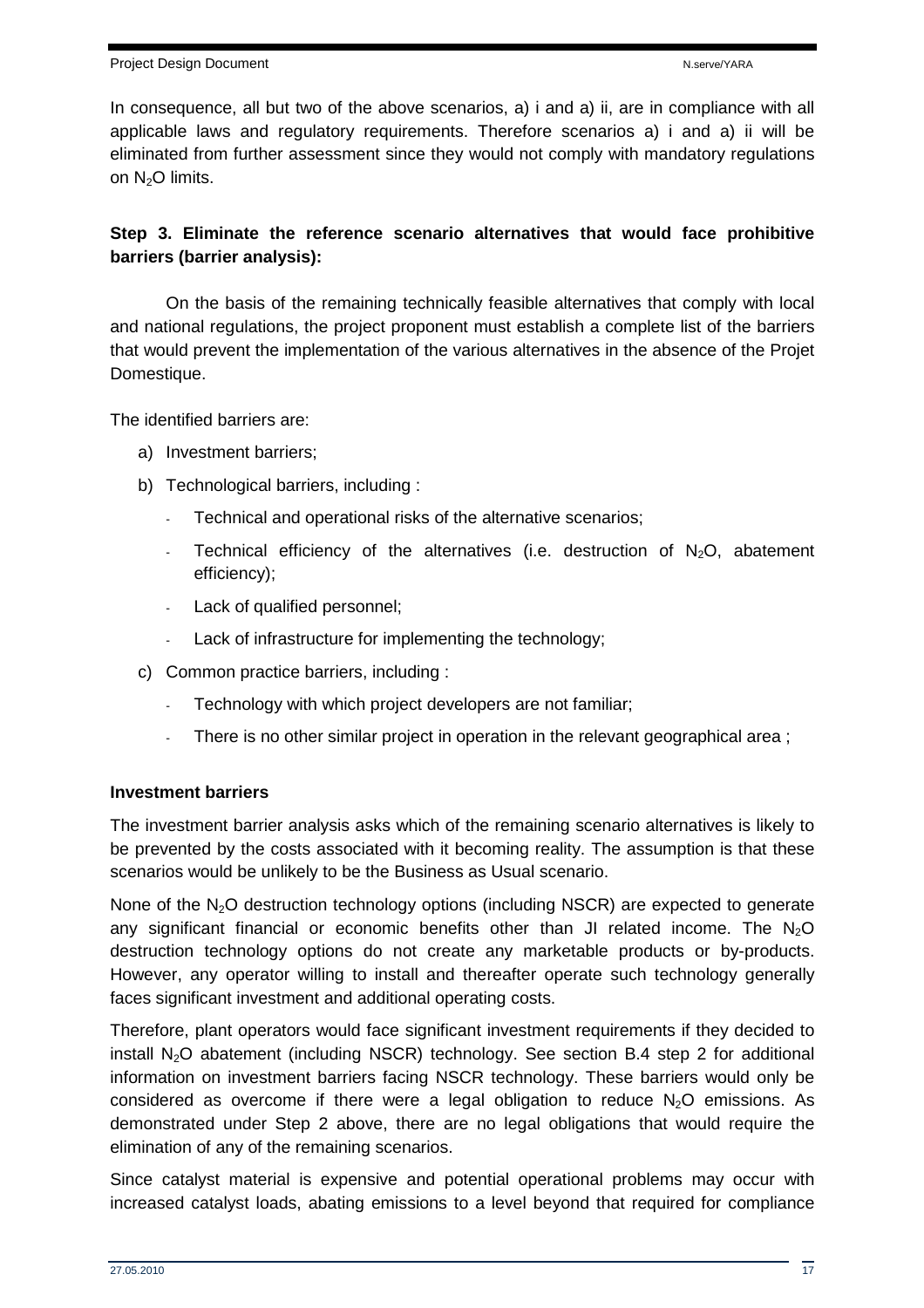with any legal  $N<sub>2</sub>O$  limits is only made economically viable by means of Projet Domestique revenues. However, while any reference scenario alternatives that include the implementation of  $N<sub>2</sub>O$  abatement catalysts would entail considerable investment barriers, the application of a mandatory 'arrêté préféctoral' by the local authorities in 2003 means that the "**Status quo**" should not be interpreted to face such barriers. This is because the requirement to invest in some form of  $N<sub>2</sub>O$  abatement technology is not connected to the proposed JI project activity.

For the purpose of this PDD, the "Status Quo" scenario is considered not to face any significant investment barriers.

### **Technological barriers**

Neither of the two possible technological barriers listed above, 'lack of qualified personnel' and 'lack of infrastructure for implementing the technology' are applicable for this particular project. Firstly, Yara personnel do have experience of working with this catalyst due to the industrial trials that have taken place at Montoir, and secondly, sufficient infrastructure does exist to enable its implementation.

However, all of the available  $N_2O$  abatement technologies have to be integrated in the nitric acid plant. Primary and secondary abatement technologies are installed inside the ammonia oxidation reactor where they may, if not correctly designed and installed, interfere with the nitric acid production process by causing a deterioration of product quality or a loss of production output. Tertiary measures require the installation of a complete reactor between the absorption column and the stack, as well as a re-heating system, which may cause significant downtime of the plant during construction and commissioning<sup>26</sup>.

These technical barriers can be demonstrated by the fact that the YARA management decided not to fill the catalyst containment systems to their maximum capacity during the research and testing phase. The greater the bed depth of catalyst installed inside the burners, the more likely it will be that the plant encounters problems associated with pressure drop. This may affect the gas flow through the burners, potentially lowering nitric acid production yields. Additionally, the heavier the loads of catalyst, the stronger must be their supporting containment structures and the more technical modifications will be needed to accommodate the increased loads.

It is therefore unlikely that any plant operator would install such technologies on a voluntary basis without the incentive of any regulatory requirements (emissions caps) or financial benefits (such as revenues from the sale of ERUs).

However, due to the application of a mandatory 'arrêté préféctoral' by the local authorities, the option of *not* installing some form of  $N<sub>2</sub>O$  abatement device cannot be considered if production is to be continued at Montoir. Consequently, the scenario alternative "Status quo" should be regarded as not facing any significant technological barriers.

### **Common practice barriers**

 $\overline{\phantom{a}}$  $^{26}$  Also see footnotes 23 and 25 for further information and reference on NSCR technology.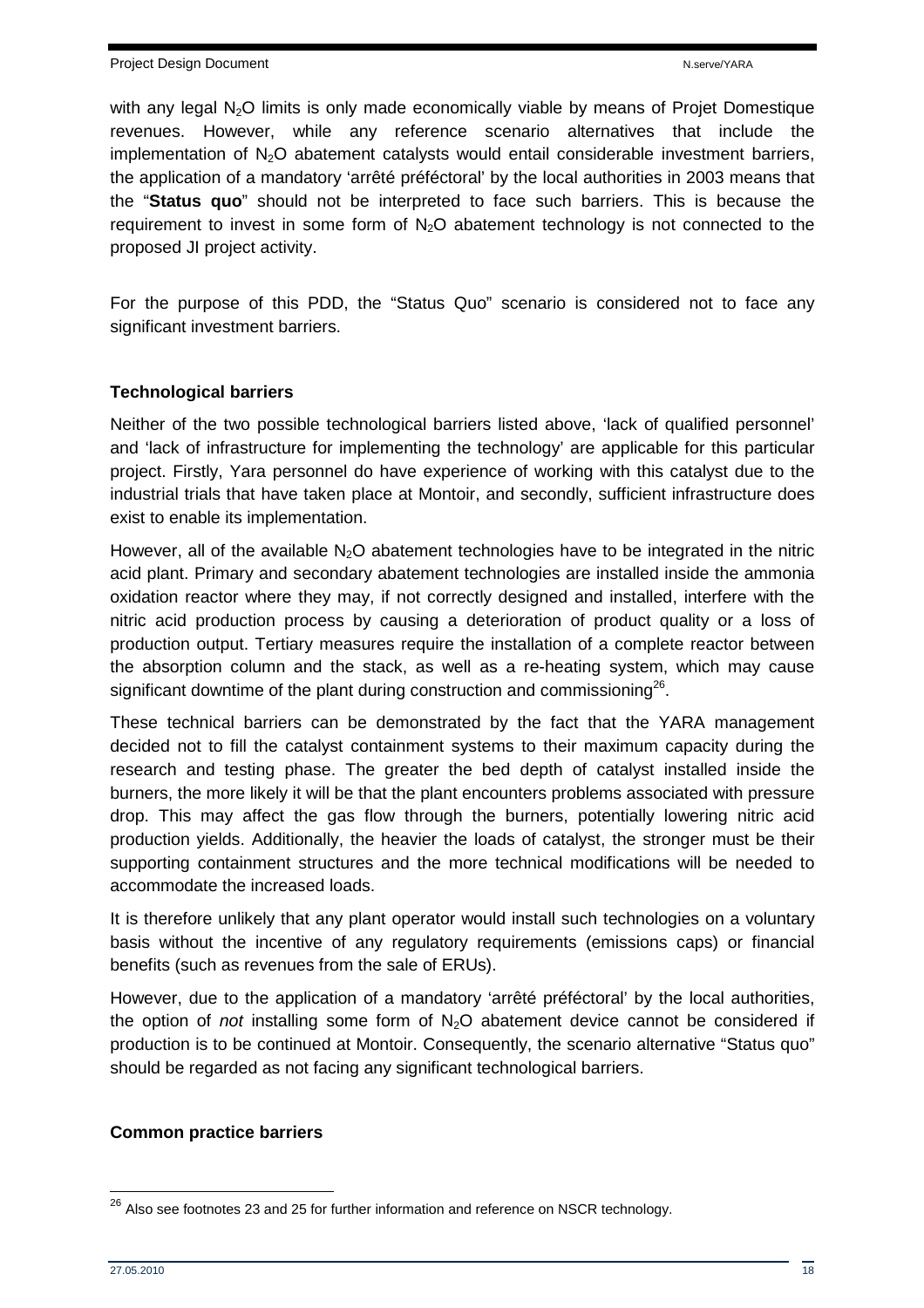This test reconfirms the previous assessments: If the steps taken so far have led to the conclusion that one or more reference scenario alternatives meet investment related or technological barriers, these scenarios should be excluded. Of course, similar plants that gain ERU revenues by participating in the JI and thus can overcome the identified barriers by the additional financial means available are not to be taken into account.

So far, secondary catalyst technology has only been operated in some European countries on an industrial trial basis. Researching this technology made sense due to the prospective revenues obtainable under the Kyoto Protocol's Clean Development Mechanism (CDM) by employing it in nitric acid plants located in developing nations on a voluntary basis. Also, it is expected that  $N<sub>2</sub>O$  emissions from nitric acid production may be included in the European Union Emissions Trading Scheme ("EU ETS") $^{27}$  or regulated otherwise. Both aspects theoretically could provide some incentive for developing  $N_2O$  abatement technology.

However, now that research and development has been completed and secondary catalyst technology is being employed successfully in many CDM and JI projects worldwide (which excludes the suggested barrier "technology with which project developers are not familiar"), plant operators would no longer be willing to incur the costs associated with the continued operation of such technology. In the case where plants are subject to  $N_2O$  regulations and the installation of some catalyst is therefore unavoidable, these plant operators would only be willing to incur costs associated with the operation of such technology in order to comply with these regulations – they would not be willing to incur the additional costs required to increase catalyst quantities and achieve the maximum abatement efficiency. Even for the very few French nitric acid producers for whom mandatory local  $N_2O$  limits are applicable (currently only two), the only incentive remaining to achieve emissions reductions beyond those required by law is to take advantage of the incentives available under the Kyoto Protocol's Joint Implementation ("JI") mechanism. While this option has in principle been available since the beginning of 2008, EU member states took some time to develop a coherent policy approach on whether or not to allow JI participation in their respective territories, and if so, under which conditions.

The second argument raised above regarding the inclusion of nitric acid  $N_2O$  emissions in the EU ETS is not likely to become relevant for France until January 2013. On 23<sup>rd</sup> January 2008 the EU Commission issued a proposal<sup>28</sup> upon reviewing the EU ETS that suggests that nitric acid  $N_2O$  should be covered in the scheme's third trading period, commencing -in 2013. While some EU member states have chosen to 'opt-in' their nitric acid sector into the EU  $ETS<sub>1</sub><sup>29</sup>$  thereby including the plants located on their territory already during the second trading period (2008 to 2012), such a decision is extremely unlikely for France after the government has decided to allow JI participation.

 $\overline{a}$  $27$  On 23<sup>rd</sup> January 2008, the EU Commission published a communication on its post-2013 climate change strategy (see http://eur-lex.europa.eu/LexUriServ/LexUriServ.do?uri=COM:2005:0035:FIN:EN:PDF), which announces the determination to expand the EU ETS beyond its present scope, especially mentioning the inclusion of non-CO2 gasses into the system. This development is no news to the industry, because responding to Article 30 of the EU ETS Directive 2003/87/EC, the Commission had submitted a report to the European Parliament and the Council considering the inclusion of non-CO<sub>2</sub> GHGs into the EU ETS already in November 2006.

See the EU homepage under http://ec.europa.eu/environment/climat/emission/pdf/com2006\_676final\_en.pdf for this report which expressly considers extending the EU ETS into  $N_2O$  emissions (see page 6 therein).

<sup>&</sup>lt;sup>28</sup> See footnote 27

<sup>&</sup>lt;sup>29</sup> Norway, the Netherlands, Austria and Italy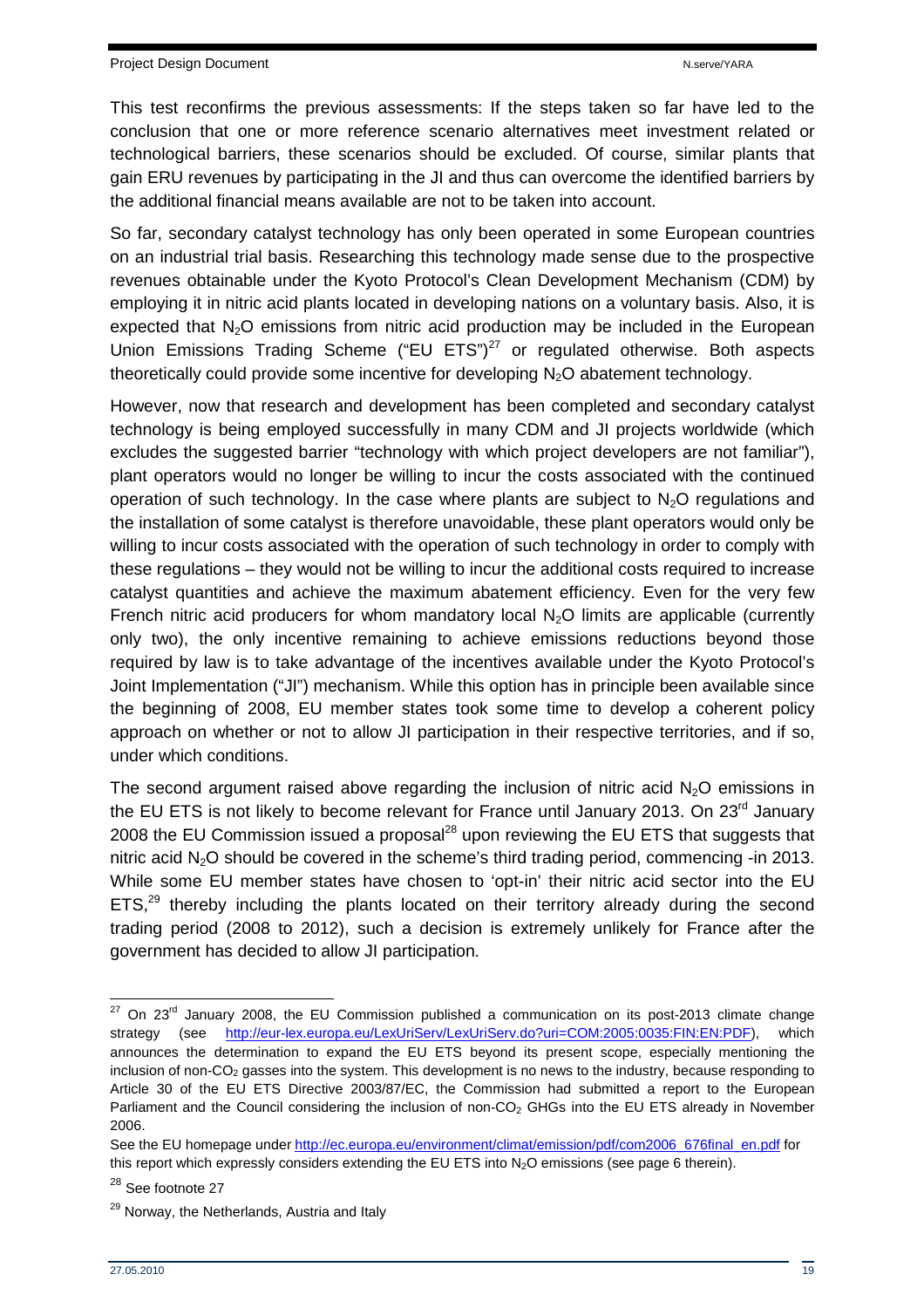Recently, France has decided to principally allow JI participation (Projet Domestique) with regard to projects aiming to reduce  $N<sub>2</sub>O$  emissions from nitric acid production. In reaction to this decision, nitric acid producers in France are beginning to look at employing  $N_2O$ abatement technology in order to participate in the JI.

Such JI projects are currently being developed across the EU in Poland, Lithuania, Hungary, Bulgaria, France, Finland, Sweden and Germany.

### **Conclusion**

The only reference scenario alternative that is not prevented by any one of the barriers and that is in full compliance with the prevailing laws and regulations in France is reference scenario 1a: the continuation of the current situation "Status Quo", where just enough  $N_2O$ reduction catalyst is installed in order to ensure compliance with the plant-specific applicable regulatory limit on  $N_2O$  of 1.2kg  $N_2O/tHNO_3$ . Therefore, this is identified as the applicable reference scenario for the proposed project activity.

All other alternatives are eliminated.

In case of a change in environmental legislation (i.e. the introduction of revised  $NO<sub>x</sub>$ - or  $N<sub>2</sub>O$ regulations) that could lead to a change in the results of this assessment, the above procedures shall be repeated.

# **B.5. Description of how the emissions reductions achieved as a result of the project activity are greater than those that would be achieved in the absence of the Projet Domestique (evaluation and demonstration of additionality)**

>>

In order to demonstrate that the project is additional to business as usual, (i.e that the results of the project in terms of  $N<sub>2</sub>O$  emissions are different to those of the baseline scenario), the project proponent must show a step-by-step assessment, in accordance with Annex 3 of the "Arrêté du 2 Mars 2007" and described in the methodology "Catalytic reduction of  $N_2O$  at nitric acid plants"

### **Identification of realistic alternative scenarios**

The first step consists of identifying the realistic alternatives to the proposed project. The project proponent must summarise the different options that remain available to him after completion of the baseline scenario selection analysis in Section B.4 above:

• Implementation of the project activity

The installation of two full new batches of secondary  $N<sub>2</sub>O$  abatement catalyst. The containment systems will be filled to maximum capacity to try and achieve the greatest possible reduction of  $N<sub>2</sub>O$  emissions.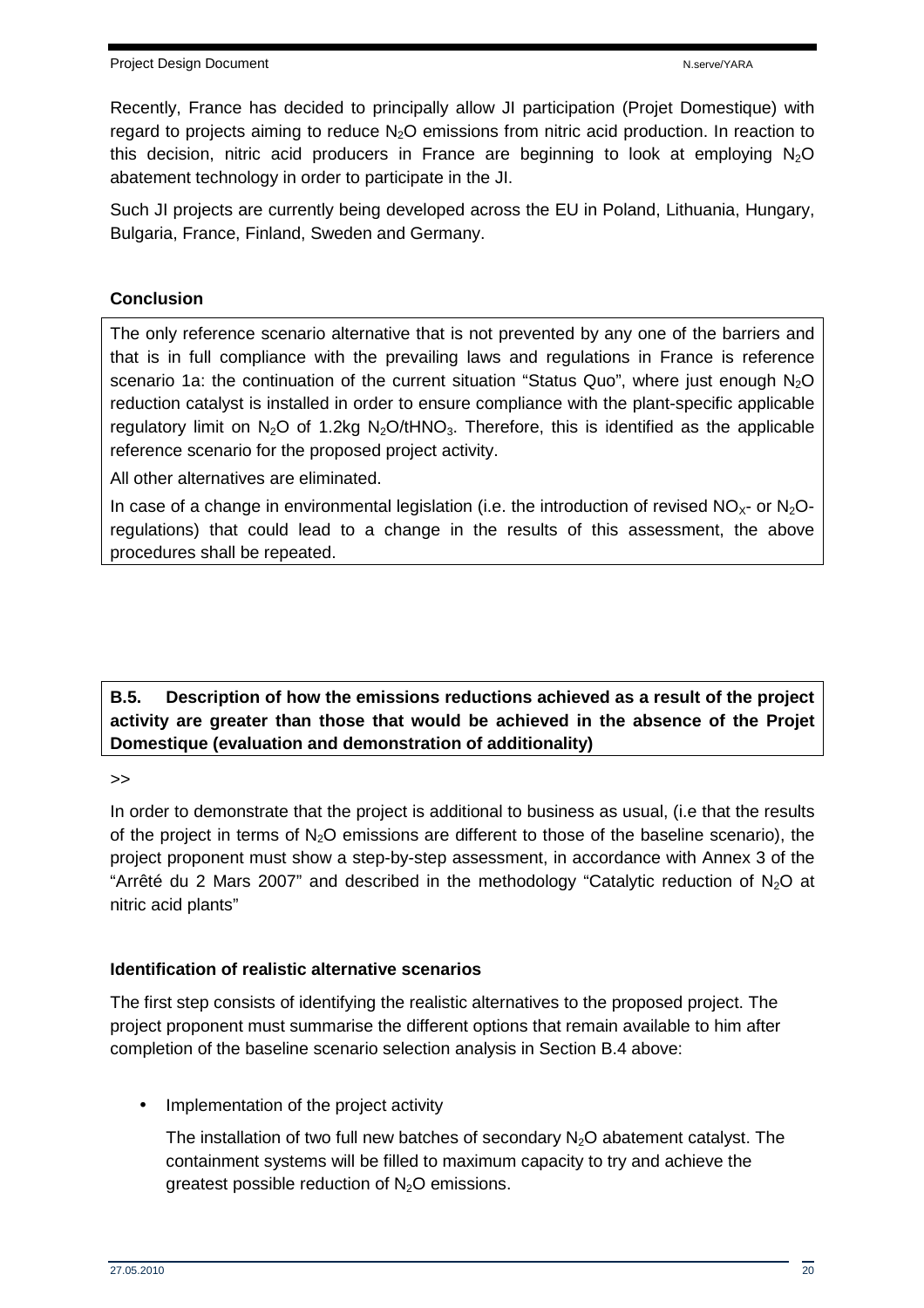• The implementation of alternative investments that result in a comparable production of goods or a comparable provision of services (if still applicable following completion of the baseline scenario selection analysis in Section B.4 above)

This section is not applicable, since all other alternative investments have been eliminated in section B.4 above.

• Continuation of the situation prior to the implementation of the proposed project activity

Continued operation of plant with  $N_2O$  abatement catalyst only partially installed to just achieve compliance with any applicable  $N<sub>2</sub>O$  regulatory limit

The proponent must then establish that the project activity could not be undertaken:

- Either because the economic incentives at the time of submission of the project dossier are insufficient to guarantee a return on investment as high as that resulting from the alternative investments (Step 2 of section 3.2 of the methodology "Catalytic reduction of  $N_2O$  at nitric acid plants");
- Or because only the receipt of Emission Reduction Units (ERUs) would allow the proponent to overcome the barriers that prevent the necessary investments being undertaken (step 3 of 3.2 of the methodology "Catalytic reduction of  $N_2O$  at nitric acid plants").

### **The project proponent may chose to complete either Step 2 or Step 3**.

The project participants have chosen to complete step 3 of section 3.2 of the methodology "Catalytic reduction of  $N_2O$  at nitric acid plants" in order to demonstrate the project's additionality, since only the revenues from the sale of ERUs would encourage the implementation of the project activity. Step 2 of section 3.2 of the methodology "Catalytic reduction of  $N_2O$  at nitric acid plants" is therefore not applicable.

# **Barrier analysis Step 3 of Section 3.2 of the methodology "Catalytic reduction of N2O at nitric acid plants")**

The barrier analysis in this section of the addtionality discussions is limited to a comparison of the identified Business as Usual scenario with the intended project activity. In the case where the proponents choose not to undertake Step 2 of section 3.2 of the methodology "Catalytic reduction of  $N_2O$  at nitric acid plants", they must complete a full and documented analysis of all types of barriers, demonstrating that they limit or prevent to a large extent the implementation of the project activity, notably ;

### - Investment barriers :

The proposed project activity involves the installation of two full batches of secondary catalyst technology at the plant and the operation of the catalyst throughout the crediting period. In order to assess the project emissions, an Automated Monitoring System (AMS) has to be installed and operated. In addition to the increased investment for catalyst to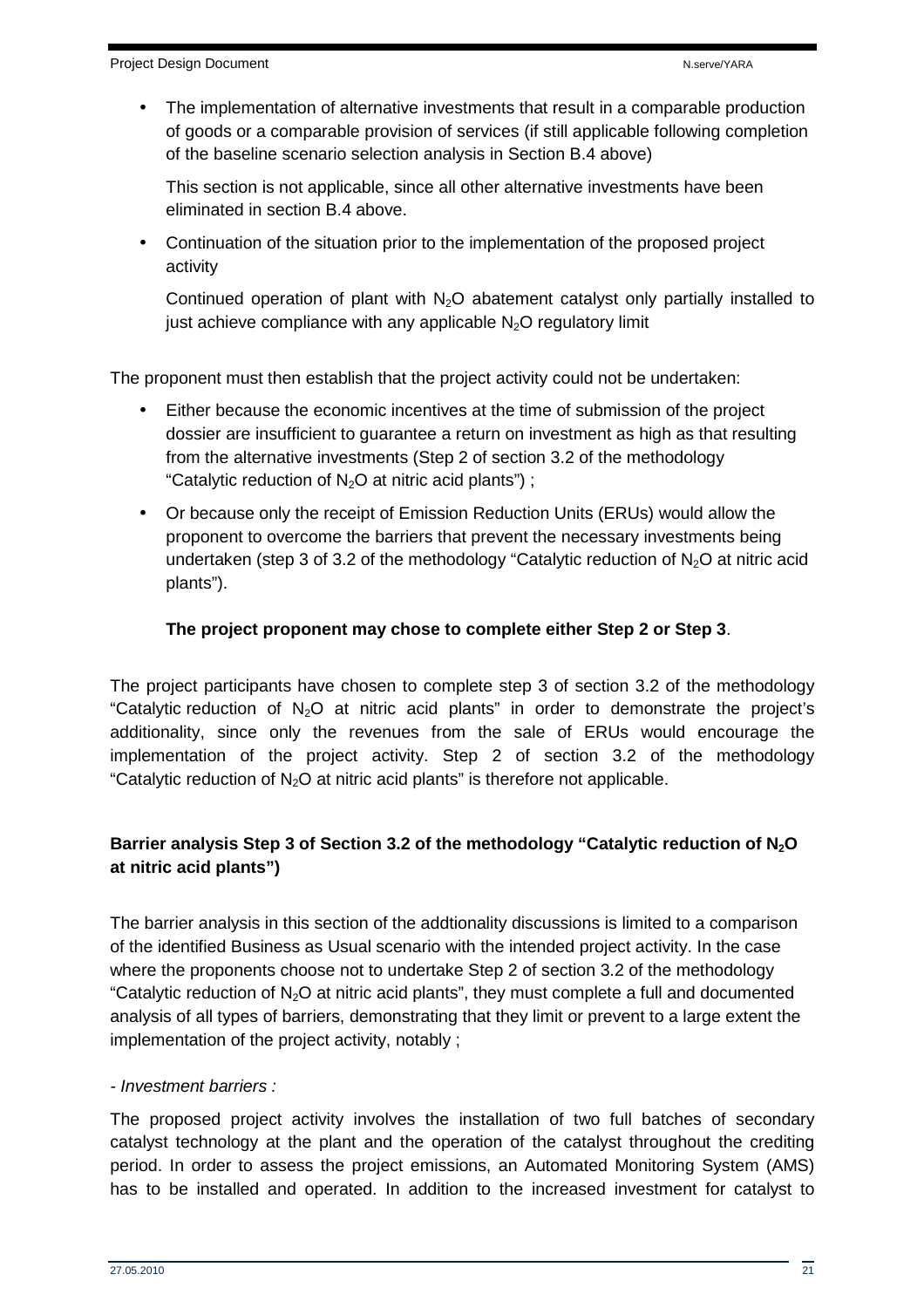achieve maximum abatement efficiency, YARA Montoir employees and management have a significant additional work load to cope with in order to initiate the project activity and maintain it for the project's lifetime. Beginning with the necessary adjustments to the burner baskets to accommodate the additional catalyst, the required training for AMS operation has to be undertaken by the responsible staff, AMS calibration and other Projet Domestiquerelated audits have to be arranged, facilitated and paid for. Also, the catalyst pellets will have to be replaced more frequently if continuously low emissions are to be achieved, since the efficiency decreases during the catalyst's lifetime.

All these measures entail significant investment requirements. See table 1 in Annex 4 for full details of these investment requirements. All the costs shown in this table are specifically associated with the implementation of the project.

As previously assessed, Montoir has no need to make any further investment to decrease its  $N<sub>2</sub>O$  emissions beyond the limit required by the local 'arrêté préféctoral' of 31<sup>st</sup> July 2003. Surplus emission reductions from installation of increased catalyst loads would be avoided in order to avoid extra costs.

None of the  $N<sub>2</sub>O$  destruction technology options (including NSCR) are expected to generate any significant financial or economic benefits other than JI related income. Stage 2 in section 4 of the methodology  $\alpha$  Catalytic reduction of N<sub>2</sub>O in nitric acid plants » states:  $\alpha$  in the particular case of nitric acid plants, the  $N_2O$  tax<sup>30</sup> does not provide any incentive for the project participants to install N<sub>2</sub>O reduction technology and does therefore not need to be considered in the financial assessment».

Only the revenues from ERU sales would therefore be sufficient to pay back the investment costs of the project activity. The registration of the project activity as a Projet Domestique is therefore the decisive factor for the realisation of the proposed project activity.

### - Technological barriers:

During the phase of industrial testing of the catalyst, the YARA management decided not to fill the catalyst containment systems to their maximum capacity due to potential operational problems associated with installing increased loads of abatement catalyst. The greater the bed depth of catalyst installed inside the burners, the more likely it will be that the plant encounters problems associated with pressure drop. This may affect the gas flow through the burners, potentially lowering nitric acid production yields. Additionally, the heavier the loads of catalyst, the stronger must be their supporting containment structures and the more technical modifications will need to be made.

Therefore, revenues from the sale of ERUs provide the only incentive for the plant managers to confront these increased technical risks and install greater catalyst loads.

### - Common practice barriers:

Market studies (e.g. by EFMA, EU IPPC, US EPA, IPCC) show that  $N_2O$  abatement technologies are not yet widely applied in the nitric acid industry even in Annex 1 countries, apart from in occasional industrial testing programmes. The main reason for this is a lack of regulation / incentive to reduce N<sub>2</sub>O emissions.

  $30$  Payable in accordance with article 45 of the 'Loi de Finances 1999' and article 266 nonies of the 'Code des Douanes'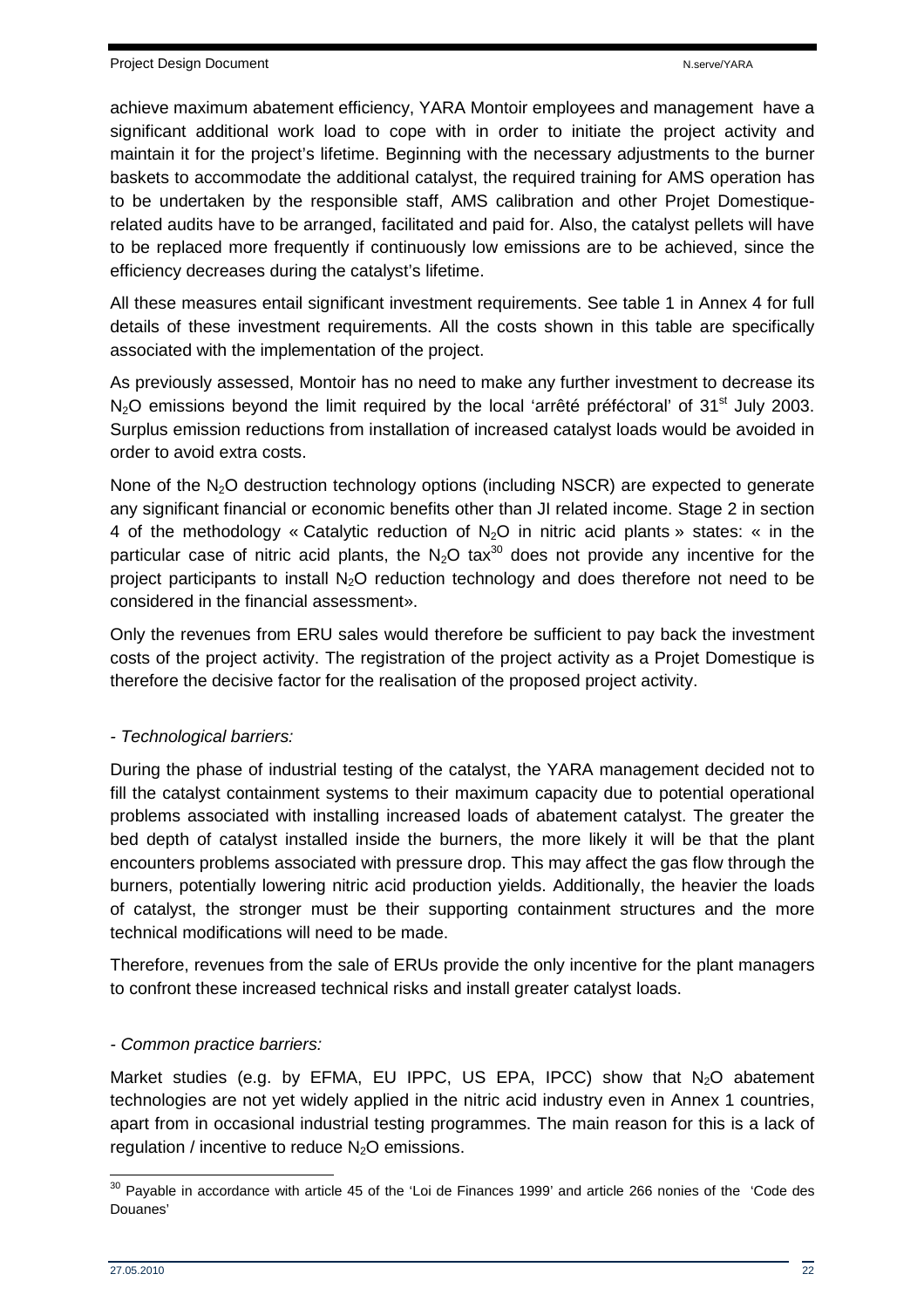The research and development work done so far has been driven by a general expectation that industrialised countries – especially the EU, USA, Japan and Canada – may eventually introduce  $N<sub>2</sub>O$  emission caps. EU legislation initiating such a limit is under way already and will probably be introduced in the near future $31$ .

Before now, with the exception of the nitric acid plants in France that are implementing  $N_2O$ abatement technologies as project activities under the Projet Domestique, the common practice in the country is to operate such facilities without any  $N<sub>2</sub>O$  abatement technology.

Therefore, the analysis of the common industrial practice indicates that the proposed project activity is additional to the reference scenario.

### **Conclusion:**

Montoir has no need to make any further investment to decrease its  $N<sub>2</sub>O$  emissions beyond the 1.2kg  $N_2O/tHNO_3$  limit imposed by the 'arrêté préféctoral' of July 2003. Without the sale of the ERUs generated by the project activity there would be no incentive to justify the additional cost and technical risks associated with the implementation of the project activity. The project activity would not take place without the revenues from the sale of ERUs and therefore Projet Domestique registration is the decisive factor for the realisation of the proposed project activity.

The proposed Projet Domestique activity is additional, since it passes all the steps of the Additionality assessment.

# **B.6. Emission Reductions**

### B.6.1. Explanation of methodological choices

>>

### **Estimation of Verification Period specific project emissions**

The project emission factor is assessed based on measurements of  $N<sub>2</sub>O$  concentration in the stack gas (NCSG<sub>n</sub>) and gas volume flow in the stack (VSG<sub>n</sub>) conducted throughout any period of time for which the project proponents decide to undertake a Verification (the "Verification Period"). Project proponents are free to decide what period of time they would like to define as a Verification Period as long as the following pre-requisites are met:

- The first Verification Period commences with the crediting period starting date.
- Any Verification Period after the first will start at the termination date of the previous Verification Period.
- No Verification Period may exceed the crediting period ending date.

 $\overline{\phantom{a}}$ <sup>31</sup> See footnote 27 for detailed information.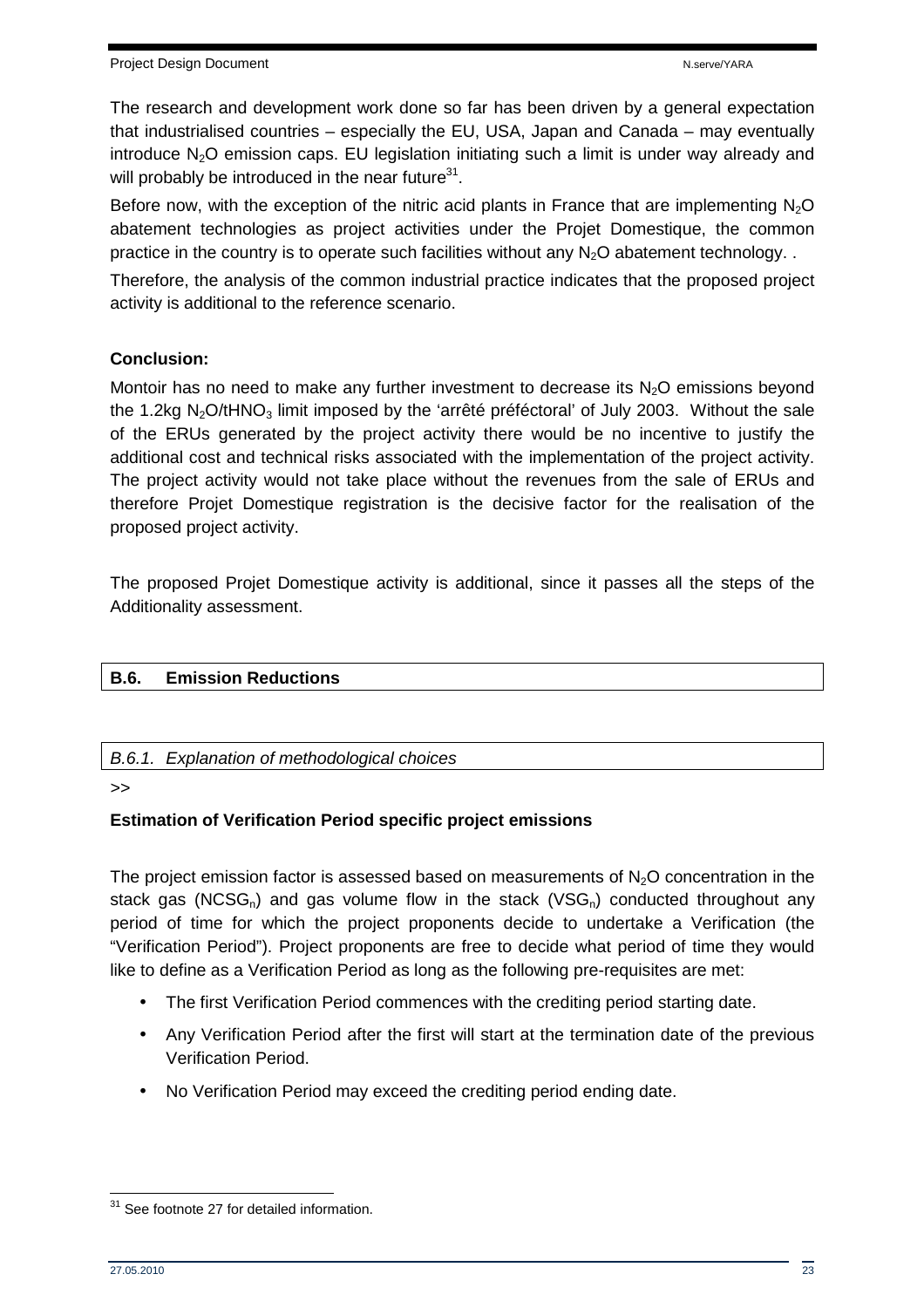Over the duration of the project activity,  $N<sub>2</sub>O$  concentration and gas volume flow in the stack of the nitric acid plant, as well as the nitric acid production of the plant will be measured continuously and a **Project Emission Factor (EF<sub>n</sub>)** – given as  $kgN<sub>2</sub>O/tHNO<sub>3</sub>$  – can be established at any given time for any period of time.

Higher  $N_2O$  emissions during the project's lifetime will lead to a reduced amount of ERUs issued. For this reason, the methodology "Catalytic Reduction of N2O at Nitric Acid Plants" has not provided measures against any abusive practices (contrary to CDM methodology AM0034). Project operators will be sufficiently incentivised to run their plants at emission levels as low as possible in order not to lose ERU-revenues. In case a plant is emitting more N<sub>2</sub>O than the Benchmark Emissions Factor, no additional environmental consequences are to be feared, as the only effect from this would be that the project activity will not generate any ERUs during such times<sup>32</sup> that will become available to carbon markets.

For these reasons, it is not relevant for which period of the plant's production cycle ERUs are claimed.

### Measuring of  $N<sub>2</sub>O$  data sets for the calculation of project emissions

Throughout the project's crediting period,  $N_2O$  concentration (NCSG<sub>n</sub>) and volume flow in the stack gas ( $VSG_n$ ) are to be monitored. The monitoring system provides separate hourly average values for NCSG<sub>n</sub> and VSG<sub>n</sub> based on continuous readings. These N<sub>2</sub>O data sets (consisting of NCSG<sub>n</sub> and VSG<sub>n</sub> average values for each operating hour) can be identified by means of a unique time / date key indicating when exactly the values were observed.

During the crediting period, the following additional data has to be monitored:

• The operating hours  $(OH_n)$  as recorded by the plant's process control system and the nitric acid production output  $(NAP_n)$  are required for calculating the project emissions.

Because the reference Benchmark Value (unlike the Emissions Factor Baseline  $EF_{BL}$  in AM0034) is not determined based on certain plant operating parameters, there is no need to monitor those plant operating parameters and establish the comparability of the two data sets by adjusting the EF<sub>BM</sub> for each Verification Period.

# Missing data

During downtime of the AMS or other interruption of measurement during part of one hour, the hourly average will be calculated based on the remaining values for the rest of the hour in question. If these remaining values account for less than 50% of the hourly data for one or more parameters, then this hour must be eliminated from the calculation. Each time it is impossible to calculate an hour of valid data, substitute values will be defined in accordance with the following rules:

i. Concentrations

 $\overline{a}$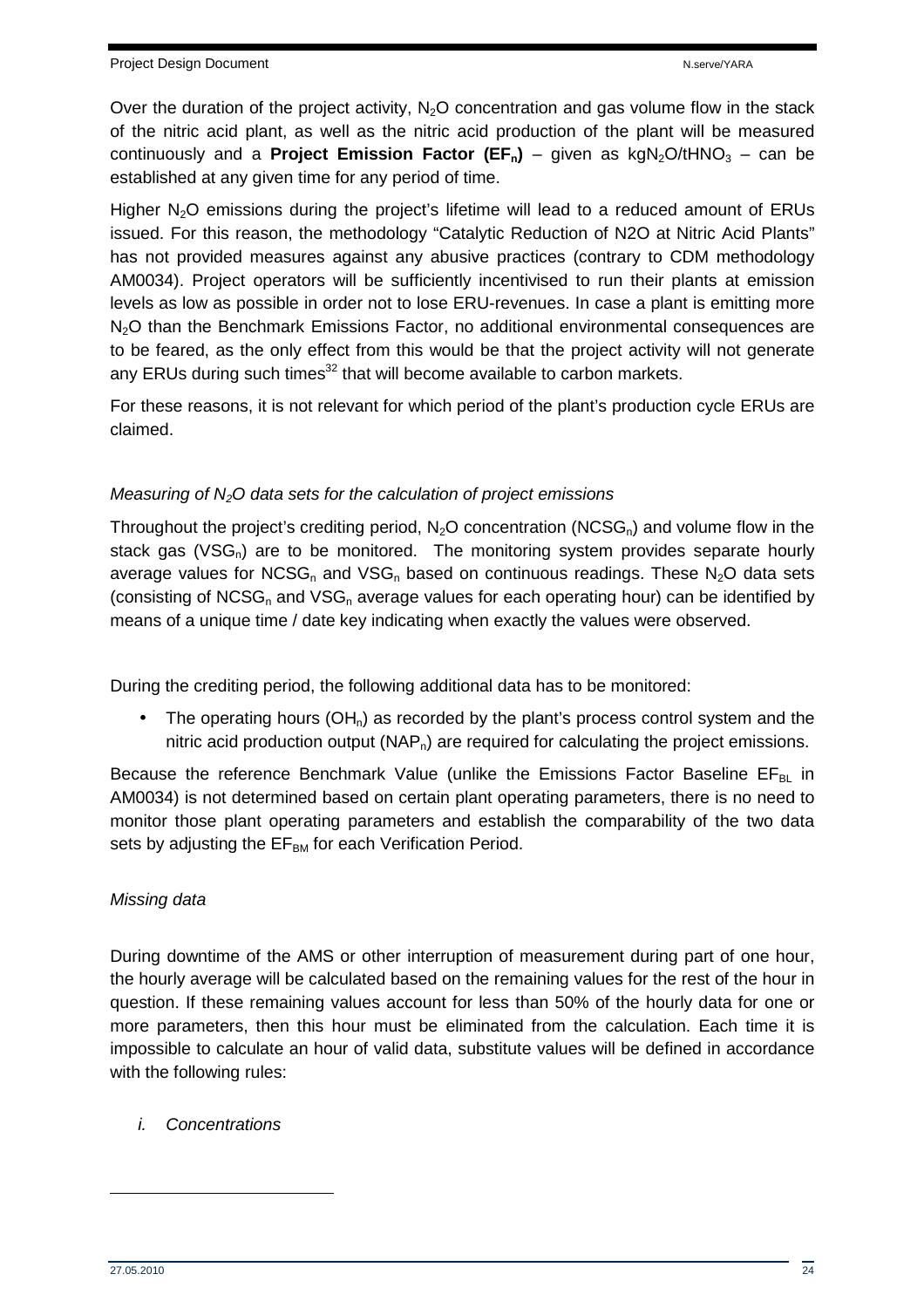In the case where it is impossible to obtain an hour of valid data for a parameter whose concentration is directly measured (GHG,  $O<sub>2</sub>$  etc), a substitute value (C\*subst) must be calculated for the hour in question, as follows:

 $C^*$ subst =  $C + \sigma C$ 

where:

C: arithmetic mean of the concentration of the relevant parameter

σC\_: Best estimate of the standard deviation of the concentration of the relevant parameter

The arithmetic mean and the standard deviation are calculated at the end of the relevant verification period on the basis of all emissions data measured during that period.

The calculation of the arithmetic mean and the standard deviation must be presented to the verifier.

#### ii. Other parameters

In the case where it is impossible to obtain an hour of valid data for a parameter whose concentration is not directly measured, substitute values must be calculated using a mass balance or energy balance calculation. Other measured parameters that are used in the calculation of the emissions will be used to validate the results. The mass balance or energy balance calculation, and the theories on which they are based, must be clearly explained and presented to the verifier at the same time as the calculated results.

### Data processing in case of malfunction of the abatement system

In accordance with the France-specific methodology 'Catalytic reduction of  $N_2O$  in nitric acid plants', in order to take into account problems that may occur with the catalyst, all gas volume flow and N2O concentration values recorded during periods where the N2O concentration exceeds a value (expressed in mg/Nm3) equivalent to the benchmark of 2,5  $kgN<sub>2</sub>O/tHNO<sub>3</sub>$  (to be determined by the project proponent and identified during the verification) will be excluded from the calculation of the project emissions factor and no ERUs shall be claimed for the corresponding quantities of nitric acid produced during those operating hours.

Furthermore, if the missing data corresponds to a period of failure of the abatement technology, one should adopt the principle that the emissions have not been treated by the abatement technology during the whole of the hour in question and that substitute values have been calculated as a result.

Measurement during standard plant operation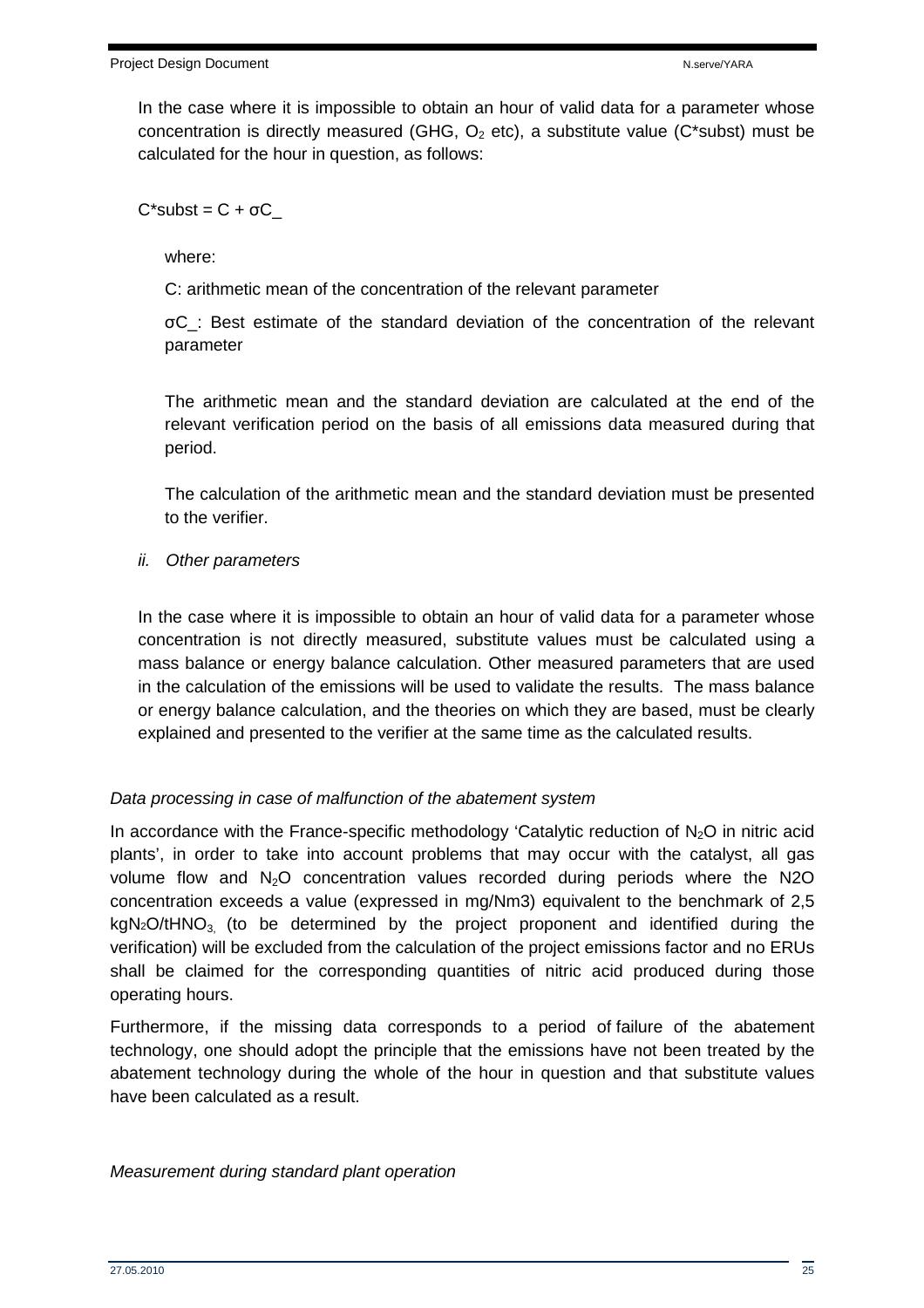Only those data sets collected during normal operation of the plant shall be used as a basis for determining the Verification Period specific project emissions. Most plants have one or more trip point values, normally defined by the manufacturer and specified in the plant's operating manuals. At Montoir, the plant's operational status can be determined by whether or not  $NH<sub>3</sub>$  is still flowing into the AORs. When the ammonia valve status signal indicates that the burners' ammonia valves are closed, the plant is considered to be off-line. In addition, the trip point values for oxidation temperature and ammonia to air flow ratio will be used for the purposes of a plausibility check. If one of these parameters is outside the range specified by the trip point values, the plant should automatically shut down.

Consequently, all NCSG and VSG data sets recorded at times when the plant was considered to be out of operation must automatically be excluded from the calculation of project  $N_2O$  emissions. The number of operating hours (OH<sub>n</sub>) will be reduced accordingly. However, the number of tonnes of nitric acid produced  $(NAP<sub>n</sub>)$  will not be adjusted. This is because the  $HNO<sub>3</sub>$  flow measured in the period immediately following a plant trip represents the flow of the nitric acid that was remaining in the absorption column after the trip and was actually produced before the plant shutdown. This quantity of  $HNO<sub>3</sub>$  is therefore associated with a period when the plant was functioning within its normal operating parameters and must therefore be included in the calculation of  $NAP_n$ .

For the avoidance of doubt, data sets containing values beyond the range of the specified trip point values are not to be regarded as AMS downtime readings (as defined above).

### Application of instrument correction factors / elimination of implausible values

The correction factors derived from the calibration curve of the QAL2 audit for all components of the AMS, as determined during the QAL2-test in accordance with EN14181, must be applied onto both VSG and NCSG, unless these were already automatically applied to the raw data recorded by the data storage system at the plant.

For all  $N_2O$  data sets a plausibility check is conducted in accordance with current best practice monitoring standards. All data sets containing values that are implausible are eliminated.

Any implausible data (for example during plant shut-down or AMS downtime) and any extreme values are to be automatically eliminated using the following statistical procedure:

- (a) Calculate the sample mean (x);
- (b) Calculate the sample standard deviation(s);
- (c)Calculate the 95% confidence interval (equal to 1.96 times the standard deviation);
- (d) Eliminate all data that lie outside the 95% confidence interval;
- (e) Calculate the new sample mean from the remaining values

# Permitted overall uncertainty

For each emission source, the permitted overall uncertainty of the average hourly annual emissions must be less than 7.5%. The next level, and the maximum allowed, is 10%, which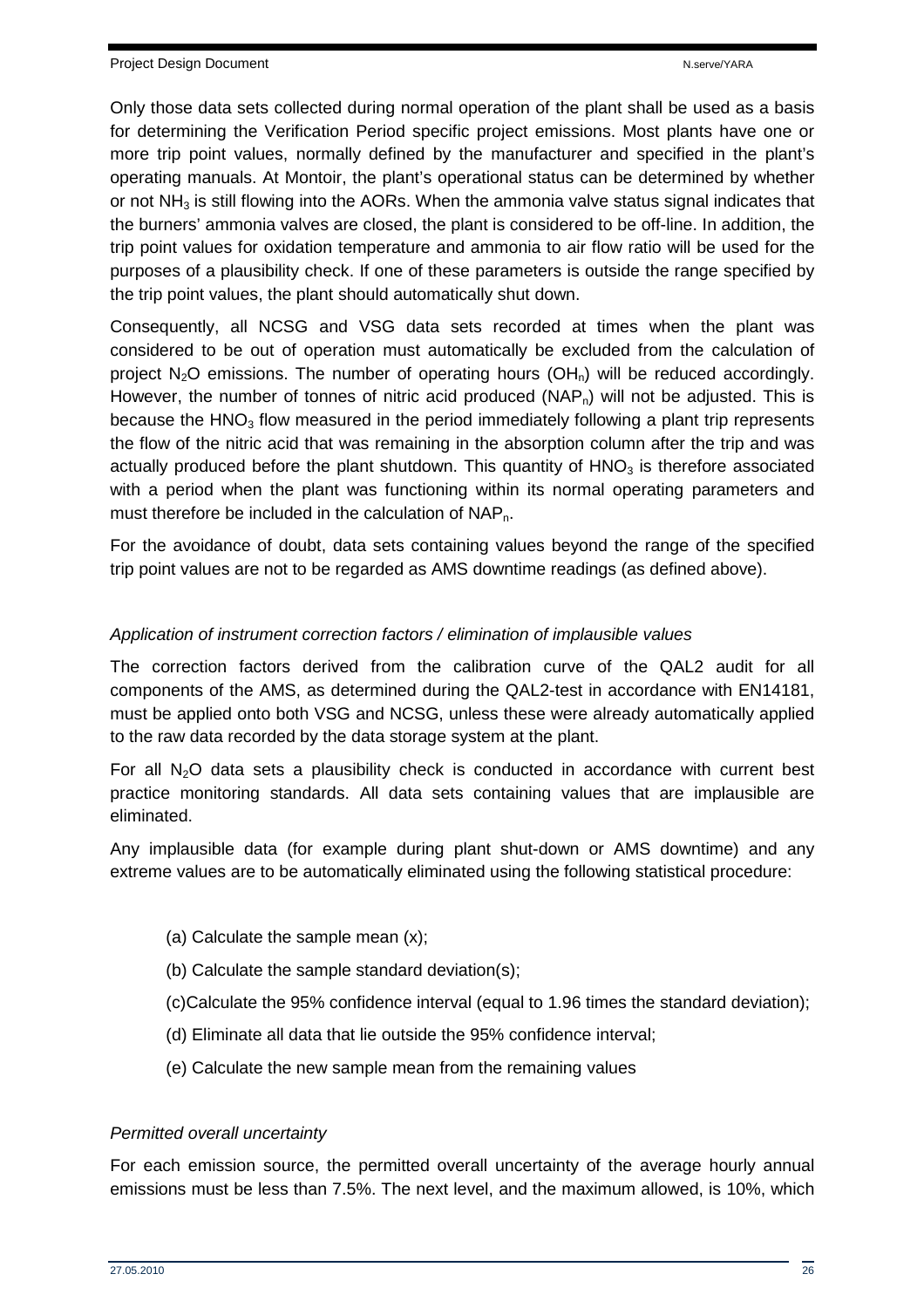can only be applied if it can be proven to the satisfaction of the competent authority that the application of the 7.5% level is technically impossible to achieve or that it would entail excessive costs.

If the total established uncertainty is higher than the permitted overall uncertainty, the project-specific emissions are to be increased by the difference between the established uncertainty value and the permitted overall uncertainty value.

Example:

Permitted overall uncertainty value: 7,5%

Established overall uncertainty value: 10%

The total  $N_2O$  emissions during the Verification Period are increased by 2.5% (10% - 7.5%)

### **Calculation of the EFn-value**

The total mass of  $N_2O$  emissions in a Verification Period (PE<sub>n</sub>) is the product of the remaining valid NCSG<sub>n</sub> and VSG<sub>n</sub> values multiplied by  $OH_n$ .

The following equation is used:

$$
PEn = VSGn * NCSGn * OHn * 106 (kgN2O)
$$

The plant-specific project emissions factor representing the average  $N_2O$  emissions per tonne of nitric acid over the respective Verification Period is derived by dividing the total mass of  $N_2O$  emissions by the total output of 100% concentrated nitric acid for that period.

The average  $N_2O$  emissions per metric ton of 100% concentrated nitric acid for the Verification Period ( $PE_n$ ) shall then be calculated as follows:

$$
EF_n = (PE_n / NAP_n)
$$
 (kgN<sub>2</sub>O/tHNO<sub>3</sub>)

where:

| Variable          | Definition                                                                                                                 |
|-------------------|----------------------------------------------------------------------------------------------------------------------------|
| PE <sub>n</sub>   | total $N_2O$ emissions during the specific Verification Period ( $kgN_2O$ )                                                |
| $EF_n$            | Emissions factor used to calculate the emissions from the defined Verification<br>Period n $(kgN_2O/tHNO_3)$               |
| NCSG <sub>n</sub> | Mean concentration of $N_2O$ in the tail gas stream during the Verification Period<br>(mgN <sub>2</sub> O/m <sup>3</sup> ) |
| OH <sub>n</sub>   | Operating hours of the plant during the Verification Period (h)                                                            |
| $VSG_n$           | Mean tail gas volume flow rate during the Verification Period $(m^3/h)$                                                    |
| $NAP_n$           | Nitric acid production during the Verification Period (tHNO <sub>3</sub> )                                                 |

#### Allocation of ERUs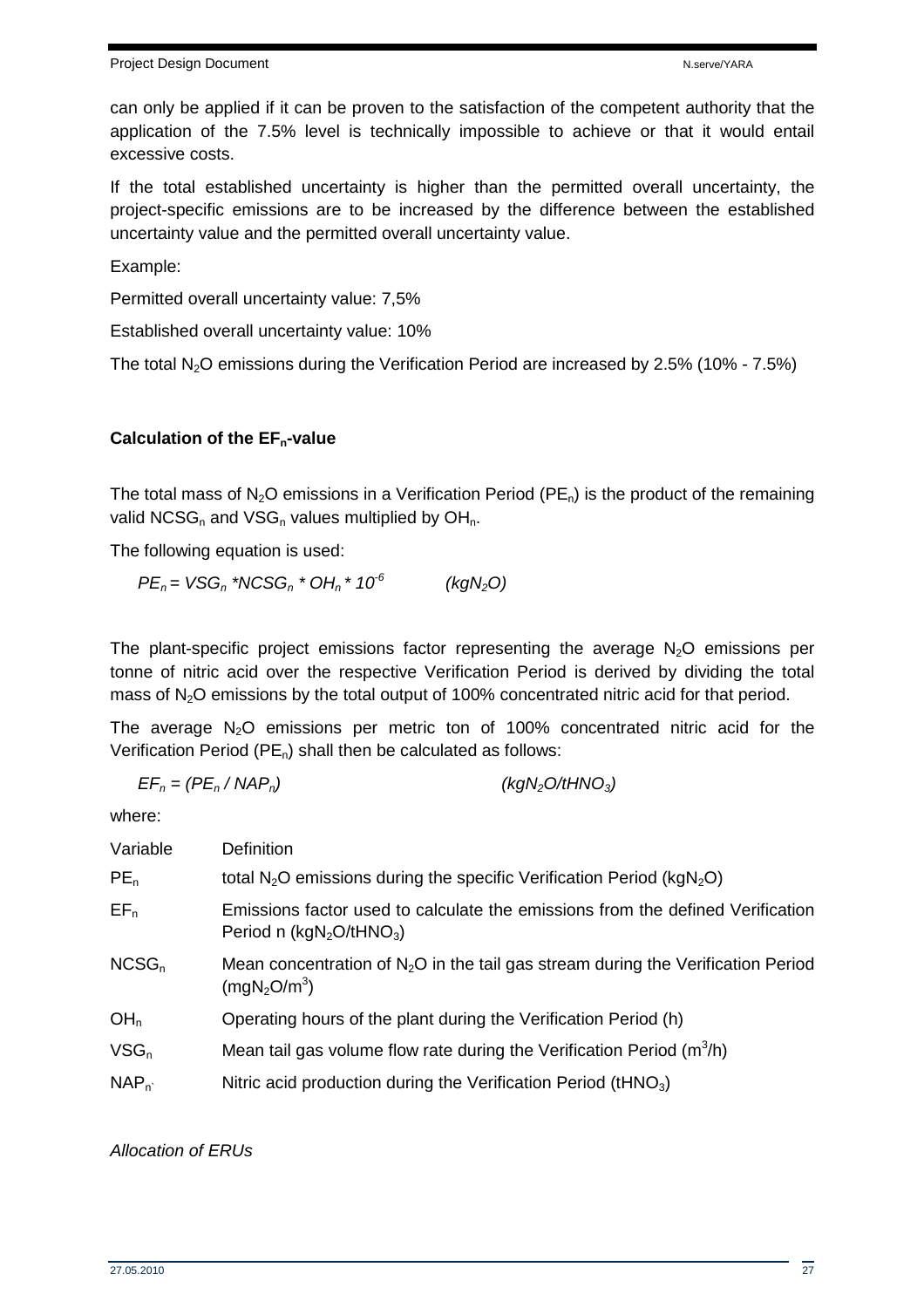Project Design Document N.serve/YARA

In accordance with the applicable methodology, the **emission reductions based on which ERUs will be issued** for the project activity are determined by deducting the project-specific emission factor from the Benchmark Value and multiplying the result by the production output of 100% concentrated nitric acid over the period for which ERUs are to be claimed and the GWP of  $N_2O$ , as shown in the calculation below.

However, the methodology also states: "in the case where a regulatory national or local  $N_2O$ limit is in force (for example, an arrêté préfectoral) and where this specific regulatory emissions factor is lower than the benchmark reference value, the specific regulatory emissions factor will serve as the basis for calculating the generated ERUs". Therefore, in the case of Montoir, the benchmark values specified above in section A.5 of the PDD are not applicable and will be replaced by the value of 1.2kg, which has been in force at Montoir since the 1st September 2005<sup>33</sup>.

In addition, the Arrêté of 2 March 2007 states: "the total amount of issued Emission Reduction Units equates to 90% of the GHG emissions effectively avoided due to the implementation of the project activity".

 $ERU = ((EF_{\text{rea}} - EF_{\text{n}})/1000 \times NAP_{\text{n}} \times GWP_{\text{N2O}}) * 0.9$  (tCO<sub>2</sub>e)

Where:

| Variable            | <b>Definition</b>                                                                                                                             |
|---------------------|-----------------------------------------------------------------------------------------------------------------------------------------------|
| $ERU =$             | Emission reductions awardable to the project for the Verification Period<br>(tCO <sub>2</sub> e)                                              |
| $NAP_n =$           | Nitric acid production for the Verification Period n (tHNO <sub>3</sub> ).                                                                    |
| $EF_{\text{req}} =$ | Regulatory Emissions Factor according to plant-specific arrêté préfectoral of<br>$31^{st}$ July 2003 (kgN <sub>2</sub> O/tHNO <sub>3</sub> ); |
| $EF_n =$            | Emissions factor used to calculate the emissions from the defined Verification<br>Period n ( $kgN_2O$ /tHNO <sub>3</sub> ).                   |
| $GWPN2O =$          | Global Warming Potential: $310 \text{ tCO}_2$ e/tN <sub>2</sub> O                                                                             |

For the avoidance of doubt, ERU reductions for production periods with emission levels above the applicable Benchmark Emissions Factor do not apply.

In accordance with the methodology, no leakage calculation is required, because the technology used is a secondary catalyst, not a tertiary. As such, neither ammonia nor hydrocarbons are used as reducing agents / for co-firing in the operation of the catalyst technology installed.

27.05.2010 28

 $33$  Article 39, section 2.2 - annex to the arrêté préfectoral dated 31st July 2003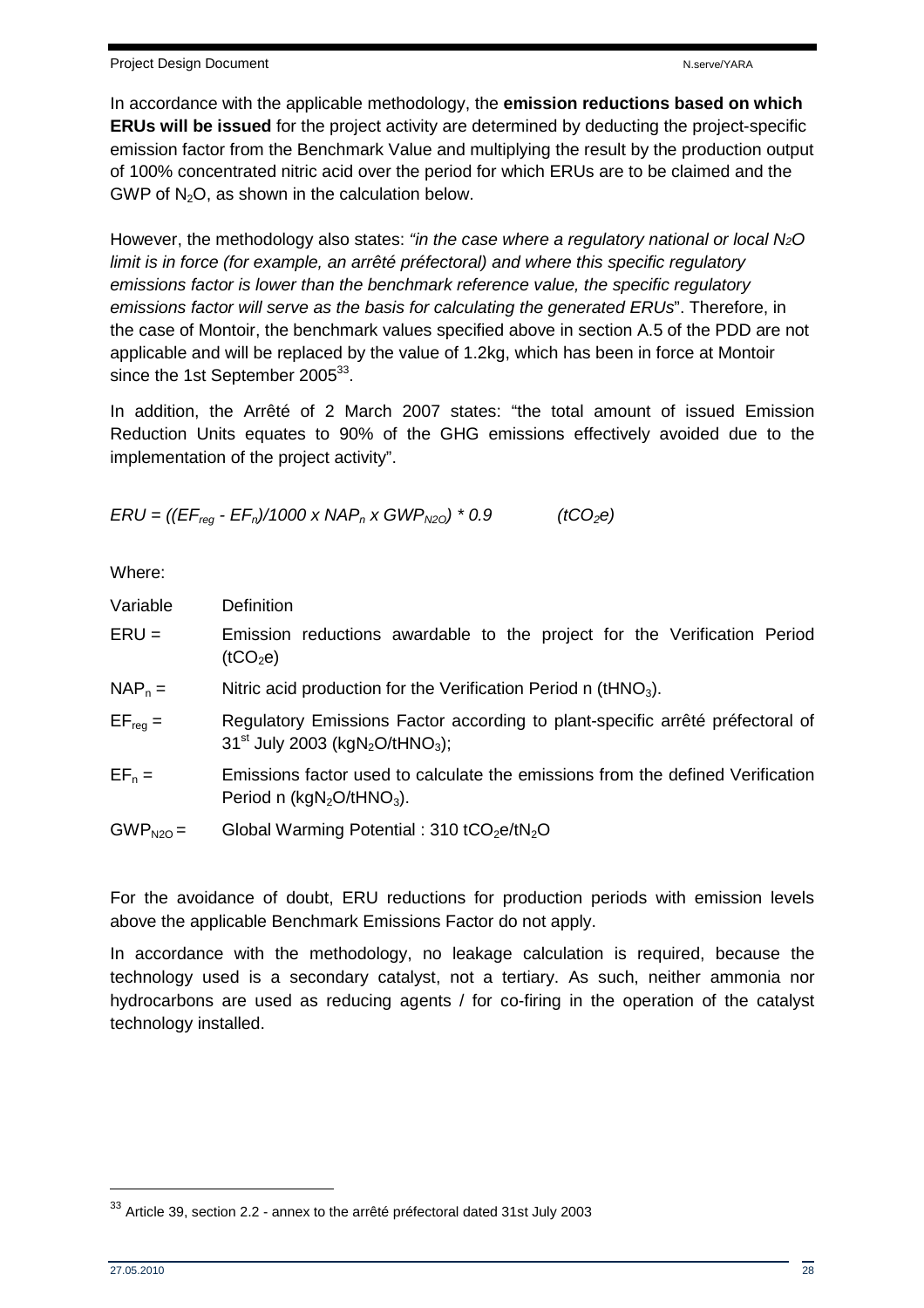# B.6.2. Data and parameters determined prior to validation

#### $\gt$

The below tabular format follows the format specified in the France-specific PDD template, issued by the French DFP.

#### Table 4. Default factors

| Data / Parameter        | Global Warming Potential of N2O                                                     |
|-------------------------|-------------------------------------------------------------------------------------|
| Symbol                  | $GWP_{N2O}$                                                                         |
| Unit                    | tCO <sub>2</sub> e/tN <sub>2</sub> O                                                |
| Source                  | Climate Change 1995, The Science of Climate Change:                                 |
|                         | Summary for Policymakers and Technical Summary of the Working                       |
|                         | Group I Report, page 22.                                                            |
| Applicable value        | 310                                                                                 |
| Justification of choice | To comply with the requirements of the Kyoto Protocol                               |
| of value                |                                                                                     |
| Comments                | 310 until 31 <sup>st</sup> December 2012 and 298 from 1 <sup>st</sup> January 2013. |
|                         | Subject to revisions in accordance with Art. 5 Kyoto Protocol.                      |

| Data / Parameter        | Specific reference value (benchmark emissions factor) set by the French<br>qovernment |
|-------------------------|---------------------------------------------------------------------------------------|
| Symbol                  | $EF_{BM}$                                                                             |
|                         |                                                                                       |
| Unit                    | kgN <sub>2</sub> O/tHNO <sub>3</sub>                                                  |
| Source                  | Determined according to French government decision (MEEDDAT)                          |
| Applicable value        | 2.5kg $N_2O/tHNO_3$ until end 2011 and 1.85kg thereafter until end 2012               |
| Justification of choice | Decision taken by the MEEDDAT in April 2009                                           |
| of value                |                                                                                       |
| Comments                | To be determined for each verification period in accordance with the host             |
|                         | country decision. See section A.5 of the PDD for additional information.              |
|                         | Project proponents reserve the right to change the applicable values in the case      |
|                         | where they may be subsequently revised by the MEEDAT.                                 |

| Data / Parameter        | Emissions cap for $N_2O$ from nitric acid production set by government/local<br>regulation |
|-------------------------|--------------------------------------------------------------------------------------------|
| Symbol                  | $EF_{req}$                                                                                 |
| Unit                    | $kgN2O/tHNO3$ (converted, if necessary)                                                    |
| Source                  | Montoir 'arrêté préféctoral' issued by the Préfet de la Loire-Atlantique in July           |
|                         | 2003                                                                                       |
| Applicable value        | 1.2                                                                                        |
| Justification of choice | Mandatory applicable limit                                                                 |
| of value                |                                                                                            |
| Comments                | Continuous surveillance throughout crediting period.                                       |

### Table 5. Data and parameters determined prior to validation

| <b>Data / Parameter</b> | Temperature Trip Point Range<br>Ammonia Oxidation T |
|-------------------------|-----------------------------------------------------|
| wmbol -                 | range                                               |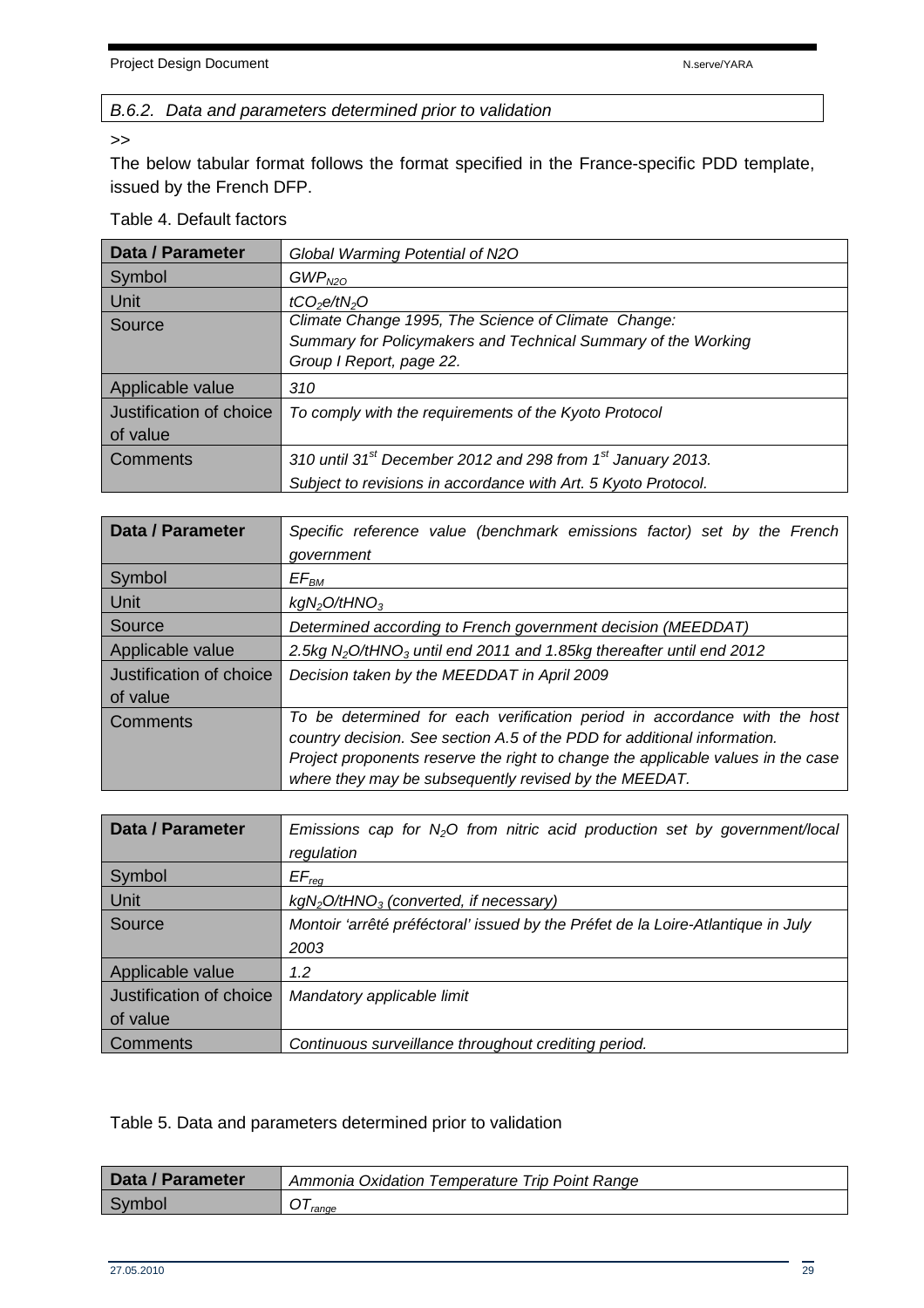| Unit                 | °C                                       |
|----------------------|------------------------------------------|
| Source               | Plant operating manuals                  |
| <b>Applied value</b> | 725 - 925                                |
| Description of       | Value taken from plant operating manuals |
| methods used to      |                                          |
| obtain this value    |                                          |
| (measurements,       |                                          |
| calculations,        |                                          |
| procedures etc)      |                                          |
| Comments             |                                          |

| Data / Parameter  | Maximum Ammonia to Air Ratio - trip point value |
|-------------------|-------------------------------------------------|
| Symbol            | AIFR <sub>max</sub>                             |
|                   |                                                 |
| Unit              | %                                               |
| Source            | <b>Plant operating manuals</b>                  |
| Applied value     | 12.5                                            |
| Description of    | Value taken from plant operating manuals        |
| methods used to   |                                                 |
| obtain this value |                                                 |
| (measurements,    |                                                 |
| calculations,     |                                                 |
| procedures etc)   |                                                 |
| <b>Comments</b>   |                                                 |

#### B.6.3. Ex ante calculation of emission reductions

>>

Emission reductions achievable by the proposed project activity will be dependent on the amounts of nitric acid produced. In accordance with the methodology "Catalytic reduction of N<sub>2</sub>O at nitric acid plants", emission reductions are determined pro unit of product measured in metric tonnes of 100% concentrated nitric acid produced.

YARA Montoir has budgeted for the following production amounts:

| Year              | <b>Budgeted production (tHNO<sub>3</sub>)</b> |
|-------------------|-----------------------------------------------|
| 2010 (Sep to Dec) | 116,667                                       |
| 2011              | 350,000                                       |
| 2012              | 350,000                                       |
| Following years   | 350,000                                       |

Table 6: Budgeted nitric acid production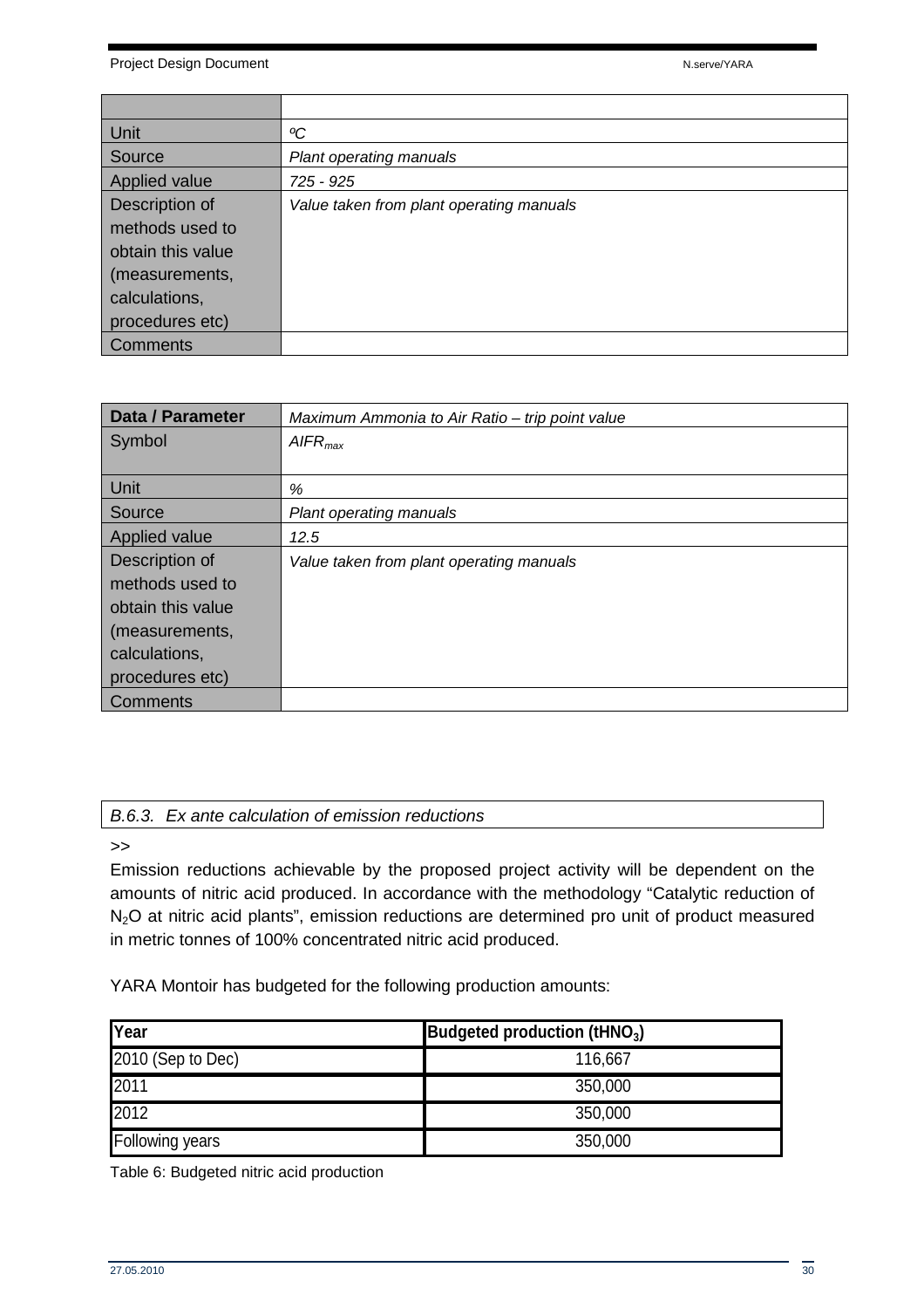Based on these production figures, one can make assumptions on how much  $N<sub>2</sub>O$  would be emitted into the atmosphere during the project activity. As described in section A.5 above, a benchmark value will be applied for calculating the ERUs to be awarded for the project. The project proponents will only receive ERUs for the difference between the applicable regulatory value and the emission levels of the project activity.

Estimated project emissions (compared to operation without  $N<sub>2</sub>O$  catalyst)

Accordingly, the **following assumptions** apply to the establishment of the emissions reductions:

- The project activity will become eligible to receive ERUs on receipt of the official government LoA (expected end August/beginning September 2010)
- YARA Montoir produces the amounts of nitric acid according to the production budget provided above, each year's production being equally distributed throughout the period;
- Factual emissions from the plant without any abatement catalyst would be 5.7 kgN<sub>2</sub>O/tHNO $_3^{34}$ ;
- The secondary catalyst employed performs with an abatement efficiency of 88% throughout the project's lifetime (resulting in project emissions of 0.684kg  $N_2O$ /tHNO<sub>3</sub>). This estimate is based on data measured at the plant with the new, QAL2-tested Automated Monitoring System (AMS). The QAL 2 uncertainty percentage was then added to the average ppm concentration for the sake of achieving a more conservative estimate. This data has been checked by the responsible AIE and shows that the abatement efficiency is higher than 88%.

| <b>Crediting Period Year</b> | <b>Project Emissions (tCO<sub>2</sub>e)</b> |
|------------------------------|---------------------------------------------|
| 2010 (Sep to Dec)            | 24,738.0                                    |
| 2011                         | 74,214.0                                    |
| 2012                         | 74,214.0                                    |
| TOTAL (until 2012)           | 173,166                                     |

Using the above assumptions, the following emissions are estimated for the Project Activity:

Table 7 (part A): Project emissions until 2012

 $\overline{a}$ <sup>34</sup> See footnote 3 for more detailed information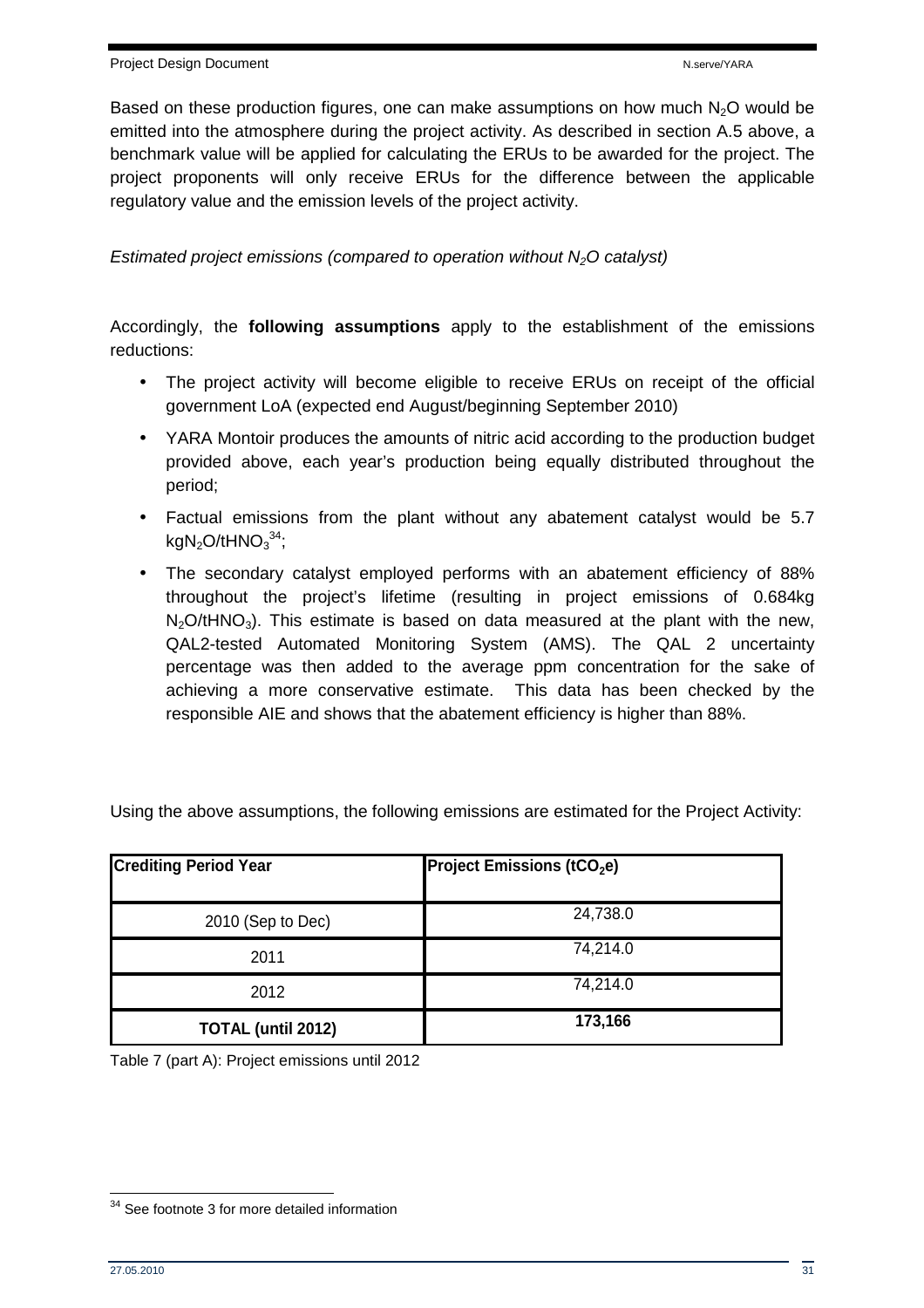Project Design Document N.serve/YARA

| <b>Crediting Period Year</b>                 | <b>Project Emissions (tCO<sub>2</sub>e)</b> |
|----------------------------------------------|---------------------------------------------|
| 2013                                         | 71,341.2                                    |
| 2014                                         | 71,341.2                                    |
| 2015                                         | 71,341.2                                    |
| 2016                                         | 71,341.2                                    |
| 2017                                         | 71,341.2                                    |
| 2018                                         | 71,341.2                                    |
| 2019                                         | 71,341.2                                    |
| 2020 (Jan to Aug)                            | 47,560.8                                    |
| <b>TOTAL (over 10 year crediting period)</b> | 720,115                                     |
| Average (over 10 year crediting period)      | 72,012                                      |

Table 7 (part B): Project emissions from 2013 onwards.

\* Due to the likely inclusion of N<sub>2</sub>O emissions from nitric acid production into the EU ETS from 1<sup>st</sup> January 2013 onwards, the project may not be eligible to earn ERUs after that time, or continuing the project under the JI may not be economically viable. Also, from 2013 onwards a GWP of 298 for N2O as defined by the IPCC Third Assessment Report will be applied. This is why this PDD differentiates between prospective emission reductions achieved until 31<sup>st</sup> December 2012 and emissions reductions generated from 1<sup>st</sup> January 2013 onwards.

#### Reference Scenario emissions

Ordinarily, a Benchmark Value should be applied to the project to the determine emissions reductions eligible for ERUs. However, since the regulatory  $N_2O$  limit applicable at Montoir since  $1<sup>st</sup>$  September 2005 is lower than the nationwide benchmark emissions factors specified by the French DFP for activities under the Projet Domestique $35$ , the calculated reference emissions are represented through the regulatory value of 1.2 kgN<sub>2</sub>O/tHNO<sub>3</sub> (in accordance with the rules of the methodology 'Catalytic reduction of  $N_2O$  at nitric acid plants').

The Benchmark Value that would be applicable from  $1<sup>st</sup>$  January 2013, in the case where a project would still be feasible, is unknown. We have assumed a continued regulatory level of 1.2kg  $N_2O/tHNO_3$ , but we would like to point out that this value is purely speculative.

| <b>Crediting Period Year</b> | Benchmark Scenario Emissions (tCO <sub>2</sub> e) |
|------------------------------|---------------------------------------------------|
| 2010 (Sep to Dec)            | 43,400.0                                          |
| 2011                         | 130,200.0                                         |
| 2012                         | 130,200.0                                         |
| <b>TOTAL (until 2012)</b>    | 303,800                                           |

Table 8 (part A): Reference scenario (benchmark) emissions until 2012

 $35$  See section A.5 (last paragraph) of the PDD for additional information.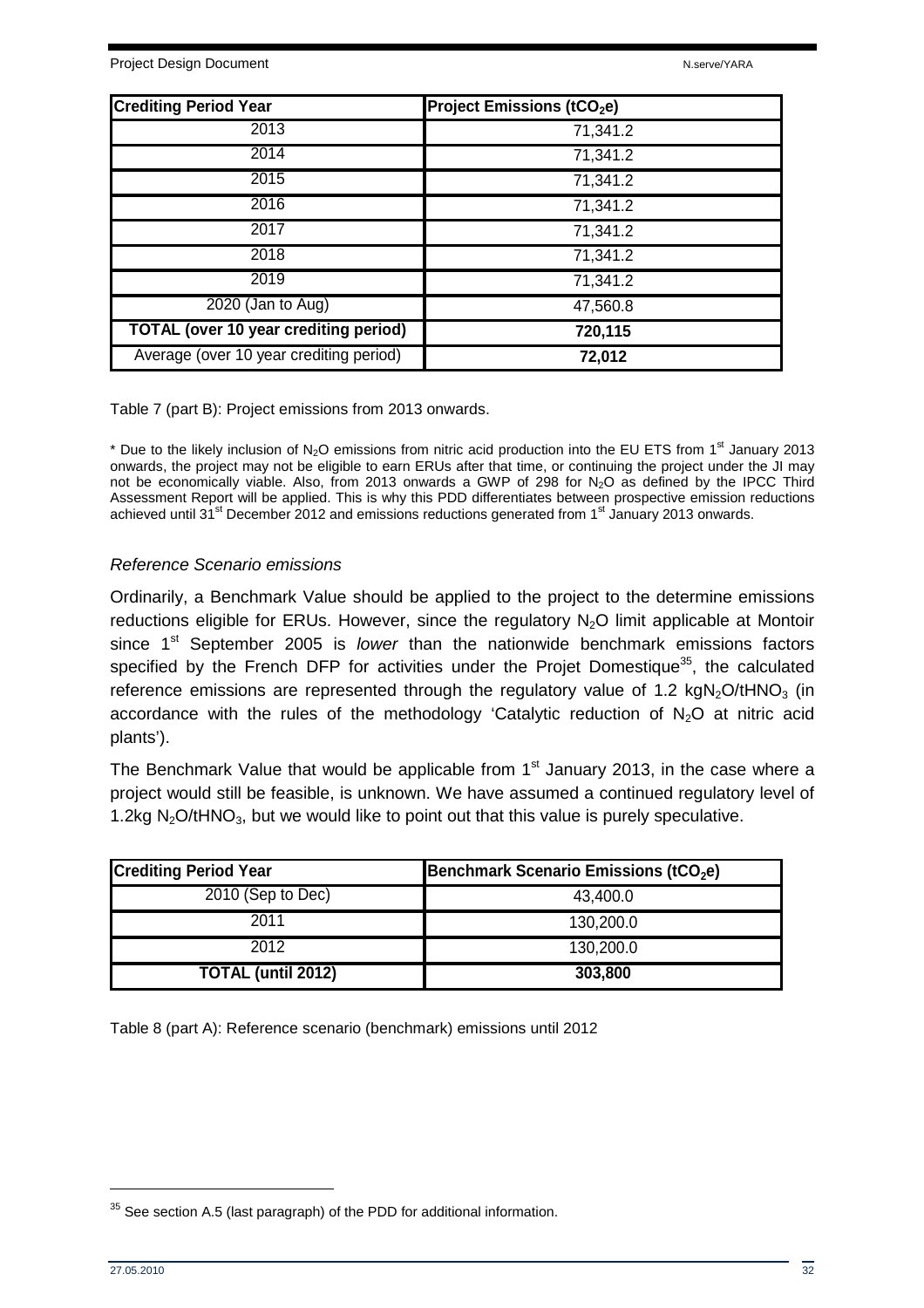Project Design Document N.serve/YARA

| <b>Crediting Period Year</b>                 | Benchmark Scenario Emissions (tCO <sub>2</sub> e) |
|----------------------------------------------|---------------------------------------------------|
| 2013                                         | 125,160                                           |
| 2014                                         | 125,160                                           |
| 2015                                         | 125,160                                           |
| 2016                                         | 125,160                                           |
| 2017                                         | 125,160                                           |
| 2018                                         | 125,160                                           |
| 2019                                         | 125,160                                           |
| $\overline{2020}$ (Jan to Aug)               | 83,440                                            |
| <b>TOTAL (over 10 year crediting period)</b> | 1,263,360                                         |
| Average (over 10 year crediting period)      | 126,336                                           |

Table 8 (part B): Hypothetic reference scenario (benchmark) emissions from 2013 onwards.

\* Due to the likely inclusion of N<sub>2</sub>O emissions from nitric acid production into the EU ETS from 1<sup>st</sup> January 2013 onwards, the project may not be eligible to earn ERUs after that time, or continuing the project under the JI may not be economically viable. Also, from 2013 onwards a GWP of 298 for N<sub>2</sub>O as defined by the IPCC Third Assessment Report will be applied. This is why this PDD differentiates between prospective emission reductions achieved until 31<sup>st</sup> December 2012 and emissions reductions generated from 1<sup>st</sup> January 2013 onwards.

B.6.4. Summary of ex ante estimate of emission reductions

| >                                   |                                                  |                                                    |                                 |                                 |                                                    |
|-------------------------------------|--------------------------------------------------|----------------------------------------------------|---------------------------------|---------------------------------|----------------------------------------------------|
| Year                                | <b>Estimate of project</b><br>activity emissions | <b>Estimate of Benchmark</b><br>scenario emissions | Leakage<br>estimate             | 10%<br>deduction                | <b>Estimate of final</b><br>emission<br>reductions |
|                                     | (tonnes of $CO2e$ )                              | (tonnes of $CO2e$ )                                | (tonnes de<br>CO <sub>2</sub> e | (tonnes de<br>CO <sub>2</sub> e | (tonnes of $CO2e$ )                                |
| $2010$ (sep to dec)                 | 24,738.0                                         | 43,400.0                                           | N/A                             | 1,866.2                         | 16,796                                             |
| 2011                                | 74,214.0                                         | 130,200.0                                          | N/A                             | 5,598.6                         | 50,387                                             |
| 2012                                | 74,214.0                                         | 130,200.0                                          | N/A                             | 5,598.6                         | 50,387                                             |
| <b>Total</b><br>(tonnes of $CO2e$ ) | 173,166                                          | 303.800                                            |                                 | 13,063                          | 117,571                                            |

Table 9. Summary of estimation of emission reductions

### **B.7. Application of the monitoring methodology and description of monitoring plan**

### B.7.1. Measured data and parameters

>>

#### Table 10. Data and parameters measured during the project activity

| Data / Parameter | Average $N_2O$ concentration in the tail gas during project Verification Period |
|------------------|---------------------------------------------------------------------------------|
| P.1              | n.                                                                              |
| Symbol           | $NCSG_n$                                                                        |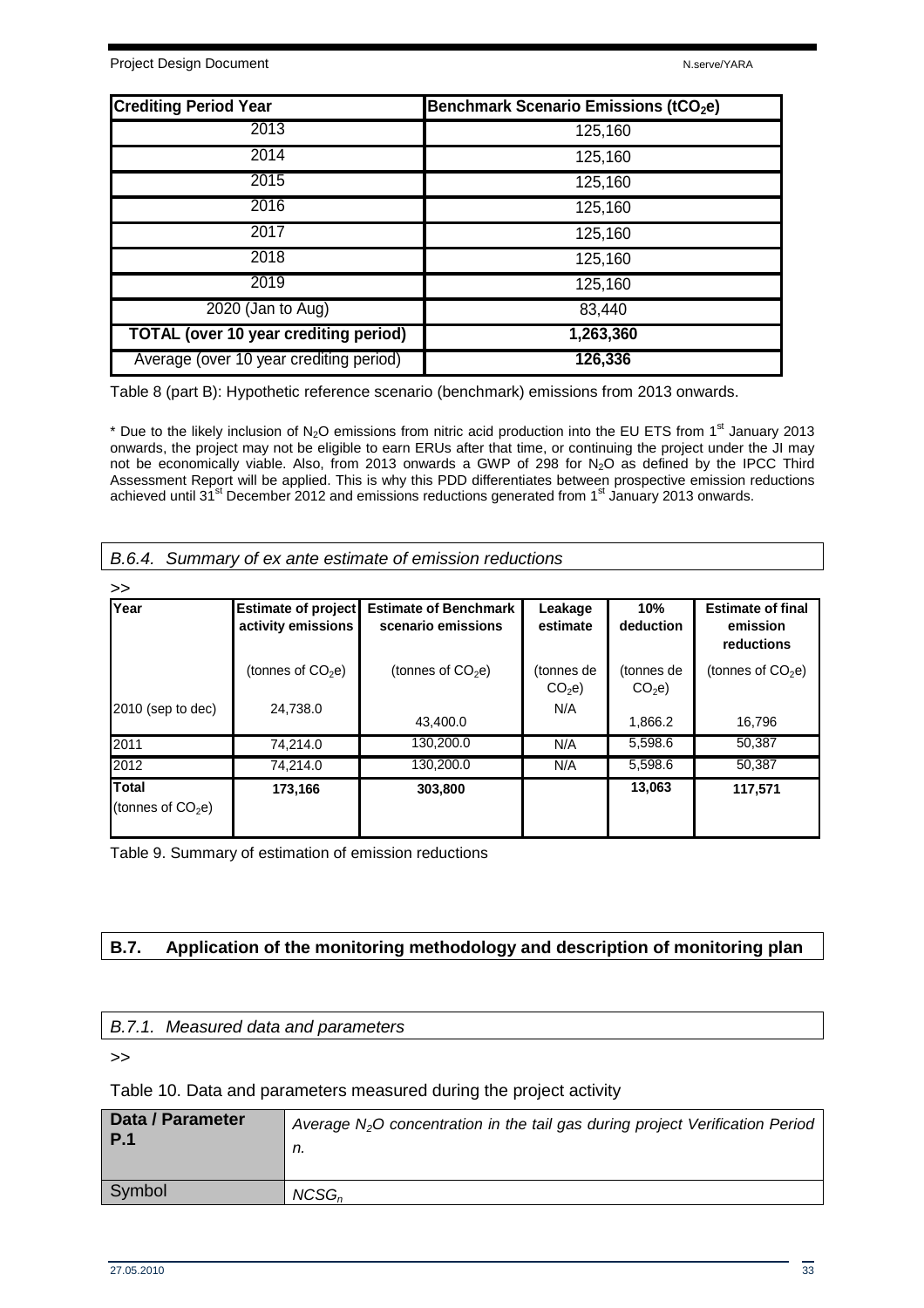Project Design Document National According to the National According National According National According National According National According National According National According National According National According N

| Unit                                                         | $mgN2O/Nm3$ (converted from ppm if necessary)                                                                              |
|--------------------------------------------------------------|----------------------------------------------------------------------------------------------------------------------------|
| Source                                                       | Dr. Födisch MCA 04 Continuous Emissions N <sub>2</sub> O Analyser (part of AMS)                                            |
| Measurement                                                  | Hourly average value based on continuous monitoring                                                                        |
| Frequency                                                    |                                                                                                                            |
| Value applied for<br>emissions reductions<br>calculations in | Not applicable. All ex ante emission reduction calculations in this PDD are<br>based on estimated figures.                 |
| section B.6.                                                 |                                                                                                                            |
| Applied<br>measurement<br>procedures                         | Automatic continuous measurement with MCA 04 hot extractive analyser                                                       |
| Applied quality<br>assurance and<br>control procedures       | AMS is subject to regular checking and calibrations that will take place<br>according to vendor specifications and EN14181 |
| Comments                                                     |                                                                                                                            |

| Data / Parameter<br>P.2                                                      | Average Volume flow rate of the tail gas during project Verification Period n.                                                                                                                                                                                                     |
|------------------------------------------------------------------------------|------------------------------------------------------------------------------------------------------------------------------------------------------------------------------------------------------------------------------------------------------------------------------------|
| Symbol                                                                       | $VSG_n$                                                                                                                                                                                                                                                                            |
| Unit                                                                         | $Nm^3/h$                                                                                                                                                                                                                                                                           |
| Source                                                                       | Dr. Födisch FMD 99 gas volume flow meter (part of AMS)                                                                                                                                                                                                                             |
| Measurement<br>Frequency                                                     | Hourly average value based on continuous monitoring                                                                                                                                                                                                                                |
| Value applied for<br>emissions reductions<br>calculations in<br>section B.6. | Not applicable. All ex ante emission reduction calculations in this PDD are<br>based on estimated figures.                                                                                                                                                                         |
| Applied<br>measurement<br>procedures                                         | Monitored continuously with FMD 99 pressure-differential flow meter                                                                                                                                                                                                                |
| Applied quality<br>assurance and<br>control procedures                       | AMS is subject to regular checking and calibrations that will take place<br>according to vendor specifications and EN14181                                                                                                                                                         |
| Comments                                                                     | The data output from the tail gas flow meter will be processed using an<br>appropriate data collection and storage system. Exact system details yet to<br>be confirmed.<br>Corrected for standard conditions (273,15 K, 1013, 25 hPa) using TSG<br>$(P.10)$ and PSG $(P.11)$ data. |

| Data / Parameter<br>P.3                                      | N <sub>2</sub> O emissions during project Verification Period n.                                           |
|--------------------------------------------------------------|------------------------------------------------------------------------------------------------------------|
| Symbol                                                       | $PE_n$                                                                                                     |
| Unit                                                         | kgN <sub>2</sub> O                                                                                         |
| Source                                                       | Calculation from measured data                                                                             |
| Measurement                                                  | Calculated after Verification Period has been defined by the project                                       |
| Frequency                                                    | proponents                                                                                                 |
| Value applied for<br>emissions reductions<br>calculations in | Not applicable. All ex ante emission reduction calculations in this PDD are<br>based on estimated figures. |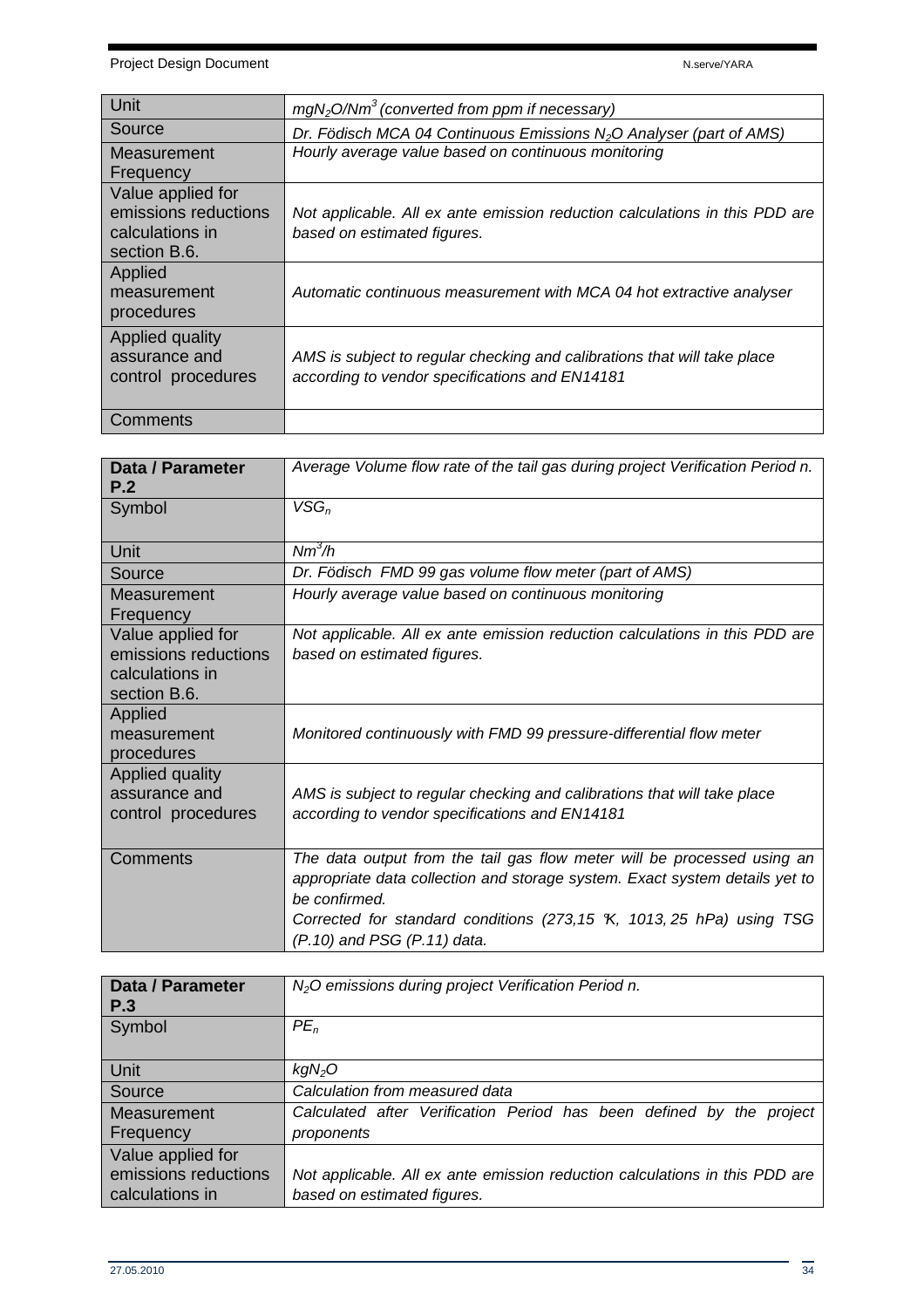| section B.6.           |                                                                                                    |
|------------------------|----------------------------------------------------------------------------------------------------|
| Applied<br>measurement |                                                                                                    |
| procedures             | Not applicable, calculated value as per the following formula:<br>$PEn = VSG * NCSG * OH* 10^{-6}$ |
|                        |                                                                                                    |
| Applied quality        |                                                                                                    |
| assurance and          | Not applicable                                                                                     |
| control procedures     |                                                                                                    |
| <b>Comments</b>        |                                                                                                    |

| Data / Parameter<br>P.4                                                      | <b>Total operating hours of Verification Period</b>                                                          |
|------------------------------------------------------------------------------|--------------------------------------------------------------------------------------------------------------|
| Symbol                                                                       | OH <sub>n</sub>                                                                                              |
| Unit                                                                         | Hours                                                                                                        |
| Source                                                                       | Production Log – taking into account: plant status signal, NH3 valve status<br>signal, trip point parameters |
| Measurement<br>Frequency                                                     | Continuous                                                                                                   |
| Value applied for<br>emissions reductions<br>calculations in<br>section B.6. | Not applicable. All ex ante emission reduction calculations in this PDD are<br>based on estimated figures.   |
| Applied<br>measurement<br>procedures                                         | Plant manager records the hours of full operation of the plant on a continuous<br>Basis.                     |
| Applied quality<br>assurance and<br>control procedures                       | Not applicable                                                                                               |
| Comments                                                                     | May be amended according to trip point values (see section B.6.1 above).                                     |

| Data / Parameter<br>P.5                                                      | Metric tonnes of 100% concentrated nitric acid during any Verification<br>Period                            |
|------------------------------------------------------------------------------|-------------------------------------------------------------------------------------------------------------|
| Symbol                                                                       | $NAP_n$                                                                                                     |
| Unit                                                                         | tHNO <sub>3</sub>                                                                                           |
| Source                                                                       | Nitric acid electromagnetic 'Foxboro' flow meter                                                            |
| Measurement<br>Frequency                                                     | Continuously throughout the Verification Period                                                             |
| Value applied for<br>emissions reductions<br>calculations in<br>section B.6. | Not applicable. All ex ante emission reduction calculations in this PDD are<br>based on estimated figures.  |
| Applied<br>measurement<br>procedures                                         | Monitored                                                                                                   |
| Applied quality                                                              |                                                                                                             |
| assurance and<br>control procedures                                          | Checked during regular plant maintenance in accordance with the relevant<br>quality assurance requirements. |
| Comments                                                                     |                                                                                                             |

| Data / Parameter<br>P.6 | Oxidation temperature in the two ammonia oxidation reactors (AORs). |
|-------------------------|---------------------------------------------------------------------|
| Symbol                  | OT (2 values – one per burner)                                      |
| Unit                    | $\sim$                                                              |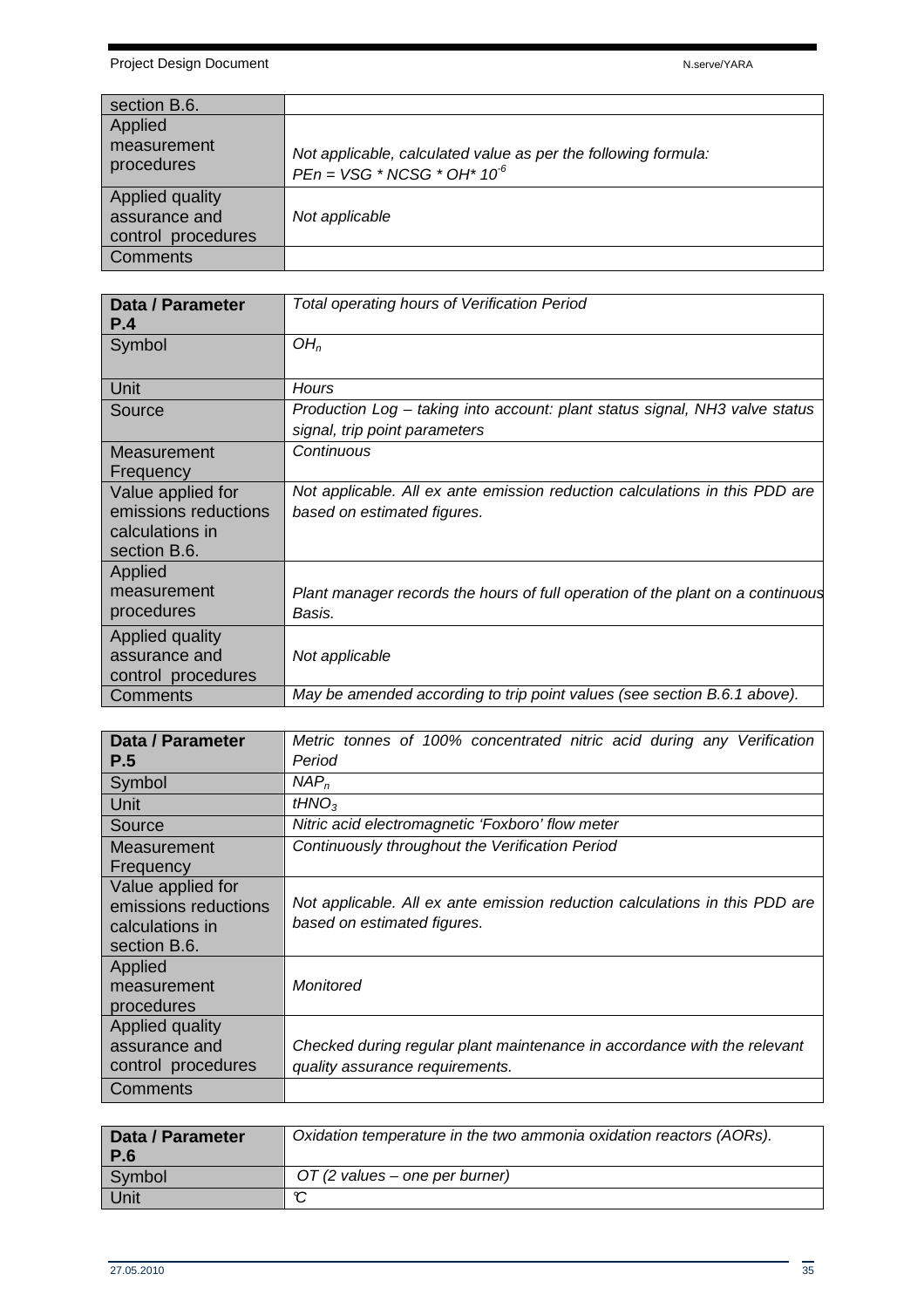Г

ī

| Source               | Thermocouples inside the two AORs                                           |
|----------------------|-----------------------------------------------------------------------------|
| Measurement          | Hourly average value for each burner based on continuous monitoring         |
| Frequency            |                                                                             |
| Value applied for    |                                                                             |
| emissions reductions | Not applicable. All ex ante emission reduction calculations in this PDD are |
| calculations in      | based on estimated figures.                                                 |
| section B.6.         |                                                                             |
| Applied              |                                                                             |
| measurement          | Measured                                                                    |
| procedures           |                                                                             |
| Applied quality      |                                                                             |
| assurance and        | Checked during regular plant maintenance.                                   |
| control procedures   |                                                                             |
| Comments             |                                                                             |

| Data / Parameter<br><b>P.7</b> | Ammonia Flow rate to the two ammonia oxidation reactors (AORs)              |
|--------------------------------|-----------------------------------------------------------------------------|
| Symbol                         | $AFR$ (2 values – one per burner)                                           |
| Unit                           | kqNH <sub>3</sub> /h                                                        |
| Source                         | Ammonia flow meters                                                         |
| Measurement                    | Hourly average value for each burner based on continuous monitoring         |
| Frequency                      |                                                                             |
| Value applied for              |                                                                             |
| emissions reductions           | Not applicable. All ex ante emission reduction calculations in this PDD are |
| calculations in                | based on estimated figures.                                                 |
| section B.6.                   |                                                                             |
| Applied                        |                                                                             |
| measurement                    | Measured.                                                                   |
| procedures                     |                                                                             |
| Applied quality                |                                                                             |
| assurance and                  | Checked during regular plant maintenance.                                   |
| control procedures             |                                                                             |
| Comments                       |                                                                             |

| Data / Parameter<br><b>P.8</b>                                               | Ammonia to air ratio going into the two ammonia oxidation reactors (AORs)                                  |
|------------------------------------------------------------------------------|------------------------------------------------------------------------------------------------------------|
| Symbol                                                                       | AIFR (2 values – one per burner)                                                                           |
| Unit                                                                         | ℅                                                                                                          |
| Source                                                                       | Ammonia & Air flow meters                                                                                  |
| Measurement<br>Frequency                                                     | Hourly average value for each burner based on continuous monitoring                                        |
| Value applied for<br>emissions reductions<br>calculations in<br>section B.6. | Not applicable. All ex ante emission reduction calculations in this PDD are<br>based on estimated figures. |
| Applied<br>measurement<br>procedures                                         | Monitored & calculated                                                                                     |
| Applied quality<br>assurance and<br>control procedures                       | Checked during regular plant maintenance.                                                                  |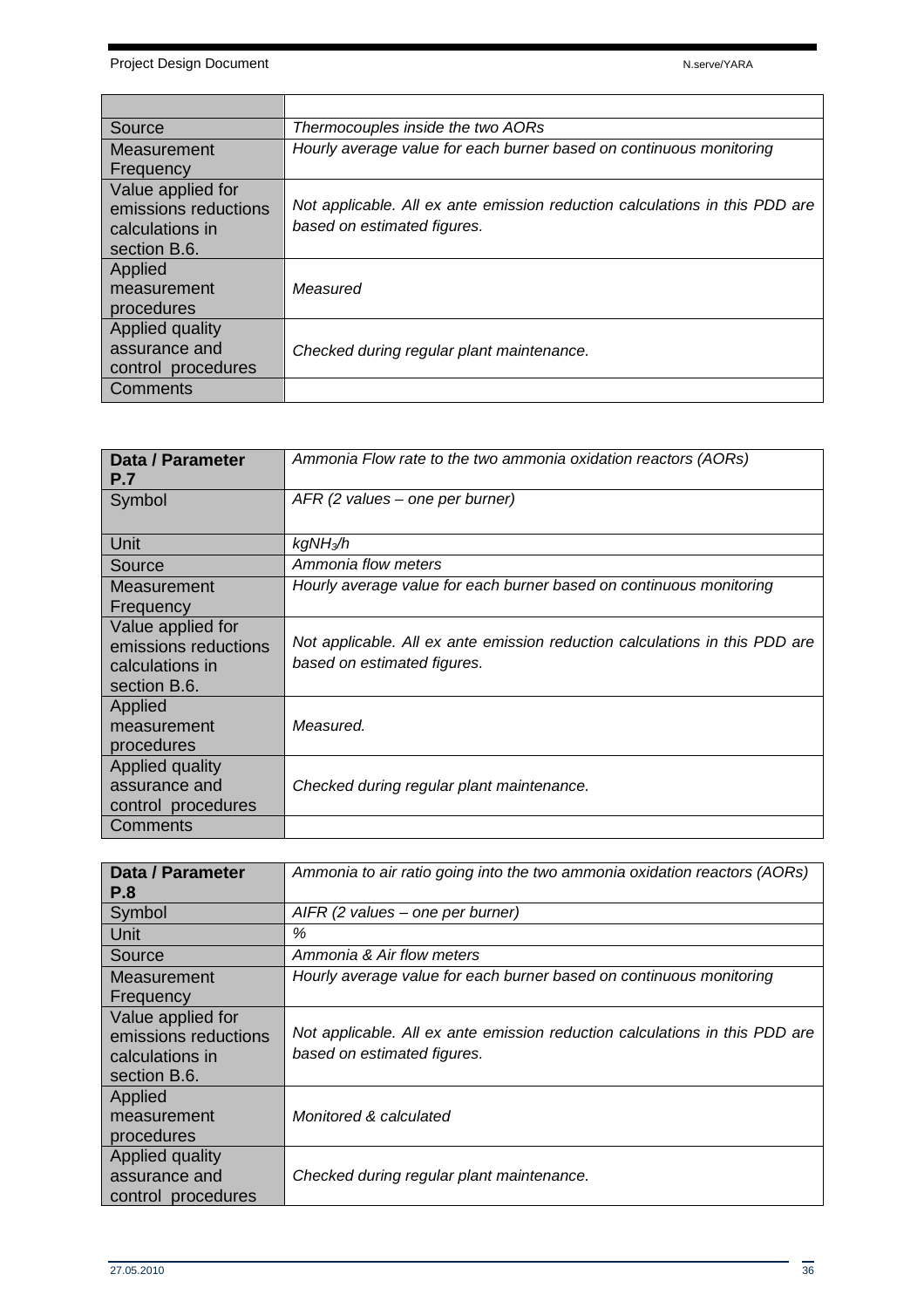# **Comments**

| Data / Parameter     | Temperature of tail gas                                                     |
|----------------------|-----------------------------------------------------------------------------|
| P.9                  |                                                                             |
| Symbol               | TSG                                                                         |
|                      |                                                                             |
| Unit                 | C                                                                           |
| Source               | Probe (part of the FMD 99 gas volume flow meter).                           |
| Measurement          | Hourly average value based on continuous monitoring                         |
| Frequency            |                                                                             |
| Value applied for    |                                                                             |
| emissions reductions | Not applicable. All ex ante emission reduction calculations in this PDD are |
| calculations in      | based on estimated figures.                                                 |
| section B.6.         |                                                                             |
| Applied              |                                                                             |
| measurement          | Monitored.                                                                  |
| procedures           |                                                                             |
| Applied quality      |                                                                             |
| assurance and        | AMS is subject to regular checking and calibrations that will take place    |
| control procedures   | according to vendor specifications and EN14181                              |
| Comments             | May not be recorded, if AMS / data storage system adjusts<br>flow           |
|                      | measurements to standard conditions automatically                           |

| Data / Parameter<br><b>P.10</b>                                              | Pressure of tail gas                                                                                                                                                                                                              |
|------------------------------------------------------------------------------|-----------------------------------------------------------------------------------------------------------------------------------------------------------------------------------------------------------------------------------|
| Symbol                                                                       | <b>PSG</b>                                                                                                                                                                                                                        |
| Unit                                                                         | Pa                                                                                                                                                                                                                                |
| Source                                                                       | Probe (part of the AMS gas volume flow meter).                                                                                                                                                                                    |
| Measurement<br>Frequency                                                     | Hourly average value based on continuous monitoring                                                                                                                                                                               |
| Value applied for<br>emissions reductions<br>calculations in<br>section B.6. | Not applicable. All ex ante emission reduction calculations in this PDD are<br>based on estimated figures.                                                                                                                        |
| Applied<br>measurement<br>procedures                                         | Monitored. Alternatively, a default value will be applied in case of stack<br>pressure conditions with little variation. The default value will be determined<br>by the auditor during the QAL2 audit in accordance with EN14181. |
| Applied quality<br>assurance and<br>control procedures<br>Comments           | AMS is subject to regular checking and calibrations that will take place<br>according to vendor specifications and EN14181<br>May not be recorded, if AMS / data storage system adjusts<br>flow                                   |
|                                                                              | measurements to standard conditions automatically                                                                                                                                                                                 |

| Data / Parameter<br><b>P.11</b> | Emissions factor calculated for project Verification Period n        |
|---------------------------------|----------------------------------------------------------------------|
| Symbol                          | $EF_n$                                                               |
| <b>Unit</b>                     | $kgN_2O$ / tHNO <sub>3</sub>                                         |
| Source                          | Calculated from measured data following procedures detailed in B.6.1 |
| Measurement<br>Frequency        | After each Verification Period                                       |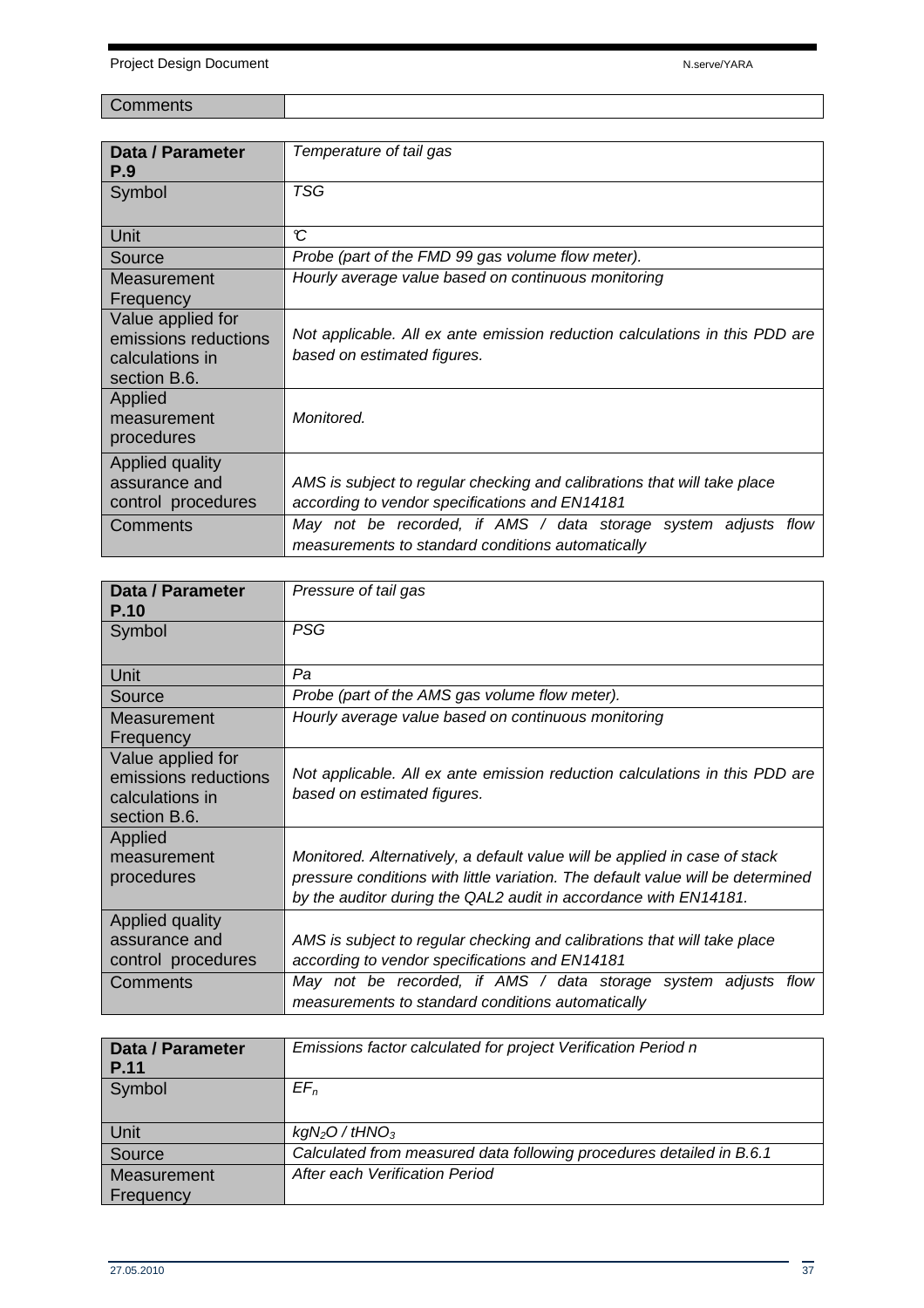| Value applied for<br>emissions reductions<br>calculations in<br>section B.6. | Estimated Project Emission factor is: 0.684 kgN <sub>2</sub> O/tHNO <sub>3</sub> (based<br>on 88% abatement efficiency from a level of 5.7kg prior to the installation<br>of any catalyst) |
|------------------------------------------------------------------------------|--------------------------------------------------------------------------------------------------------------------------------------------------------------------------------------------|
| Applied                                                                      | The Verification Period specific emissions factor for each Verification                                                                                                                    |
| measurement                                                                  | Period during the project's crediting period is calculated by dividing the total                                                                                                           |
| procedures                                                                   | mass of $N2O$ emissions during that Verification Period by the total                                                                                                                       |
|                                                                              | production of 100% concentrated nitric acid during that same Verification                                                                                                                  |
|                                                                              | Period. For Verification Period n the emission factor would be:                                                                                                                            |
|                                                                              | $EFn = (PEn / NAPn)$<br>(kgN <sub>2</sub> O/tHNO <sub>3</sub> )                                                                                                                            |
| Applied quality                                                              |                                                                                                                                                                                            |
| assurance and                                                                |                                                                                                                                                                                            |
| control procedures                                                           |                                                                                                                                                                                            |
| Comments                                                                     |                                                                                                                                                                                            |

| Data / Parameter<br>P.12                                                     | Emissions cap for $N_2O$ from nitric acid production set by government/local<br>regulation |
|------------------------------------------------------------------------------|--------------------------------------------------------------------------------------------|
| Symbol                                                                       | $EF_{req}$                                                                                 |
| Unit                                                                         | $kgN2O / tHNO3$ (converted if necessary)                                                   |
| Source                                                                       | Montoir 'arrêté préféctoral' issued by the Préfet de la Loire-Atlantique                   |
| Measurement<br>Frequency                                                     | Continuously                                                                               |
| Value applied for<br>emissions reductions<br>calculations in<br>section B.6. | 1.2kg                                                                                      |
| Applied                                                                      | Since the regulatory limit is LOWER than the applicable                                    |
| measurement                                                                  | benchmark emissions factor, then $EF_{req}$ shall replace $EF_{bm}$ in the                 |
| procedures                                                                   | calculation of ERUs:                                                                       |
|                                                                              | $ERU = (EF_{req} - EF_n)/1000 \times NAP_n \times GWP_{N20}$<br>(tCO <sub>2</sub> e)       |
| Applied quality                                                              |                                                                                            |
| assurance and                                                                |                                                                                            |
| control procedures                                                           |                                                                                            |
| Comments                                                                     |                                                                                            |

#### B.7.2. Description of the monitoring plan

The emissions reductions achieved by the project activity will be monitored in accordance with sections 4, 5 and 6 of the projet domestique methodology "Catalytic reduction of  $N_2O$  at nitric acid plants", as prepared by N.serve Environmental Services GmbH, Germany, and Rhodia Energy Services, France.

The above methodology requires the project participants to install and maintain automated monitoring technology in accordance with the latest European or national standards and norms (for example, either the European Norm EN14181, the French AFNOR standard XP X43-305, as applicable, or any other monitoring standard considered acceptable in accordance with the requirements for assessing plant emissions in order to calculate payable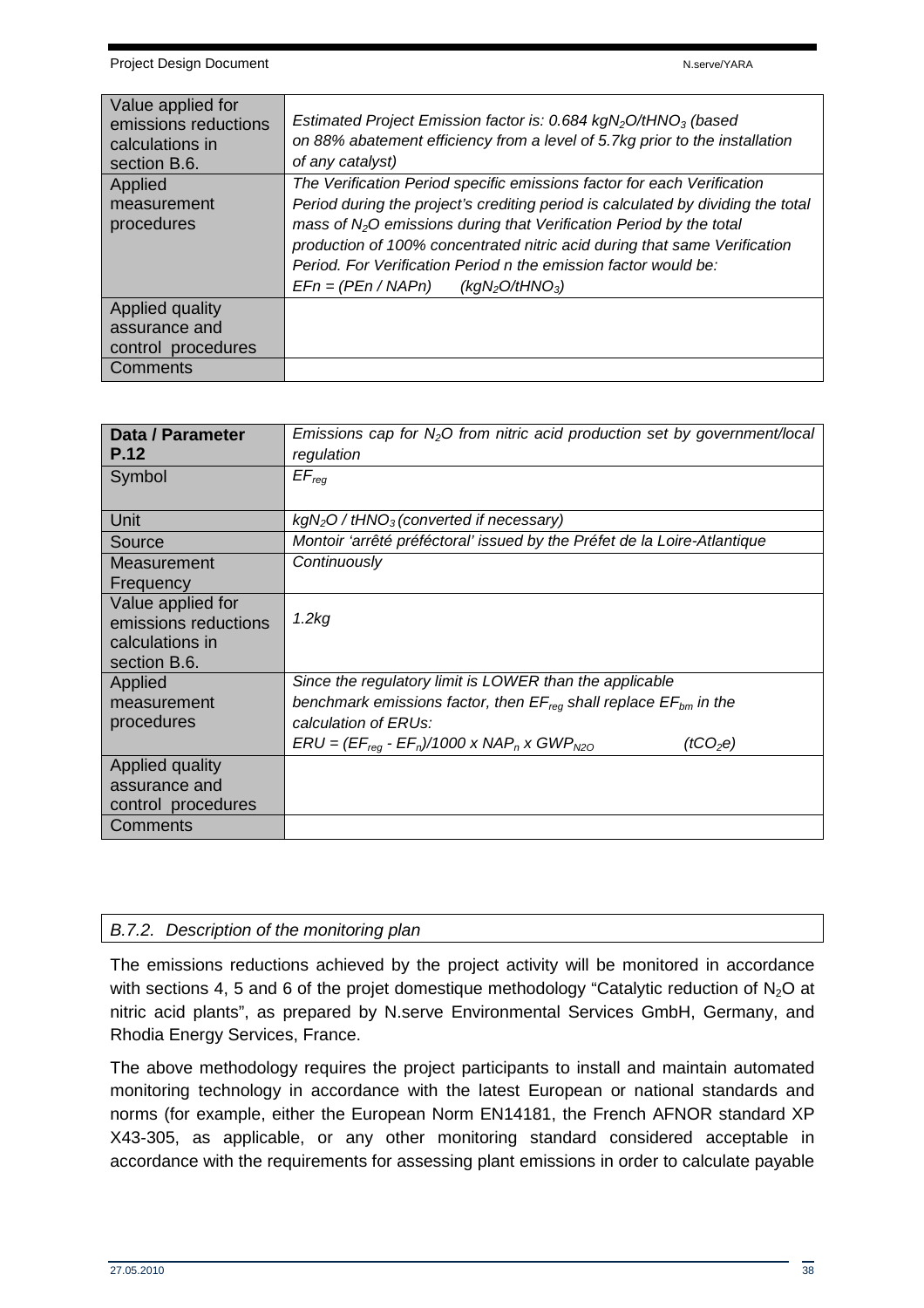$N_2$ O tax<sup>36</sup>, always in their most up-to-date versions, including any applicable successor standards as valid at the time of project application). N.serve has chosen to use European Norm EN14181 (2004) "Stationary source emissions - Quality assurance of automated *measuring systems<sup>387</sup>* as a guidance for installing and operating the Automated Monitoring System (AMS) at Yara Montoir for the monitoring of  $N<sub>2</sub>O$  emissions.

An Automated Measuring System (AMS) consisting of the following is used for monitoring:

- An automated gas analyser system that continuously measures the concentration of  $N<sub>2</sub>O$  in the tail gas of the plant; and
- A gas volume flow meter that uses differential-pressure technology to continuously monitor the gas volume flow, temperature and pressure, in the tail gas of the plant.

Sampling is carried out continuously using a multiple-point sampling tube that is optimised to the specific width and height of the tail gas duct, and the expected gas velocities in the tail gas. Temperature and pressure in the tail gas are measured continuously and used to calculate the gas volume flow at standard conditions.

### **Description of the AMS installed at YARA Montoir nitric acid plant.**

### **1. General Description of the AMS**

In July 2009 the plant at Yara Montoir installed a state-of-the-art hot extractive AMS consisting of a Dr. Födisch MCA 04 Continuous Emissions Analyser, a sample probe, heated filter and heated sample-line connected directly to the analyser and a Dr. Födisch FMD 99 Stack Gas Flow meter. However, the plant is also equipped with an Emerson Rosemount NGA 2000 MLT cold extractive Non-Dispersive Infra-red (NDIR) analyser that has been used for measurements since the beginning of 2003. Since this nitric acid plant has been in operation since 1972, YARA Montoir staff in general and its instrument department in particular are accustomed to operating technical equipment adhering to high quality standards.

The following staff at the nitric acid plant will be responsible for the ongoing operation of the project and for the quality assurance and maintenance of the  $N<sub>2</sub>O$  monitoring system:

| J-M Lizon    | <b>Production Manager</b>               |
|--------------|-----------------------------------------|
| Marc Grès    | <b>Production Technical Coordinator</b> |
| D. Barthouet | Maintenance of AMS                      |
| F. Faldor    | AMS calibration                         |

Operation, maintenance and calibration intervals will be carried out by staff from the instrument department according to the vendor's specifications and under the guidance of internationally relevant environmental standards, in particular EN 14181 (2004). Service will be performed by the supplier of the AMS.

  $36$  Payable in accordance with Article 45 of the Loi de Finances 1999 and Article 266 nonies of the Code des Douanes

<sup>&</sup>lt;sup>37</sup> This standard describes the quality assurance procedures needed to assure that an Automated Measuring System (AMS) installed to measure emissions to air are capable of meeting the uncertainty requirements on measured values given by legislation, e.g. EU Directives, or national legislation, and more generally by competent authorities.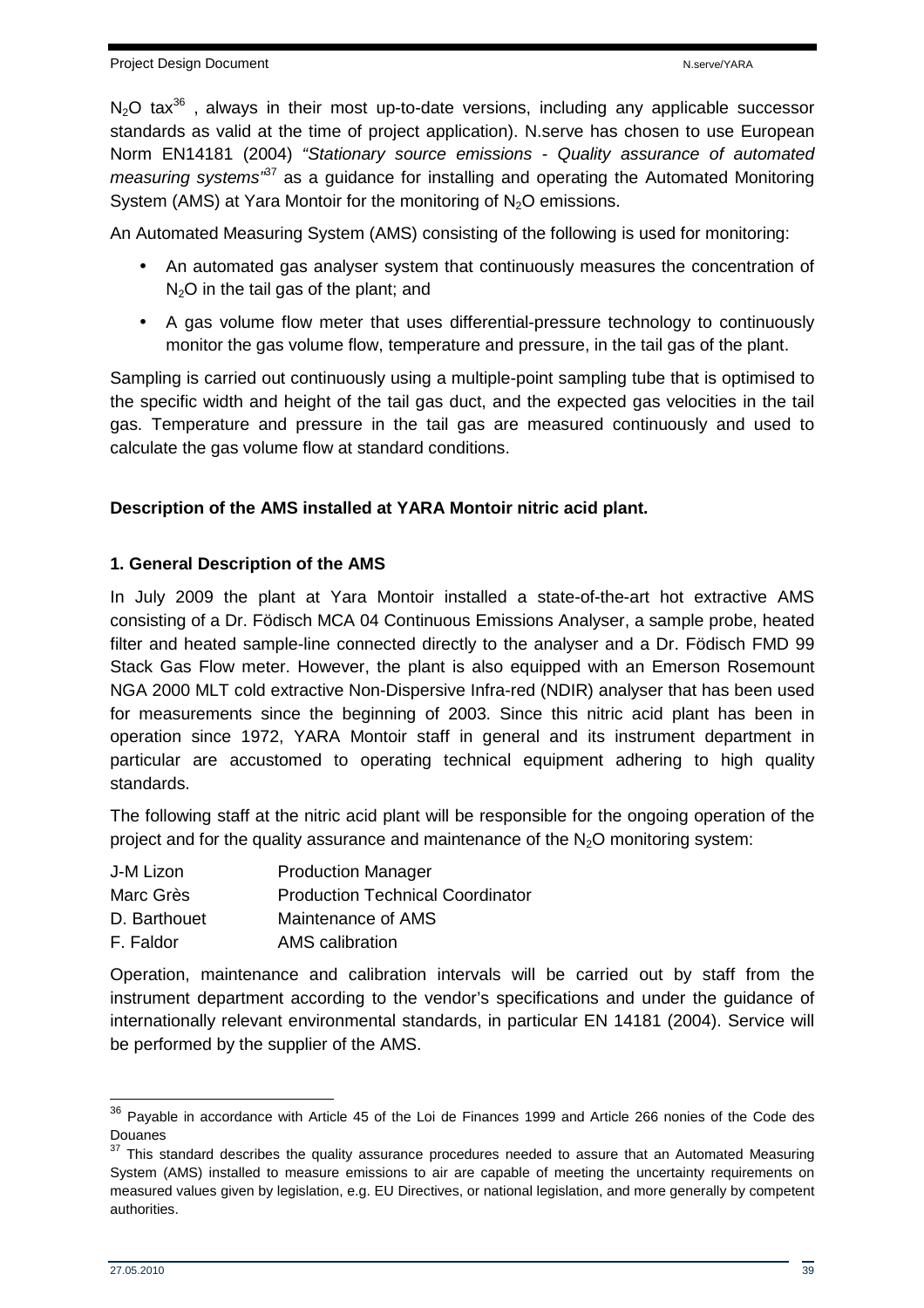All monitoring procedures at YARA are also conducted and recorded in accordance with the procedures under ISO 9001:2000 and ISO 14001, which is regularly audited by certified independent auditing organisation accredited for ISO 9001 certification.

## **2. Sample points**

The sample points were chosen in accordance with the AMS requirements, EN 14181 requirements and the plant design specifications to ensure optimum quality of the collected data. The most suitable location for the sample points for the measurement of  $N_2O$  [NCSG] and tail gas flow [VSG] is in the vertical section of the tail gas stack downstream of all process equipment, at a point where the temperature is less than 300°C (N<sub>2</sub>O is known to decompose at temperatures above  $300\degree$ . There is an 11m straight section of undisturbed pipe before the sampling points. The pipe diameter is 990mm, so 11m equates to just over 11 times the diameter of the stack. The calibration ports are located just downstream of the flow meter and sampling probe in the stack.

### **3. Analyser**

The Dr. Födisch MCA 04 Continuous Emissions Analyser is capable of analysing  $N<sub>2</sub>O$ concentration in gas mixtures. The analysis system MCA 04 is an extractive, continuous measuring system. The analysis system MCA 04 extracts a partial gas flow from the flue gas, which is led to the analyser through a heated line (all heated components of the measuring system are regulated at 185  $\mathbb{C}$ ). This state of the art gas sampling and conditioning system and the most advanced photometer technology ensure high reliability and long operating times with short maintenance intervals.

The MCA 04 is a single beam photometer. It is based on the absorption of infrared light. For the calculation of a component's concentration, the measuring technology registers unattenuated and attenuated intensity in the range of absorption wavelengths. For the measurement of N<sub>2</sub>O, Gas filter correlation technique is used.

According to EN 14181, the Analyser is QAL1<sup>38</sup> tested for the measurement of all standard components that usually are measured in the waste gas of large combustion plants, waste incineration plants or mechanical biological waste treatment plants. The QAL1 tested components are: CO, NO, SO<sub>2</sub>, HC<sub>I</sub>, NH<sub>3</sub>, H<sub>2</sub>O. The QAL1 test for N<sub>2</sub>O is currently ongoing and is expected to be completed in the near future. In any case, the use of a QAL1-tested analyser is not a mandatory requirement of the methodology applied.

A QAL2 audit was successfully performed by an independent laboratory with EN ISO/IEC 17025 accreditation in September 2009 and a full report was issued in October. A hot extractive analyser was chosen in order to address a particular safety concern. Since the analyser will be installed downstream of the SCR unit, where ammonia is used for  $NO<sub>x</sub>$ abatement purposes, there is a possibility of the formation of ammonium nitrate/nitrite. In case of a cold measurement system as usually applied in other plants, it is possible that, due to the low temperature in the gas cooler and the analyser, solid nitrate/nitrite deposits could block the sampling lines, harm the analyser and in the worst case lead to explosions during maintenance works. In case of the MCA 04 analyser, all parts of the system that come into

 <sup>38</sup> TÜV Immissionsschutz und Energiesysteme GmbH, Köln TÜV Rheinland Group Report No. 936/21203173/A vom 13. Juli 2005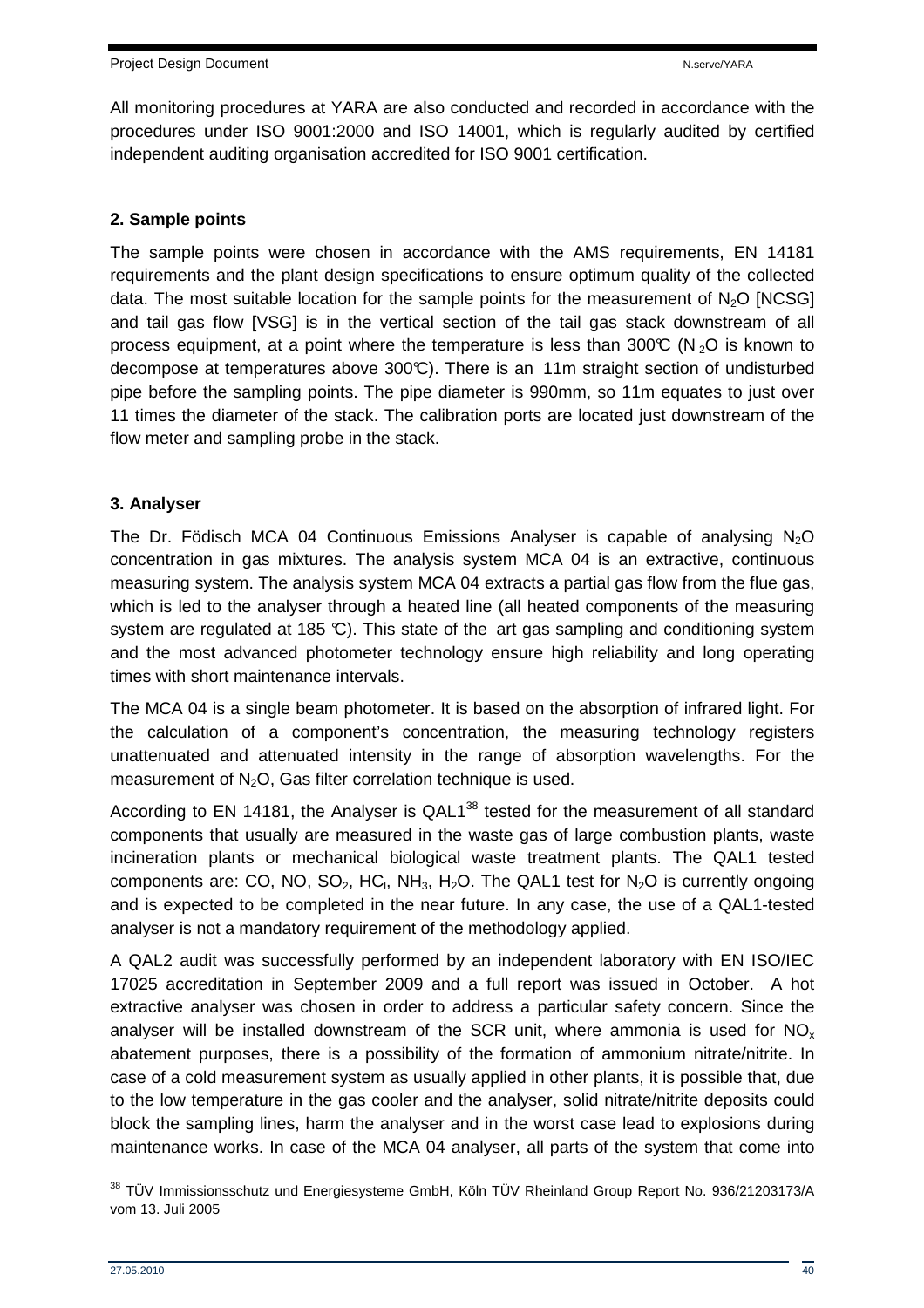contact with the waste gas are heated well above 180 $\mathbb{C}$ . Therefore, no solid deposits of nitrate/nitrite are possible. At the moment no QAL1 tested NDIR-Analyser for  $N<sub>2</sub>O$  is available on the market that fulfils the requirements of hot measurements according to the YARA internal safety rules.

## **4. Sample Conditioning System**

As the gas sample is extracted, particles are removed with a heated filter unit at the sampling point and the clean sampling gas is delivered through a heated sampling line directly to the analyser in its cabinet, via the sampling pump. The temperature of the sampling gas is always maintained at 185  $\mathbb{C}$ . The minimum flow rate to the analyser is controlled and connected to a general alarm, which in turn is connected to the data acquisition system.

### **5. Flow Meter**

The Dr. Födisch FMD 99 measuring system allows continuous determination of the flow rate of stack gas. It is type tested to the guidelines of the German Federal Ministry for the Environment, Nature Conservation and Reactor Safety on suitability testing of measuring equipment for continuous measuring of emissions<sup>39</sup>.

The flow measuring device FMD 99 is a highly sensitive system for continuous, in-situ flow measurement. The differential pressure is continuously measured via the dynamic pressure probe of the FMD 99.

The signal resulting from the differential pressure is a degree of the velocity respective to the flow of the exhaust gas. The FMD 99 also conducts the internal measurement of the absolute stack gas pressure (PSG) and the stack gas temperature (TSG).

Linking this device with the data acquisition system, the data flows can be converted from operating to standard conditions, taking into account the other flow parameters such as temperature and pressure.

### **6. The data acquisition system**

The plant has a Honeywell PHD data collection and storage system that is capable of being programmed to log and store raw data for the duration of the project activity. The system automatically stores all the values for NCSG, VSG, TSG and PSG, as well as different status signals of the AMS and the  $NH<sub>3</sub>$  valve status signal from the nitric acid plant that defines whether or not the plant is in operation.

### **7. Data evaluation**

The nitric acid plant operator derives hourly averages for all of the monitored parameters from the plant-specific data management system. This data is exported to EXCEL-format and

 $\overline{a}$ <sup>39</sup> TÜV Rheinland Sicherheit und Umweltschutz GmbH, Köln (report number 936/808 005/C vom 18. Februar 2000) and TÜV Immissionsschutz und Energiesysteme GmbH, Köln (report number 936/rö vom 15. Oktober 2003).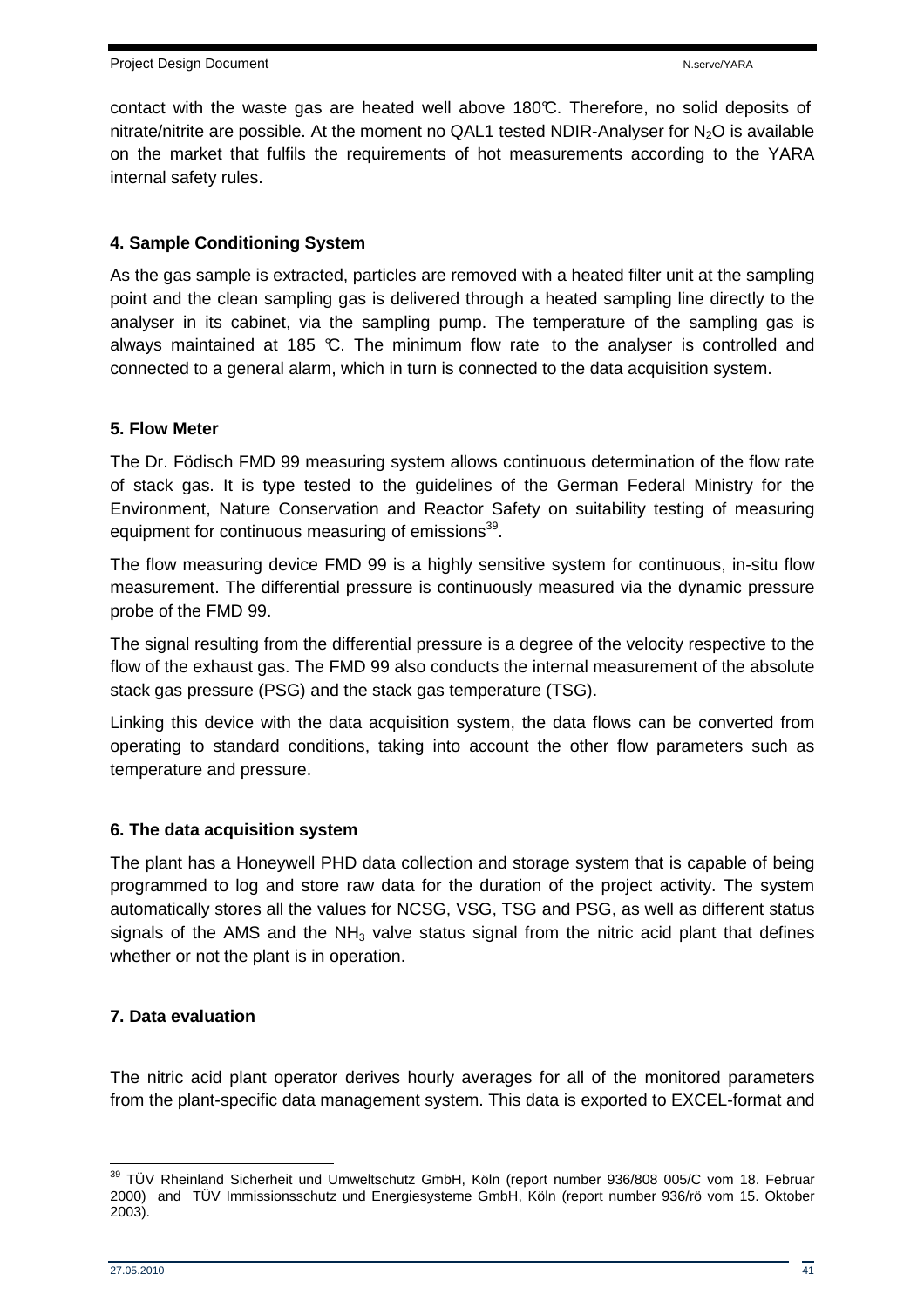delivered by email to N.serve by the plant operator. N.serve is responsible for the correct analysis of the delivered data in accordance with the PDD.

At N.serve the received data is stored on the N.serve fileserver in a special section for the storage of monitoring data separately for each project. The files are protected against manipulation by a password. Martin Stilkenbäumer at N.serve is responsible for the correct data handling and processing.

After a first plausibility check the data is transferred to a special data bank system. All necessary calculations and necessary steps of data analysis of the monitored data are carried out by N.serve using the data bank tool in accordance with the regulations and requirements of the methodology "Catalytic reduction of  $N<sub>2</sub>O$  at nitric acid plants", as outlined in this PDD.

The results of the data analysis are transferred to an Excel spreadsheet. The results are used for calculation of project emissions, as well as for the preparation of the Monitoring Reports.

### **8. AMS QA procedures**

The following section describes how the procedures specified in EN14181 for QAL1, 2 and 3 have been adapted and are practically applied at the YARA Montoir nitric acid plant.

# **QAL 1**

In accordance with EN14181, the selected AMS shall have been proven suitable for its measuring task (parameter and composition of the flue gas) by use of the QAL1 procedure as specified by EN ISO 14956. This standard's objective is to prove that the total uncertainty of the results obtained from the AMS meets the specification for uncertainty stated in the applicable regulations. Such suitability testing has to be carried out under specific conditions by an independent third party on a specific testing site.

A test institute shall perform all relevant tests on the AMS. The AMS has to be tested in the laboratory and field.

The chosen Dr. Födisch MCA 04 gas analyser is  $QAL1<sup>40</sup>$  tested for the measurement of all standard components that usually are measured in the waste gas of large combustion plants, waste incineration plants or mechanical biological waste treatment plants. The QAL1 tested components are: CO, NO, SO<sub>2</sub>, HC<sub>1</sub>, NH<sub>3</sub>, H<sub>2</sub>O. The QAL1 test for N<sub>2</sub>O is currently ongoing and is expected to be completed in the near future. The QAL2 audit was performed by an independent laboratory with EN ISO/IEC 17025 accreditation in September 2009. In any case, the use of a QAL1-tested analyser is not a mandatory requirement of the methodology applied.

A hot extractive analyser was chosen in order to address a particular safety concern regarding possible formation of Ammonium Nitrate/Nitrite. As described above in section B.7.2. (3), this is a YARA internal safety precaution.

 <sup>40</sup> TÜV Immissionsschutz und Energiesysteme GmbH, Köln TÜV Rheinland Group Report No. 936/21203173/A vom 13. Juli 2005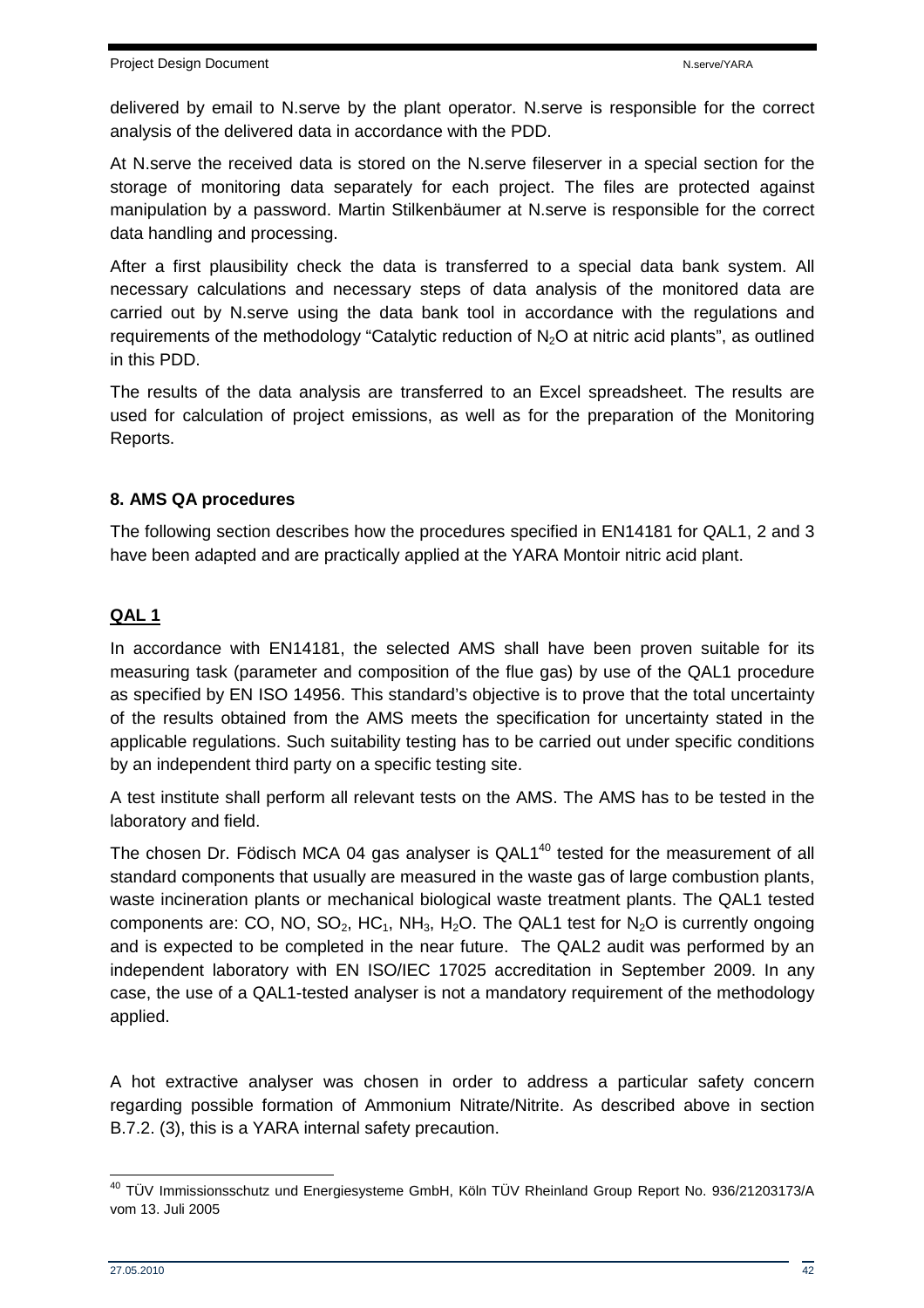The chosen Dr. Födisch FMD 99 stack gas flow meter has fulfilled the requirements of the QAL1 and was successfully tested by TÜV Rheinland Sicherheit und Umweltschutz GmbH, Köln, Germany<sup>41</sup>

# **QAL2**

QAL2 is a procedure for the determination of the calibration function and its variability, and a test of the variability of the measured values of the AMS compared with the uncertainty given by legislation. The QAL2 tests are performed on suitable AMS that have been correctly installed and commissioned on-site (as opposed to QAL 1, which is conducted off-site). QAL2 tests are to be performed at least every 3 years according to EN 14181.

A calibration function is established from the results of a number of parallel measurements performed with a Standard Reference Method (SRM). According to EN14181, the QAL2 test, including the SRM, needs to be conducted by an independent "testing house" or laboratory, which has to be accredited to EN ISO/IEC 17025. The QAL2 test was successfully conducted in September 2009 and a full report was issued in October. The report has been made available to the responsible AIE.

# **AST**

In addition, Annual Surveillance Tests (AST) should be conducted in accordance with EN 14181; these are a series of measurements that need to be conducted with independent measurement equipment in parallel to the existing AMS. The AST tests are performed annually. In the years in which a full QAL 2 test is performed (at least every 3 years), an additional AST test is not necessary.

# **QAL3**

QAL3 describes the ongoing quality assurance and maintenance procedures and documentation for the AMS conducted by the plant operator. This documentation should demonstrate that the AMS is in control during its operation so that it continues to function within the required specifications for uncertainty.

This is achieved by conducting periodic zero and span checks on the AMS. Zero and span adjustments or maintenance of the AMS may be necessary depending on the results of the evaluation. In essence, YARA staff performs QAL3 procedures through the established calibration procedures described below.

# **AMS calibration and QA/QC procedures**

The monitoring equipment used to derive the  $N_2O$  emissions data for this project will be made part of the ISO 9001 procedures.

 <sup>41</sup> TÜV Rheinland Sicherheit und Umweltschutz GmbH, Köln (report number 936/808 005/C vom 18. Februar 2000) and TÜV Immissionsschutz und Energiesysteme GmbH, Köln (report number 936/rö vom 15. Oktober 2003)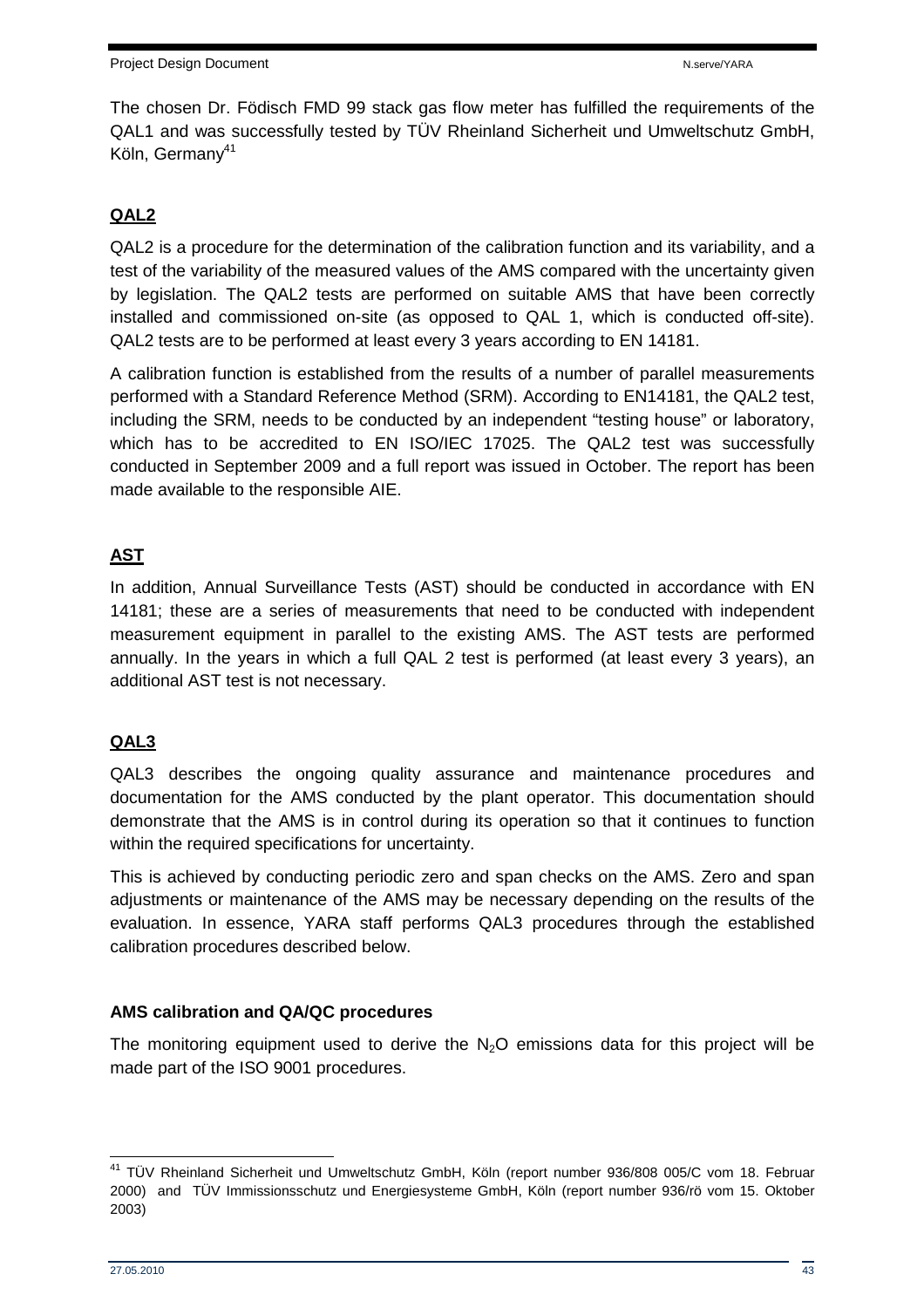### **N2O-Analyser Zero Calibration**

Conditioned ambient air is used as reference gas for zero calibration. The zero calibration is conducted automatically every 24 hours. Manual calibrations are done at least once per month (the calibration frequency might be adjusted if necessary).

### **N2O-Analyser Span calibration**

Manual span calibrations are done with certified calibration gas at least once per month (the calibration frequency might be adjusted if necessary).

The calibration results and subsequent actions are all documented as part of the QAL3 documentation. In addition, the analyser room and equipment is visually inspected at least once a week and the results are documented in analyser-specific log books.

### **Flow meter calibration procedures**

The flow meter FMD 99 itself does not need to be calibrated since it is a physical device that will not have drift. Therefore, it is sufficient to regularly inspect the physical condition of the Dr. Födisch FMD. It is checked regularly for the following: Visual check; electric check; cleaning of probe if necessary. In addition, the flow meter is checked during the QAL2 and AST tests by an independent laboratory by comparison with a Standard Reference Method (SRM).

# **B.8. Date of finalisation of application of the reference scenario and monitoring methodology and the name of the person/entity responsable**

#### $\rightarrow$

 $N<sub>2</sub>O$  concentration in the stack has been measured since January 2001 showing an average concentration equal to approximately 5.7 kgN<sub>2</sub>O/tHNO<sub>3</sub> before the installation of the N<sub>2</sub>O abatement catalyst.

This value of 5.7 kgN<sub>2</sub>O/tHNO<sub>3</sub> has been used as a basis for calculating the expected project emissions factor that will result from the installation of full batches of catalyst for the project activity, based on an abatement efficiency of 88%. This has been proven to be a realistic abatement efficiency, as evidenced by data collected at the Montoir plant since the installation of the catalyst in May 2009. This data has been provided to the determining AIE.

However, due to the fact that the regulatory emissions factor is to be used for calculating the emissions reductions achieved by the project, there is no measured baseline to be established.

Mrs Rebecca Cardani-Strange from N.serve Environmental Services GmbH and Mr Jean-Manuel Lizon and Mr Antoine Daudon from Yara Montoir are responsible for the application of the reference scenario and monitoring methodology.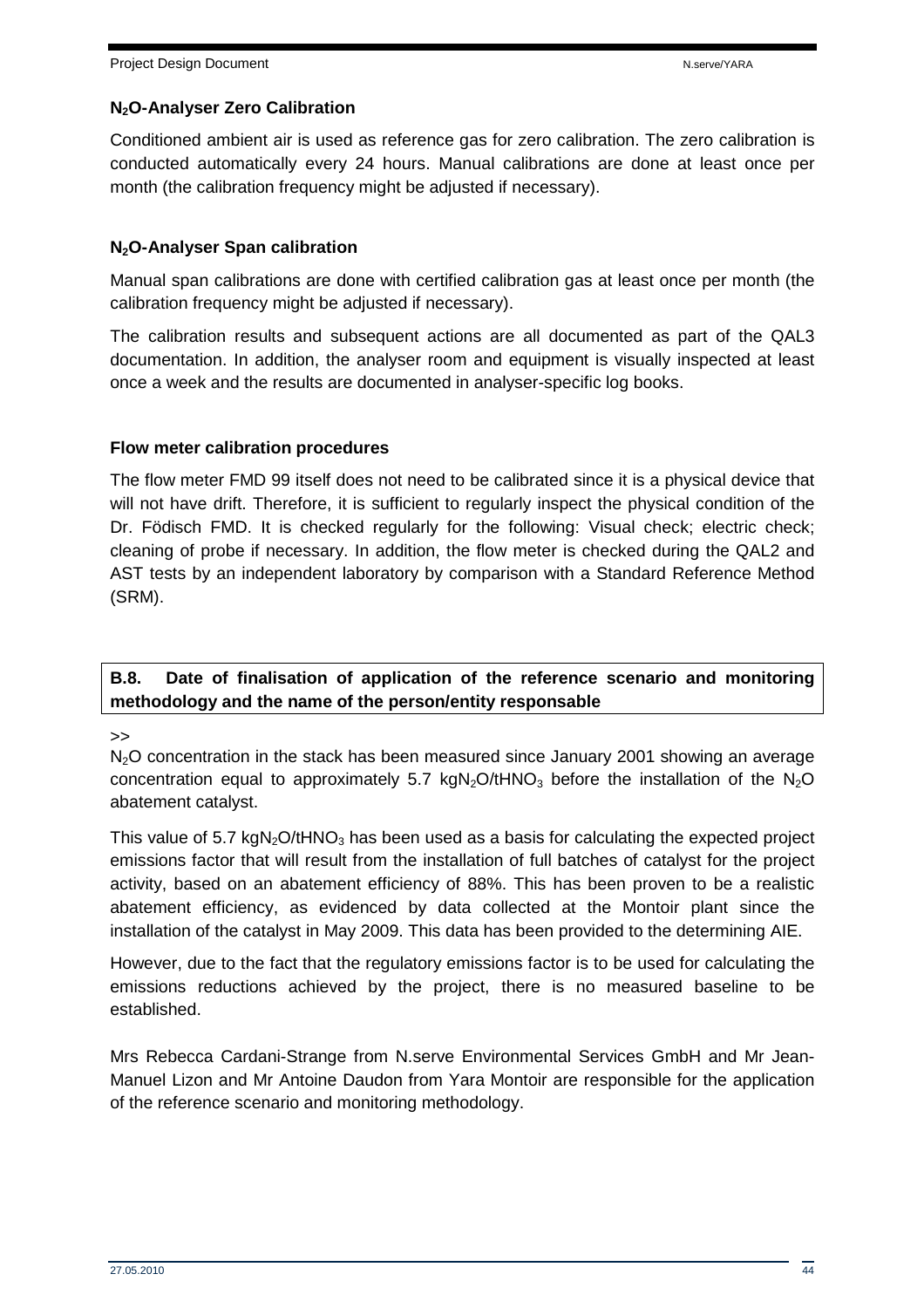### **SECTION C. Duration of the project activity/crediting period**

#### **C.1. Duration of the project activity**

>>

#### C.1.1. Date of commencement of the project activity

>>

Under the Kyoto Protocol JI mechanism, Project Participants can claim Emission Reduction Units (ERUs) only for physical GHG reductions achieved after 1<sup>st</sup> January 2008.

In principle, ERUs can only be awarded for  $N_2O$  emissions reductions achieved after the underlying project activity has been approved by the authority responsible for this final approval in accordance with French Projet Domestique regulations. As stated in section A.5 above, the French MEEDDAT issued a Letter of Endorsement in the week commencing 13th April 2009. Because this letter indicated firm support for the proposed project, the project participants decided to install the  $N<sub>2</sub>O$  abatement systems during the plant shutdown at the end of April 2009. If the plant had not taken the decision to install the catalyst based on the preliminary indication of support provided by the LoE and on the likelihood of final project approval, the project start would have been delayed until the following plant shutdown in mid-2010. However, as stated above, the French Projet Domestique rules state that a project shall only be eligible to receive ERUs for emissions reductions achieved following either a) the receipt of the final official Letter of Approval (LoA) from the MEEDDAT or b) from the date two months after submission of the full project documentation and request for LoA to the MEEDDAT, whichever is the earlier.

The project proponents originally intended to submit their application in summer 2009, but there remained uncertainty over whether the regulatory value applied at Montoir by the arrêté préfectoral of July 2003 would be updated or not. Since the plant has now received confirmation that this value will not be changed, the full project documentation (which includes the Determination Report) is expected to be submitted by the end of June/beginning of July 2010. The final approval (and the official date of project commencement) is therefore expected to be the 1<sup>st</sup> September 2010.

#### C.1.2. Anticipated duration of the project's operational life

>>

The anticipated duration of the project's operational life is 2 years and 4 months (until the end of December 2012), since it is expected that  $N<sub>2</sub>O$  emissions from  $HNO<sub>3</sub>$  plants will be covered by the EU ETS from 2013 onwards and that the project will no longer be viable<sup>42</sup>. If this is not the case, and  $N_2O$  is not otherwise regulated in a way that prohibits the continuation of the project, the project's operational life will be 10 years, in accordance with the crediting period specified in C.2.2 below.

<sup>42</sup> See footnote 27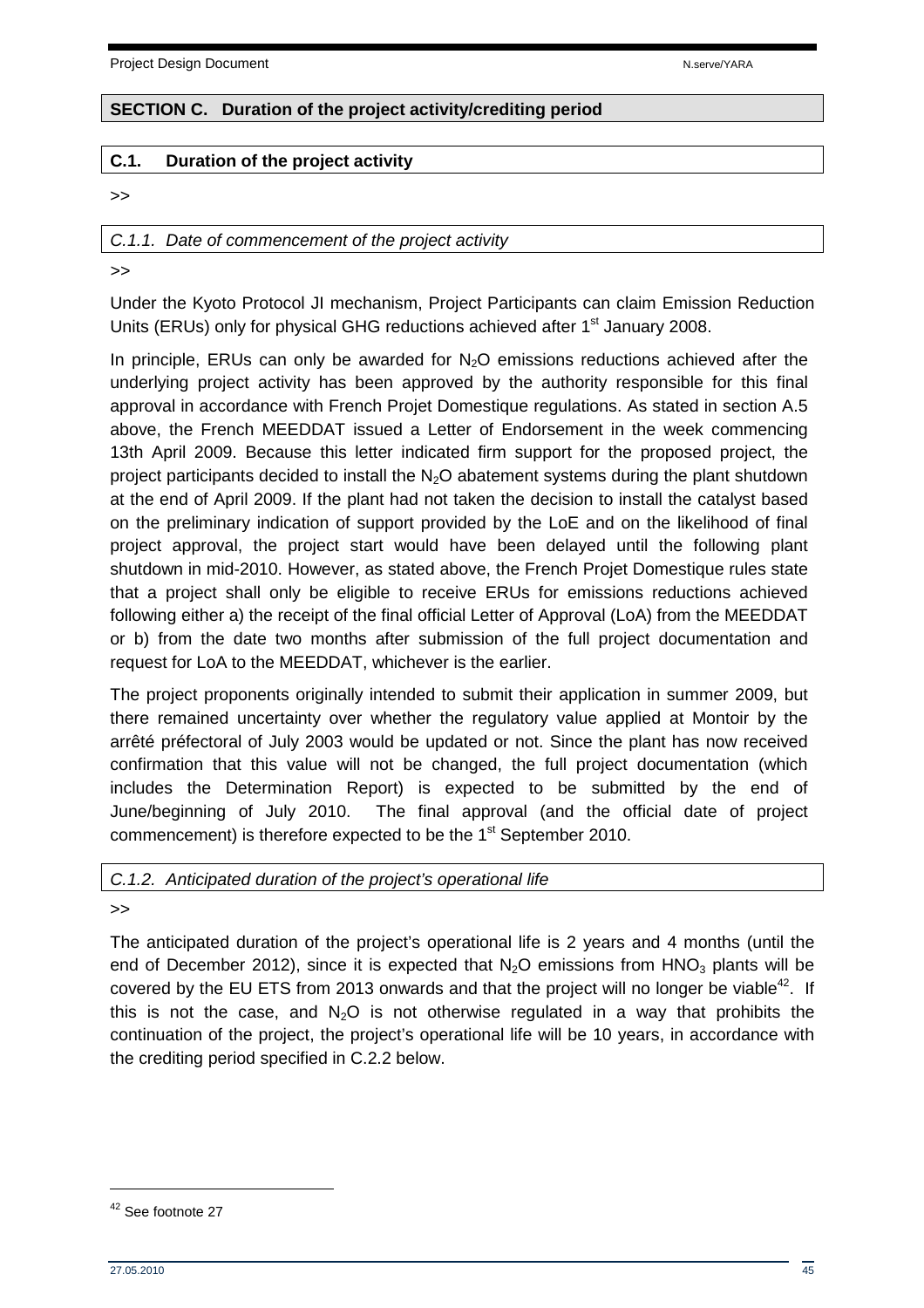# **C.2. Crediting Period**

# C.2.1. Date of commencement of the crediting period

>>

In accordance with the methodology "Catalytic reduction of  $N<sub>2</sub>O$  at nitric acid plants", the project shall be eligible to receive ERUs for all emissions reductions physically achieved following either: a) the receipt of the final official Letter of Approval (LoA) from the MEEDDAT or b) from the date two months after submission of the full project documentation and request for LoA to the MEEDDAT, whichever is the earlier.

The project proponents originally intended to submit their application in summer 2009, but there remained uncertainty over whether the regulatory value applied at Montoir by the arrêté préfectoral of July 2003 would be updated or not. Since the plant has now received confirmation that this value will not be changed, the full project documentation (which includes the Determination Report) is expected to be submitted by the end of June/beginning of July 2010. The final approval (and the official date of project commencement) is therefore expected to be the 1<sup>st</sup> September 2010.

|  |  | C.2.2. Duration of the crediting period |  |
|--|--|-----------------------------------------|--|
|--|--|-----------------------------------------|--|

>>

The Project Participants herewith apply for a crediting period of 10 years. The Projet Domestique will be terminated earlier if there is a legal requirement to do so. All laws relevant for this project<sup>43</sup> will be complied with at all times during the chosen crediting period.

# **SECTION D. Environmental Impacts**

### **D.1. Documentation concerning Environmental Impact Assessment**

>>

The project will reduce gaseous emissions of nitrous oxide  $(N_2O)$  from the plant tail gas and will therefore contribute to international efforts to reduce greenhouse gas emissions. The project will have no negative effects on local air quality.

The project will have no impact on water pollution. No additional water is required for the project activity's implementation or operation. Therefore, there is no impact on the sustainable use of water.

Also, the project does not impact on the community's access to other natural resources as it will not require any additional resources. Also, there is no impact on the efficiency of resource utilization.

The YARA group is in the process of developing a recycling procedure for its spent catalyst. For the time being, until this procedure is finalised, the used catalyst will be kept on site at

 $43$  See section B.1 above for more detailed information.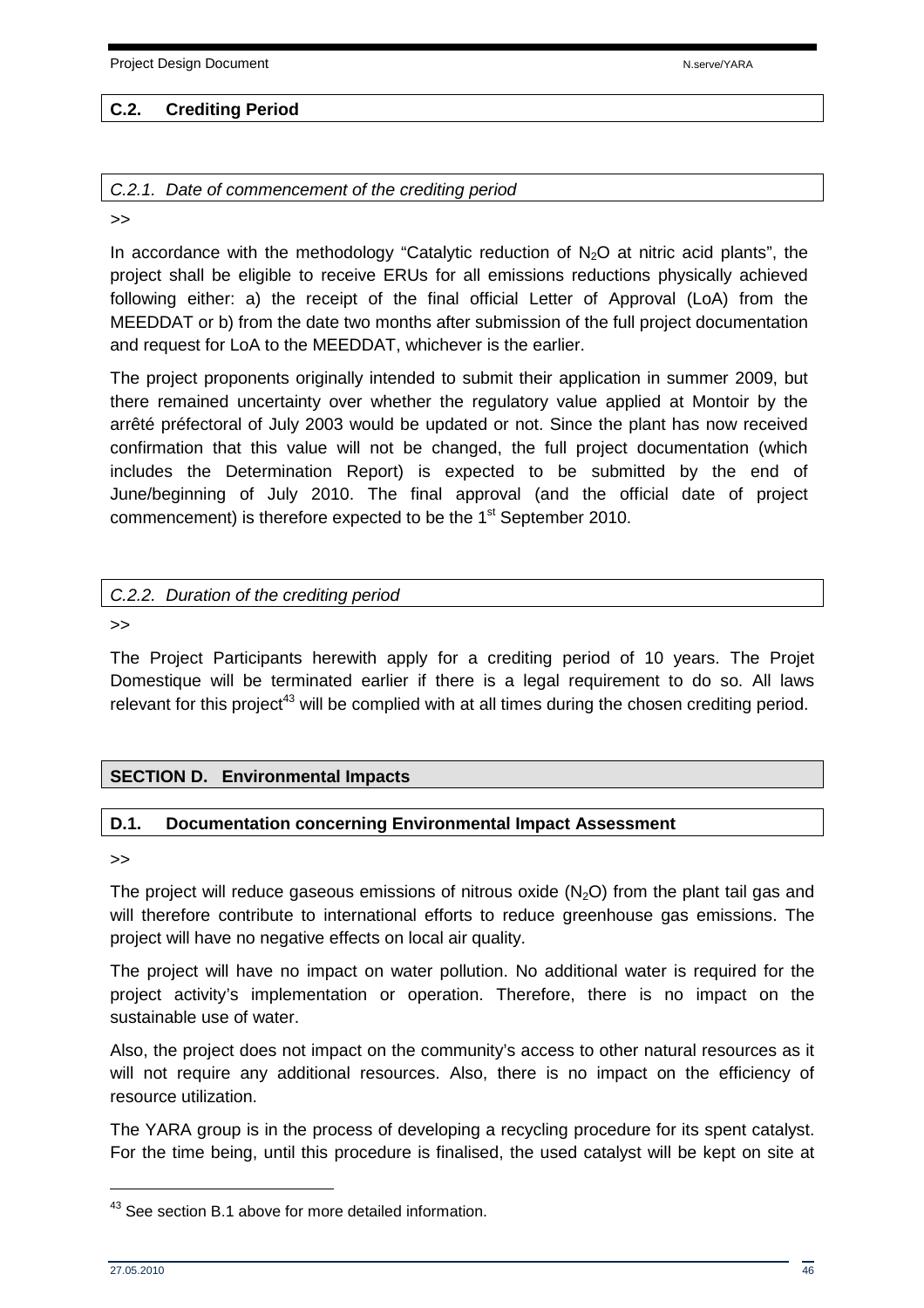YARA Montoir and will be sent for recycling as soon as this is possible. There are no other positive or negative impacts on the environment.

**D.2. If the impact on the environment is considered significant by the project participants or by the French administration, please provide conclusions and all reference documentation from the Environmental Impact Assessment in accordance with the procedures required by the French administration** 

>>

### **not applicable:**

Since the implementation of the project activity is fully in compliance with the plant-specific Arrêté Préféctoral, there is no need to undertake an Environmental Impact Assessment.

### **SECTION E. Local Stakeholder Consultation**

>>

As the JI project does not have any relevance for local air, water or soil emissions, a local stakeholder consultation is not considered necessary.

However, in accordance with article number R 512-33 of the 'code de l'environnement'<sup>44</sup>, there is a necessity for the project participants to inform the local authorities of the changes made at the plant as a result of the project. In this case, Montoir has been in close contact with both the local prefet and the DRIRE regarding the installation of a catalyst to reduce N<sub>2</sub>O emissions at their plant for the past several months and so the local authorities are very aware of the position with regard to the project activity.

<sup>44</sup> http://droit-finances.commentcamarche.net/legifrance/22-code-de-l-environnement/65902/article-r512-33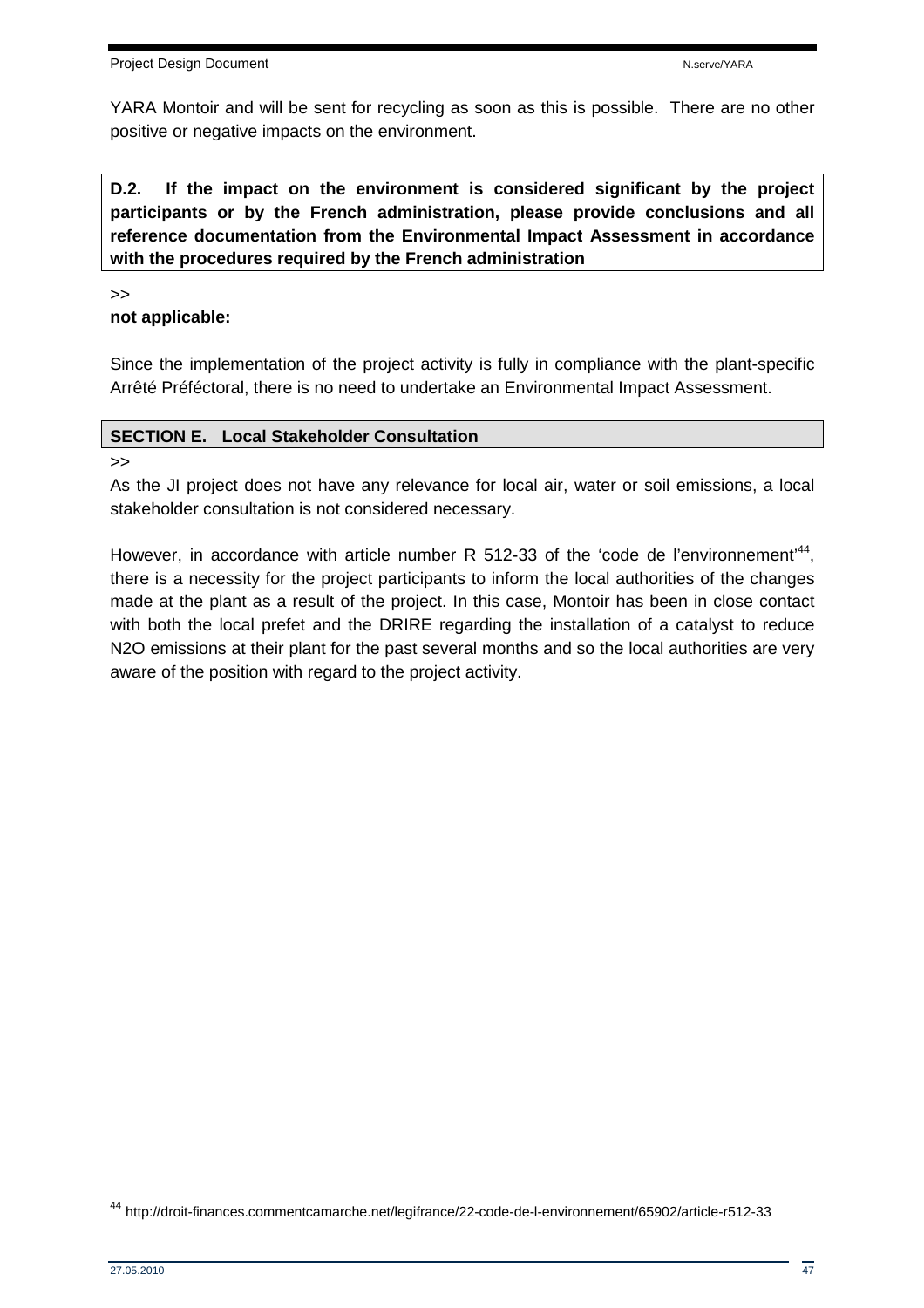# **ANNEXES**

# **Annex 1. Contact details of the project participants**

| Organisation             | YARA Montoir Nitric acid plant (France) |
|--------------------------|-----------------------------------------|
| Street/P.O Box           | Zone Portuaire, BP 11                   |
| <b>Building</b>          |                                         |
| Town                     | Montoir-de-Bretagne                     |
| Post code                | 44550                                   |
| Country                  | France                                  |
| Telephone                | +33 24017 1615                          |
| Fax                      | +33 24017 1648                          |
| Email address:           | thierry.loyer@yara.com                  |
| <b>URL</b>               | http://www.yara.com                     |
| Represented by:          | <b>Thierry Loyer</b>                    |
| <b>Job Title</b>         | <b>Regional Plant Manager</b>           |
| <b>Title</b>             | Monsieur                                |
| Surname                  | Loyer                                   |
| First name               | <b>Thierry</b>                          |
| Service                  |                                         |
| Mobile phone             |                                         |
| Fax (direct line)        | +33 24017 1615                          |
| phone (direct line)      | +33 24017 1648                          |
| Personal Email address : | thierry.loyer@yara.com                  |
|                          |                                         |

| Organisation      | YARA International ASA, Oslo (Norway)   |
|-------------------|-----------------------------------------|
| Street/P.O Box    | Bygdoy allé 2                           |
| <b>Building</b>   |                                         |
| Town              | Oslo                                    |
| Post code         | 0257                                    |
| Country           | Norway                                  |
| Telephone         | +47 (24) 157000                         |
| Fax               | +47 (24) 157001                         |
| Email address:    | yara@yara.com                           |
| <b>URL</b>        | http://www.yara.com                     |
| Represented by:   | Tore K. Jenssen                         |
| <b>Job Title</b>  | Head of Yara HESQ & Product Stewardship |
| <b>Title</b>      | Mr                                      |
| Surname           | Jenssen                                 |
| First name        | Tore                                    |
| Service           |                                         |
| Mobile phone      |                                         |
| Fax (direct line) | +47 (41) 440037                         |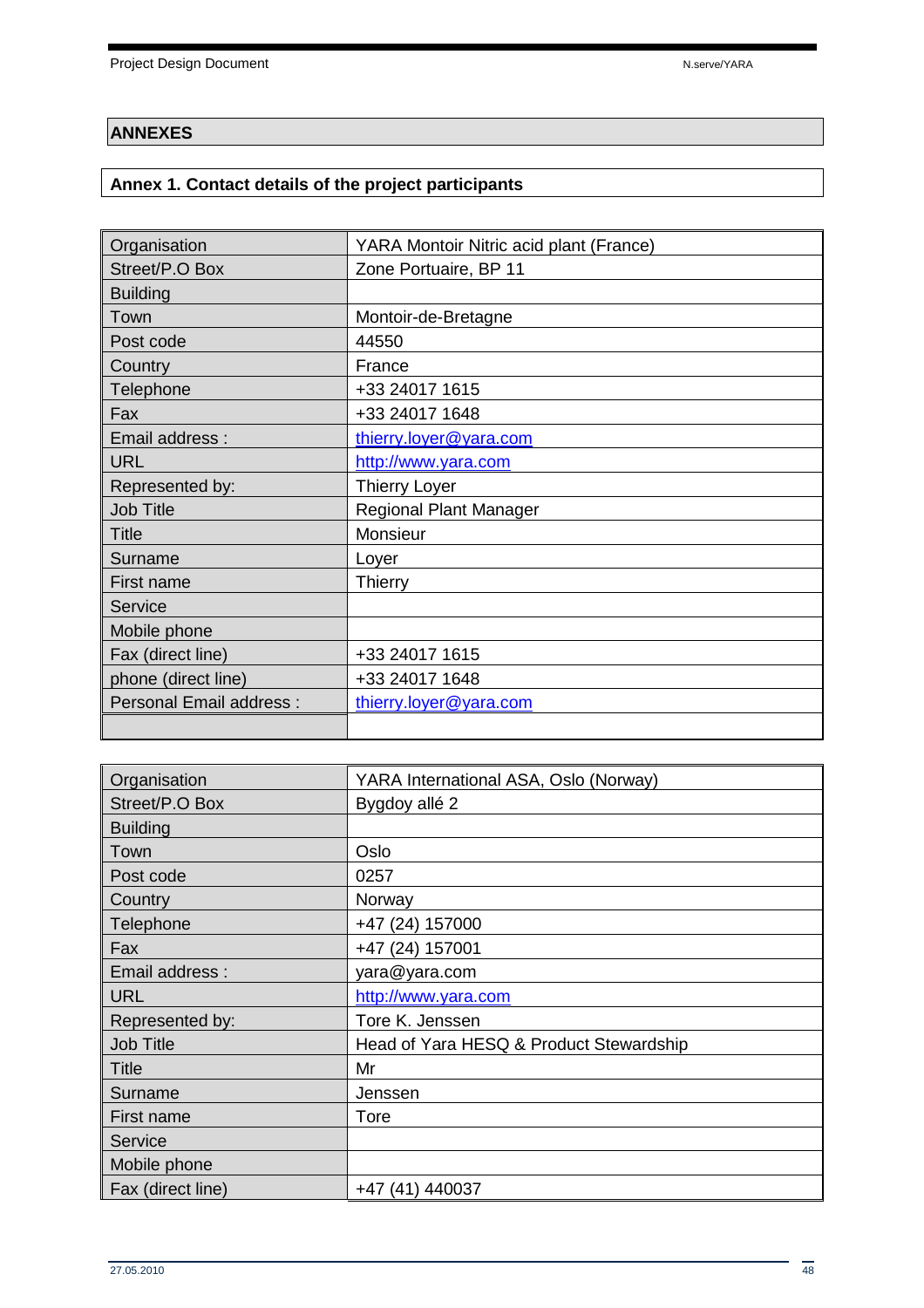Project Design Document National According to the National According National According National According National According National According National According National According National According National According N

| phone (direct line)      |                         |
|--------------------------|-------------------------|
| Personal Email address : | Tore.k.jenssen@yara.com |
|                          |                         |

| Organisation                   | N.serve Environmental Services GmbH (Germany) |
|--------------------------------|-----------------------------------------------|
| Street/P.O Box                 | Große Theaterstr.                             |
| <b>Building</b>                | 14                                            |
| Town                           | Hamburg                                       |
| Post code                      | 20354                                         |
| Country                        | Germany                                       |
| Telephone                      | +49 40 788937-08                              |
| Fax                            | +49 40 788937-10                              |
| Email address:                 | contact@nserve.net                            |
| <b>URL</b>                     | http://www.nserve.net                         |
| Represented by:                | Albrecht von Ruffer                           |
| <b>Job Title</b>               | <b>Managing Director</b>                      |
| <b>Title</b>                   | Herr                                          |
| Surname                        | von Ruffer                                    |
| First name                     | Albrecht                                      |
| Service                        |                                               |
| Mobile phone                   | +49 (0) 177 6515964                           |
| Fax (direct line)              | +49 (0)40 3099786-11                          |
| phone (direct line)            | +49 (0)40 78893710                            |
| <b>Personal Email address:</b> | ruffer@nserve.net                             |
|                                |                                               |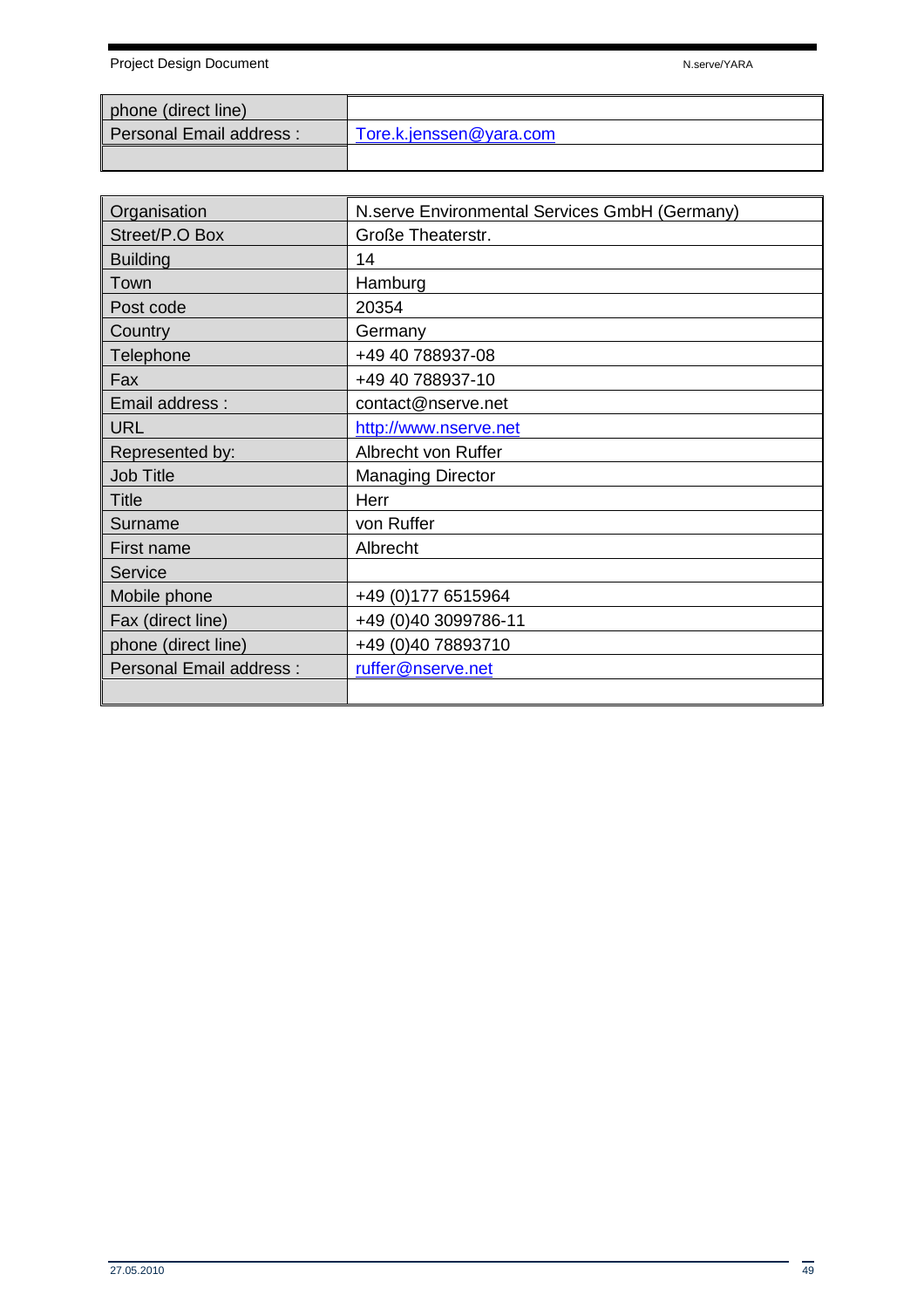**Annex 2. Information concerning the application of the reference scenario methodology** 

**Not applicable in the case of the application of a benchmark or regulatory reference value for determining the project's emission reductions.**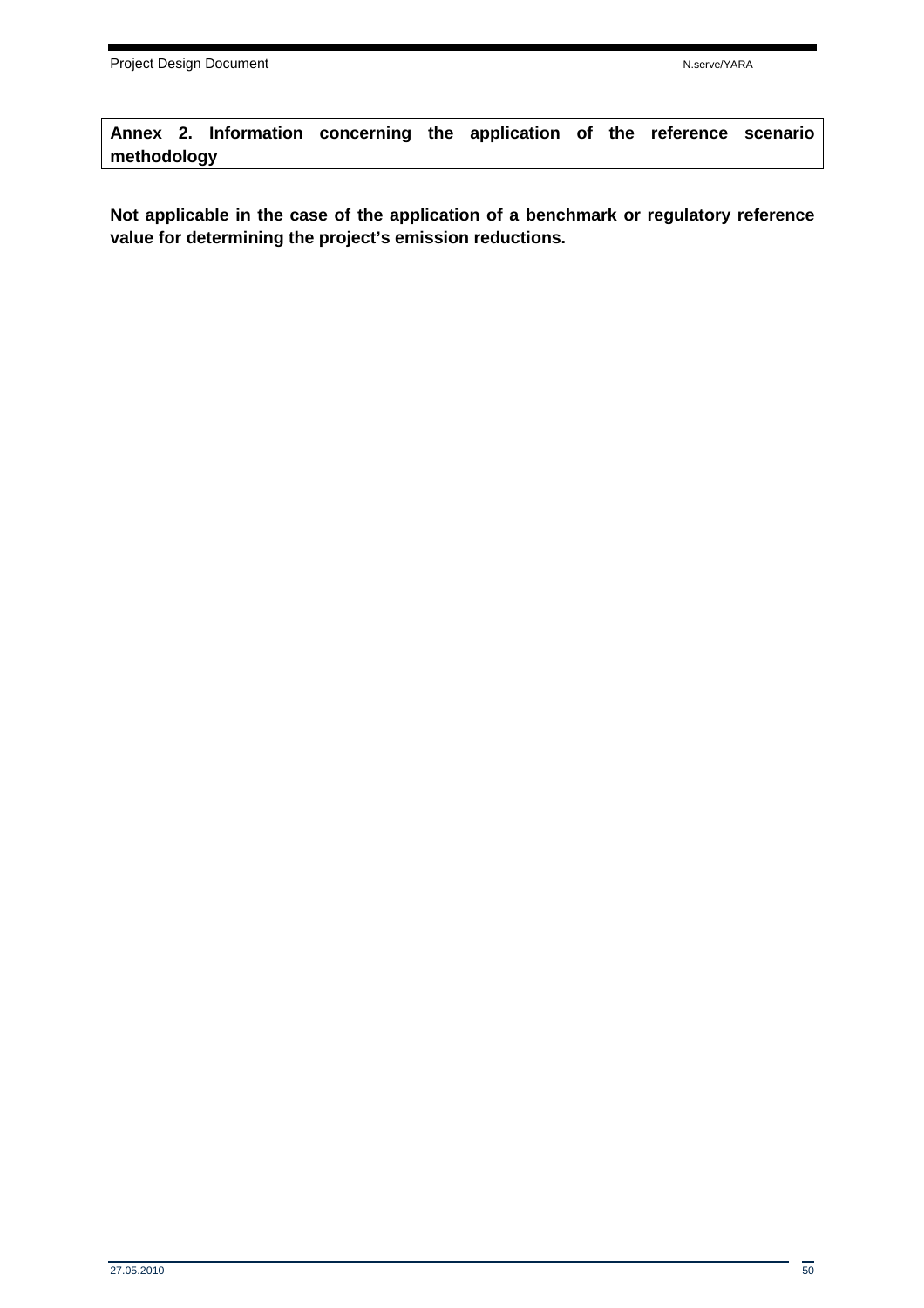#### **Annex 3. Information concerning the monitoring plan**

#### **Background on EN14181**

The objective is to achieve the highest level of accuracy practically possible when conducting measurements and transparency in the evaluation process.

While EN14181 provides the most advanced procedures, its practical application is currently limited for the following reasons:

- Specific procedures for  $N_2O$  are not yet defined in EN14181;
- Only very limited experience exists with monitoring systems for  $N_2O$  emissions;
- In the context of conducting some of the calculations and tests of EN14181, no applicable  $N_2O$ -specific regulations exist in the EU (or elsewhere); and

Therefore, it is currently not possible to fully comply with EN14181 to the letter, neither in the EU, nor in a non-Annex 1 country to the Kyoto Protocol.

Despite all this, EN14181 provides very useful guidance in conducting a logical, step-by-step approach to selecting, installing, adjusting and operating the  $N_2O$  AMS for CDM and JI projects.

The monitoring procedures developed for this project aim at providing workable and practiceorientated solutions that take into account the specific situation at each nitric acid plant. Wherever possible, EN14181 is applied as guidance for the development and implementation of the monitoring procedures for this Projet Domestique in order to achieve highest possible measurement accuracy and to implement a quality control system that assures transparency and credibility.

### **Scope of EN 14181**

This European Standard specifies procedures for establishing quality assurance levels (QAL) for automated measuring systems (AMS) installed at industrial plants for the determination of the flue gas components and other flue gas parameters.

This standard is designed to be used after the AMS has been accepted according to the procedures specified in EN ISO 14956 (QAL1).

EN14181 specifies:

- a procedure (QAL2) to calibrate the AMS and determine the variability of the measured values obtained, so as to demonstrate the suitability of the AMS for its application following its installation;
- a procedure (QAL3) to maintain and demonstrate the required quality of the measurement results during the normal operation of an AMS, by checking that the zero and span characteristics are consistent with those determined during the QAL1;
- a procedure for the annual surveillance tests (AST) of the AMS in order to evaluate (i) that it functions correctly and its performance remains valid and (ii) that its calibration function and variability remain as previously determined.